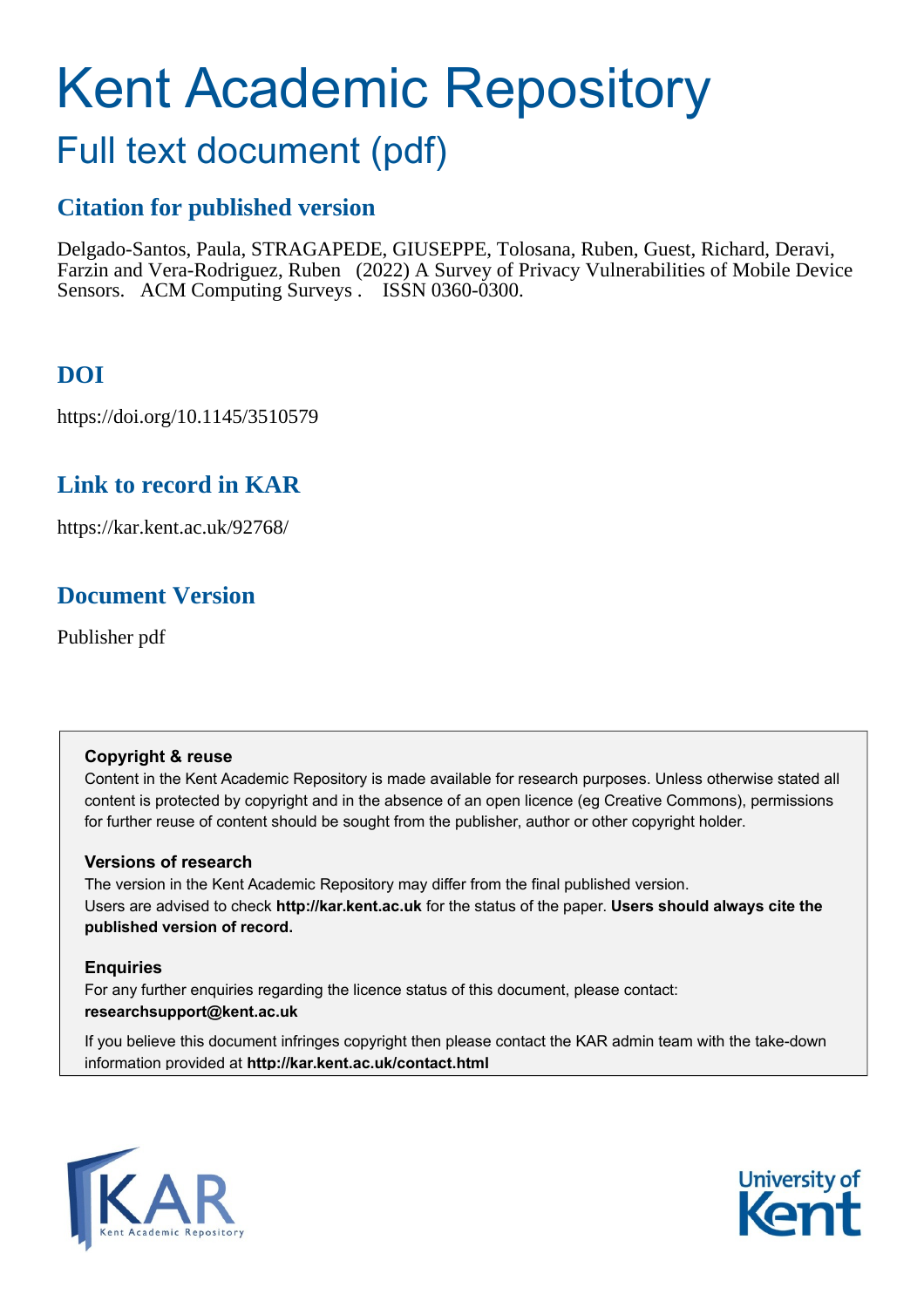### A Survey of Privacy Vulnerabilities of Mobile Device Sensors

[PAULA DELGADO-SANTOS](HTTPS://ORCID.ORG/0000-0002-7354-2295)<sup>\*</sup>, School of Engineering and Digital Arts, University of Kent, UK

GIUSEPPE STRAGAPEDE<sup>∗</sup> , Biometrics and Data Pattern Analytics Lab, Universidad Autonoma de Madrid, Spain

RUBEN TOLOSANA, Biometrics and Data Pattern Analytics Lab, Universidad Autonoma de Madrid, Spain RICHARD GUEST, School of Engineering and Digital Arts, University of Kent, UK

FARZIN DERAVI, School of Engineering and Digital Arts, University of Kent, UK

RUBEN VERA-RODRIGUEZ, Biometrics and Data Pattern Analytics Lab, Universidad Autonoma de Madrid, Spain

The number of mobile devices, such as smartphones and smartwatches, is relentlessly increasing to almost 6.8 billion by 2022, and along with it, the amount of personal and sensitive data captured by them. This survey overviews the state of the art of what personal and sensitive user attributes can be extracted from mobile device sensors, emphasising critical aspects such as demographics, health and body features, activity and behaviour recognition, etc. In addition, we review popular metrics in the literature to quantify the degree of privacy, and discuss powerful privacy methods to protect the sensitive data while preserving data utility for analysis. Finally, open research questions are presented for further advancements in the ield.

Keywords: Background Sensors, Mobile Devices, Sensitive Data, Privacy, Data Protection

#### 1 INTRODUCTION

Mobile devices such as smartphones, tablets, and wearables are provided with several sensors that are able to acquire a vast amount of personal information in diferent forms and for diferent purposes. This aspect, in combination with the significant advancements of the computational and communication capabilities of mobile devices over the last years, has shown the high potential of mobile devices in many application ields [\[69,](#page--1-0) [114,](#page--1-1) [165\]](#page--1-2). The large availability of personal data generated on mobile devices, in combination with their ubiquity (with 3.9 billion smartphones globally in 2016, estimated to rise to 6.8 billion by 2022 [\[81\]](#page--1-3)) and their always-on nature has turned this technology into a potential source of major invasion of persona privacy.

The European Union has provided the General Data Protection Regulation (GDPR), deining personal data as any information related to an identified or identifiable natural person [\[2\]](#page--1-4). Moreover, the GDPR also defines sensitive data as a subset of personal information, that includes: i) personal data revealing racial or ethnic origin, political opinions, religious or philosophical beliefs; ii) trade-union membership; iii) genetic data, biometric data processed solely to identify a human being; iv) health-related data; and v) data concerning a personâ $\tilde{A}Zs$  sex

<sup>∗</sup>These authors contributed equally to this research.

0360-0300/2022/1-ART1 <https://doi.org/10.1145/3510579>

Authors' addresses: [Paula Delgado-Santos,](https://orcid.org/0000-0002-7354-2295) p.delgado-de-santos@kent.ac.uk, School of Engineering and Digital Arts, University of Kent, UK; Giuseppe Stragapede, Biometrics and Data Pattern Analytics Lab, Universidad Autonoma de Madrid, Spain, giuseppe.stragapede@uam.es; Ruben Tolosana, Biometrics and Data Pattern Analytics Lab, Universidad Autonoma de Madrid, Spain, ruben.tolosana@uam.es; Richard Guest, School of Engineering and Digital Arts, University of Kent, UK, r.m.guest@kent.ac.uk; Farzin Deravi, School of Engineering and Digital Arts, University of Kent, UK, f.deravi@kent.ac.uk; Ruben Vera-Rodriguez, Biometrics and Data Pattern Analytics Lab, Universidad Autonoma de Madrid, Spain, ruben.vera@uam.es.

Permission to make digital or hard copies of part or all of this work for personal or classroom use is granted without fee provided that copies are not made or distributed for proit or commercial advantage and that copies bear this notice and the full citation on the irst page. Copyrights for third-party components of this work must be honored. For all other uses, contact the owner/author(s). © 2022 Copyright held by the owner/author(s).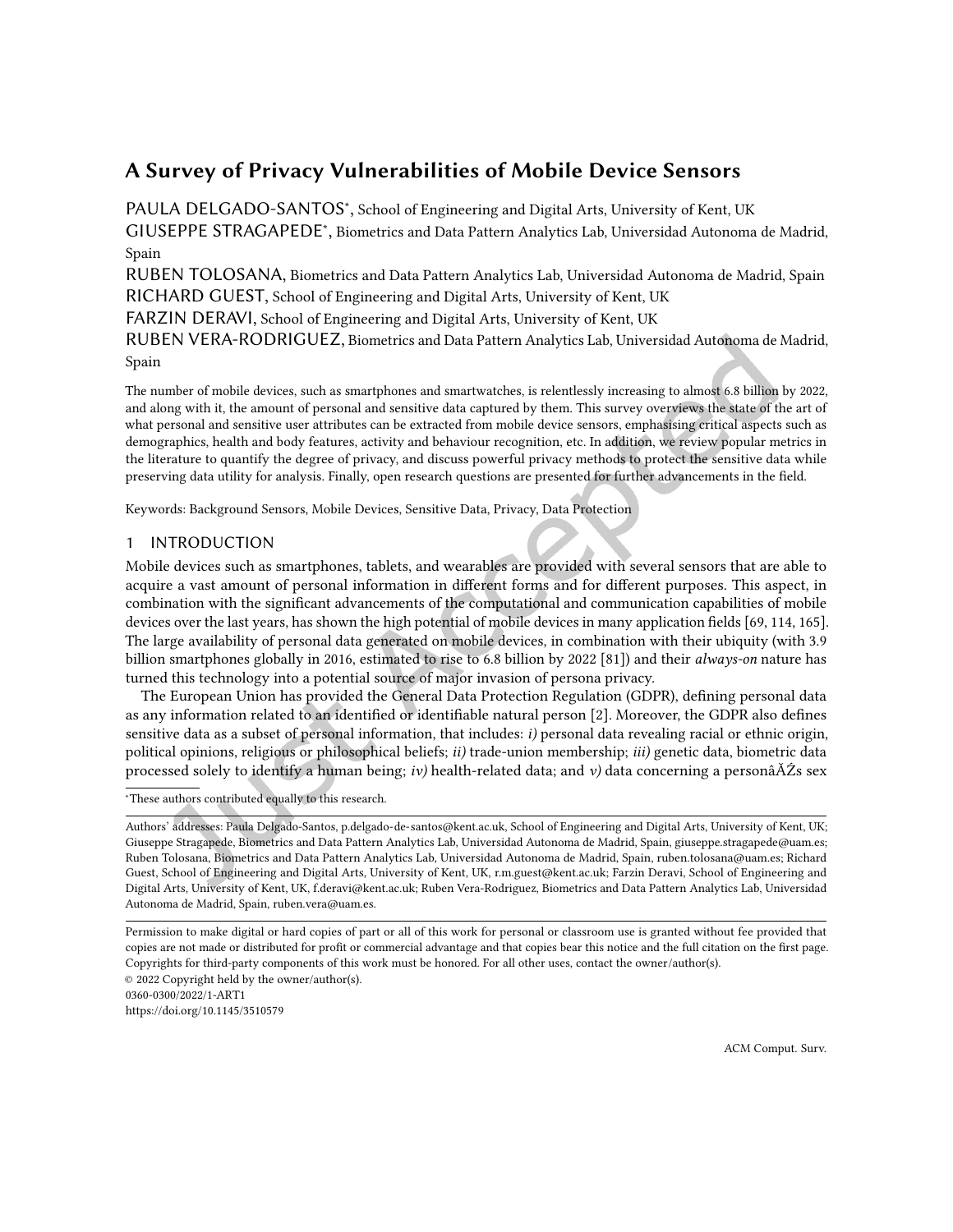#### 1:2 • Delgado-Santos et al.

life or sexual orientation [\[2\]](#page--1-4). Automated processing of user data, also known as user profiling [2], can easily reveal such attributes from data acquired through mobile user interaction by requesting irrelevant permissions, lax definition of permissions or misuse of permissions, combined with the aggregation of highly personalised data, reducing the privacy and security experience of the inal users [\[26,](#page--1-5) [36\]](#page--1-6). Consequently, many works in the literature have focused on preventing potential misuse. This is the motivation of recent EU-funded, Innovative Training Networks (ITN) such as PriMa [\[5\]](#page--1-7) and TReSPAsS [\[6\]](#page--1-8).

In this context, we distinguish between privacy protection and sensitive data protection. They both aim to de-identify the user data and avoid re-identification [\[76\]](#page--1-9) of direct identifiers, such as names, social security numbers, addresses, etc. [\[3\]](#page--1-10), and indirect identifiers. The latter are not capable of identifying a particular individual but can be used in conjunction with other information to identify data subjects [\[58\]](#page--1-11). However, privacy protection refers to the security of the personal data and it borrows terminology, deinitions and methods from cybersecurity, whereas sensitive data protection focuses on data modification techniques that account for the sensitive data while maximising the residual data utility for analysis. The idea of selective sensitive data protection was conceived with the development of the irst large databases [\[23\]](#page--1-12). Early works in this ield led to the concept of data sanitisation [\[34\]](#page--1-13), as a database transformation before its release to a third party, and to the concept of Privacy Preserving Data Mining (PPDM) [\[24\]](#page--1-14), as the development of models about aggregated data without access to precise information in individual data records. Furthermore, the term de-identification was coined to define the operation of Personal Identifiable Information<sup>[1](#page--1-14)</sup> (PII) removal from data collected, used, archived, and shared by organisations [\[76\]](#page--1-9).

Privacy is a multifaceted concept which has received a plethora of formulations and deinitions [\[35,](#page--1-15) [43,](#page--1-16) [133,](#page--1-17) [174\]](#page--1-18). A profound discussion of the concept of privacy is, however, not in the scope of the present work. We will adopt the perspective of Article 21 of the GDPR, which states that the subject shall have the right to object, on grounds relating to his or her particular situation, at any time to processing of personal data concerning him or her. From this perspective, the main contributions of the present article are:

- An overview of the sensors and the raw data commonly available in modern mobile devices, paying special attention to the background sensors as they may be considered innocuous by the end users.
- A description of the typical application scenarios and purposes of collected data for mobile scenarios.
- An in-depth analysis of the personal and sensitive data extracted from mobile background sensors and the corresponding automated methods, focusing on: demographics, activity and behaviour, health parameters and body features, mood and emotion, location tracking, and keystroke logging.
- A summary of the metrics proposed in the literature for privacy quantification from the perspective of sensitive data, including also a review of the methods to achieve sensitive data protection.

For completeness, we would like to highlight other recent surveys in the ield focusing on other privacy aspects. In [\[80\]](#page--1-19), the authors focused on privacy protection in the context of authentication. In [\[78\]](#page--1-20), a broad survey was presented about privacy leakage in mobile computing with especial interest in mobile applications, advertising libraries, and connectivity. A comprehensive overview is provided, but without a speciic focus on the sensitive data. Finally, an analysis of privacy in the context of soft biometrics<sup>[2](#page--1-21)</sup> is considered in [\[59\]](#page--1-22), focusing on the extraction of demographic information such as gender from image and video data, not from mobile background sensors as in the present survey. Similarly, privacy was studied in the context of audio data in [\[73\]](#page--1-23). In contrast to previous work, we pay special attention to sensitive data and provide, to the best of our knowledge, the first survey that focuses directly on sensitive data and their privacy protection metrics and methods.

<sup>&</sup>lt;sup>1</sup>Personal Identifiable Information (PII) is defined as information sufficient to distinguish or trace an individual's identity. This information may be used on its own or in conjunction with other information relating to an individual [\[103\]](#page--1-24).

 $^{2}$ Soft biometrics is defined as the characteristics that provide some information about the individual, but lack the distinctiveness and permanence to sufficiently differentiate any two individuals [\[89\]](#page--1-6).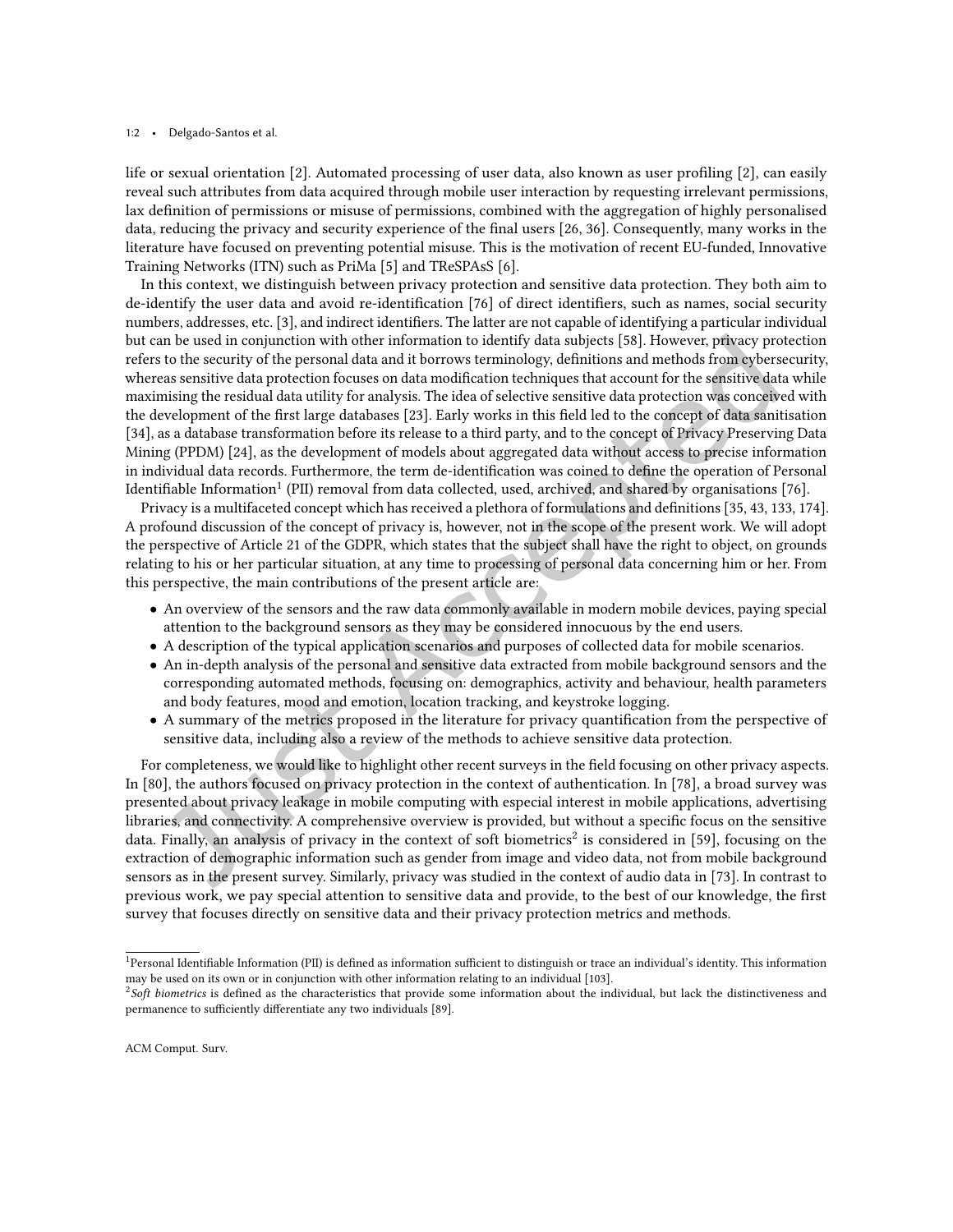The rest of this survey is organised as follows. We first provide in Sec. [2](#page--1-25) an overview of the sensors and the raw data commonly available in modern mobile devices. In Sec. [3](#page--1-26) the typical application scenarios and purposes of collected data are described. Sensitive user information extraction is addressed in Sec. [4.](#page--1-27) In addition, the methods used to achieve the goal of extracting information are systematically discussed. Sec. [5](#page--1-28) focuses on metrics whereas Sec. [6](#page--1-29) focuses on methods for privacy protection techniques from the perspective of the sensitive data. In Sec. [7,](#page--1-30) the general conclusions of the present study are drawn and some open research questions that have emerged through the present survey are outlined for further investigation.

#### 2 MOBILE ACQUISITION OF SENSITIVE DATA

Mobile devices ofer a rich ground for data collection and processing. Smartphones, to begin with, are in fact distinguished from previous generation cellular phones by their stronger hardware capabilities (e.g., equipped with multi-core processors, GPUs, hardware acceleration units and gigabytes of memory) and powerful mobile operating systems, which facilitate wider sensing, software, internet, and multimedia functionalities, alongside core phone functions.

Mobile device built-in sensors, known as background sensors, are capable of providing frequent measures of physical quantities in an unobtrusive and transparent way. However, these data can be easily utilised to extract sensitive information of the user such as gender, age, emotion, ethnic group, etc.

This is also the case of other popular wearable devices such as smartwatches. Wearables might be considered under the broad deinition of Internet of Things (IoT) devices since they are connected to the internet to collect and exchange data to perform automated decision making [\[61\]](#page--1-31). Their popularity among consumer electronics is rapidly increasing and they are progressively becoming capable of more specialised measurements and analyses [\[91\]](#page--1-32). In general, wearable manufacturers often provide users with mobile applications to install on their smartphones for communication and computing purposes, together with a more complete user interface. For example, smartwatches or itness tracker bracelets can provide measurements of walked or run distances (based on data from motion sensors and Global Positioning System (GPS)) but also physiological parameters such as heart rate, Electrocardiogram (ECG), stress, sleep quality, etc.

Table [1](#page--1-33) provides a description of the sensors and the raw data commonly available in modern mobile devices, grouped according to their sensing domain. In general, sensors can be classiied into two categories based on the process adopted to produce the output signal: i) hardware sensors, on one hand, are physically installed components that perform a transduction of the physical quantity they measure to an electrical signal, which is converted into the digital domain for further processing; ii) software sensors, on the other hand, rely on data already made available by hardware sensor and/or calculate them to produce a measurement.

Motion sensors are responsible for measuring the acceleration and rotational forces in the three axes of the device. Hardware-based motion sensors will register continuous quantities as in the case of acceleration or angular velocity, whereas, when software-based, their output could be either continuous or event-driven as in the case of a step detector. Position sensors range from measuring changes in the Earth's magnetic ield for orientation in space to proximity sensors, whereas environmental sensors are generally triggered by an event and return a single scalar value measurement. When designed to return continuous measurements, the sampling rate of these sensors can reach up to around 200Hz. Nevertheless, their power consumption is low [\[17\]](#page--1-34).

Specific physiological/biological parameter measurements are also available on many mobile devices thanks to dedicated health sensors. For example, most smartphones and smartwatches include built-in optical sensors to capture changes in blood volume in the arteries under the skin, from which heart-related as well as polysomnographic parameters can be obtained [\[54,](#page--1-3) [161\]](#page--1-35).

Touchscreen data can be in the form of keystrokes acquired from the keyboard [\[122\]](#page--1-36), or in the form of touch data acquired throughout the user interaction [\[166\]](#page--1-37). In the former case, the virtual keys pressed are logged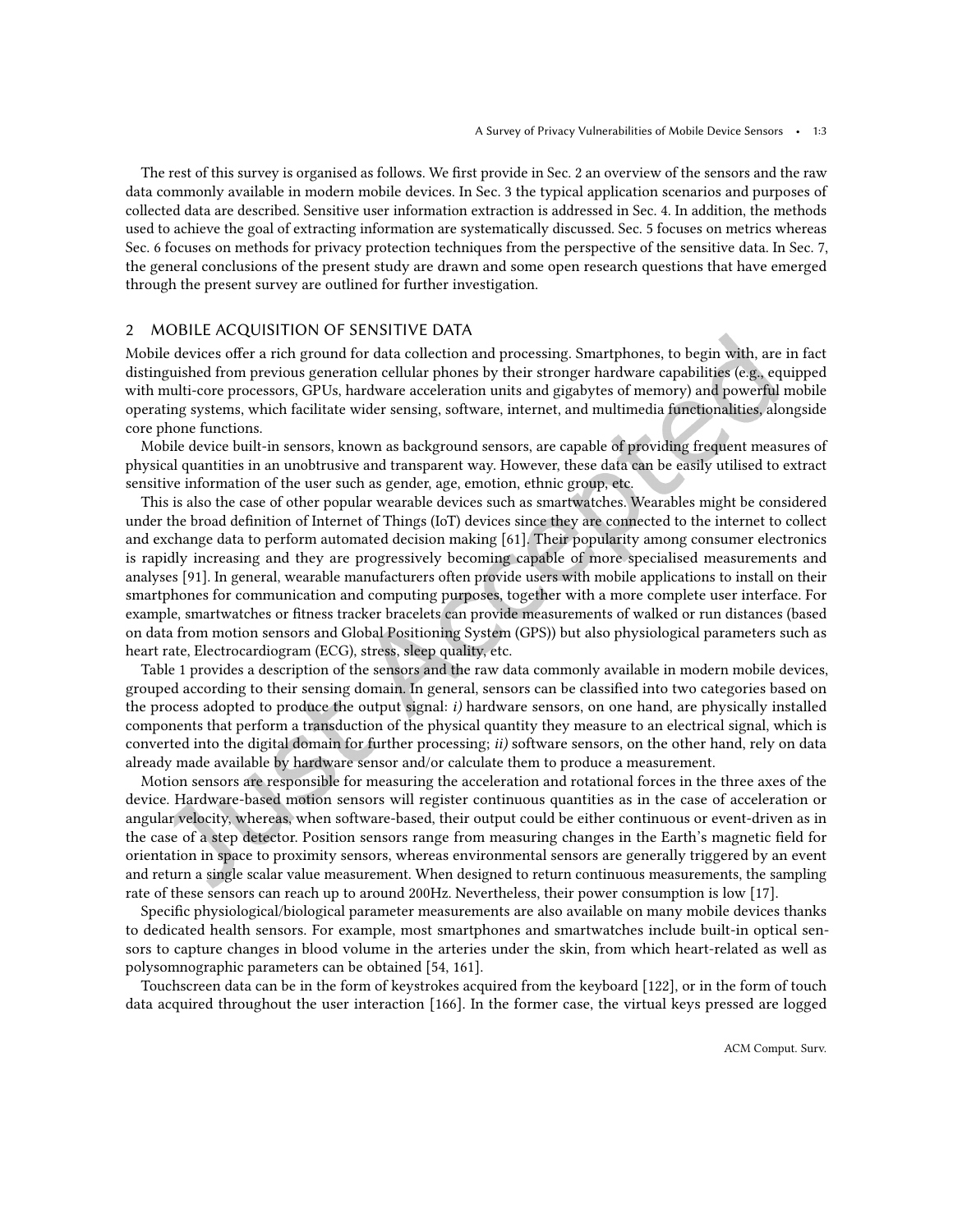#### 1:4 • Delgado-Santos et al.

Table 1. Description of the sensors and the raw data commonly available in modern mobile devices. BPM- Beats Per Minute, ECG- Electrocardiogram, SpO2- Saturation of Peripheral Oxygen, GPS- Global Positioning System, SSID- Service Set IDentifier, RSSI- Receiver Signal Strength Indicator.

| <b>Sensor Type</b>                   | <b>Sensor / Data Source</b>    | <b>Measured / Logged Quantity</b>                   | Scope / Purpose                     | <b>Sensor Type</b>    |  |
|--------------------------------------|--------------------------------|-----------------------------------------------------|-------------------------------------|-----------------------|--|
|                                      | Accelerometer /                | <b>Acceleration Force</b>                           | Device Traslation                   | Hardware              |  |
|                                      | Linear Accelerometer           |                                                     |                                     |                       |  |
|                                      | Gyroscope                      | Angular Velocity                                    | Device Rotation                     | Hardware              |  |
|                                      | <b>Rotation Vector</b>         | Angle                                               | Device Orientation                  | Hardware,             |  |
|                                      |                                |                                                     |                                     | Software              |  |
| Motion                               | Gravity                        | Magnitude of Gravity                                | Device Orientation                  | Hardware,             |  |
|                                      |                                |                                                     |                                     | Software              |  |
|                                      | Significant Motion             | Change of user movement                             | Walking or Riding Vehicle           | Software              |  |
|                                      | Step Counter                   | Number of Steps                                     | Physical Activity Tracking          | Software              |  |
|                                      | Step Detector                  | Step                                                | Physical Activity Tracking          | Software              |  |
|                                      | Geomagnetic Field              | Earth's Magnetic Field                              | Device Orientation                  | Hardware              |  |
|                                      | Proximity                      | Distance<br>Device Distance from Surface            |                                     | Hardware              |  |
|                                      | Magnetometer                   | Earth's Magnetic Field                              | <b>Device Orientation</b>           | Hardware              |  |
| Position                             | Geomagnetic Rotation           | Earth's Magnetic Field                              | Device Orientation                  | Hardware,             |  |
|                                      | Vector                         |                                                     |                                     | Software              |  |
|                                      | <b>Game Rotation Vector</b>    | Angle                                               | <b>Device Rotation</b>              | Hardware,<br>Software |  |
|                                      | Light                          | Illuminance                                         | <b>Screen Luminosity Regulation</b> | Hardware              |  |
|                                      | Pressure                       | <b>Ambient Pressure</b>                             | Contextual Information              | Hardware              |  |
| Environmental                        | Temperature                    | Ambient Temperature                                 | Contextual Information              | Hardware              |  |
|                                      | Humidity                       | <b>Ambient Humidity</b>                             | Contextual information              | Hardware              |  |
|                                      |                                | Number of Beats                                     | Physical Activity                   |                       |  |
|                                      | <b>BPM</b>                     |                                                     | Monitoring                          | Hardware              |  |
|                                      |                                | Sinus Rhythm Graph                                  | Physical Activity                   |                       |  |
|                                      | ECG                            |                                                     | Monitoring                          | Hardware              |  |
|                                      |                                | Arterial Blood Oxygen                               | Physical Activity                   |                       |  |
|                                      | SpO <sub>2</sub>               | Saturation Percentage Level                         | Monitoring                          | Hardware              |  |
| Health                               |                                | Systolic and Diastolic                              | Physical Activity                   |                       |  |
|                                      | <b>Blood Pressure</b>          | <b>Average Pressure</b>                             | Monitoring                          | Software              |  |
|                                      | <b>Stress</b>                  | Percentage based on                                 | Physical Activity                   | Software              |  |
|                                      |                                | Heart Beat Variability                              | Monitoring                          |                       |  |
|                                      |                                | Time                                                | Physical Activity                   | Hardware,             |  |
|                                      | Sleep / Wake Amount            |                                                     | Monitoring                          | Software              |  |
|                                      | <b>Sleep Phase Transitions</b> |                                                     | Physical Activity                   | Hardware,             |  |
|                                      |                                | Time                                                | Monitoring                          | Software              |  |
|                                      | Caloric Consumption            | Step Counter                                        | Physical Activity                   | Software              |  |
|                                      |                                |                                                     | Monitoring                          |                       |  |
| Touchscreen                          | Keystroke                      | Keys Presses and Releases                           | Key Input                           | Hardware              |  |
|                                      | Touch Data                     | Screen Coordinates,                                 | <b>Complex Touch Gestures</b>       | Hardware              |  |
|                                      |                                | Pressure of Touch                                   |                                     |                       |  |
|                                      | Wi-Fi                          | SSID, RSSI, Encryption Protocol,                    | Connectivity                        | Hardware              |  |
| Network, Location<br>and Application |                                | Frequency, Channel                                  |                                     |                       |  |
|                                      | Bluetooth                      | SSID, RSSI, Encryption Protocol,                    | Connectivity                        | Hardware              |  |
|                                      |                                | Frequency, Channel                                  |                                     |                       |  |
|                                      | Cell Tower                     | ID                                                  | Connectivity                        | Hardware              |  |
|                                      | <b>GPS</b>                     | Latitude, Longitude, Altitude,<br>Bearing, Accuracy | Navigation                          | Hardware              |  |
|                                      | App Usage                      | Name and Time of Used Apps                          | System Log                          | Software              |  |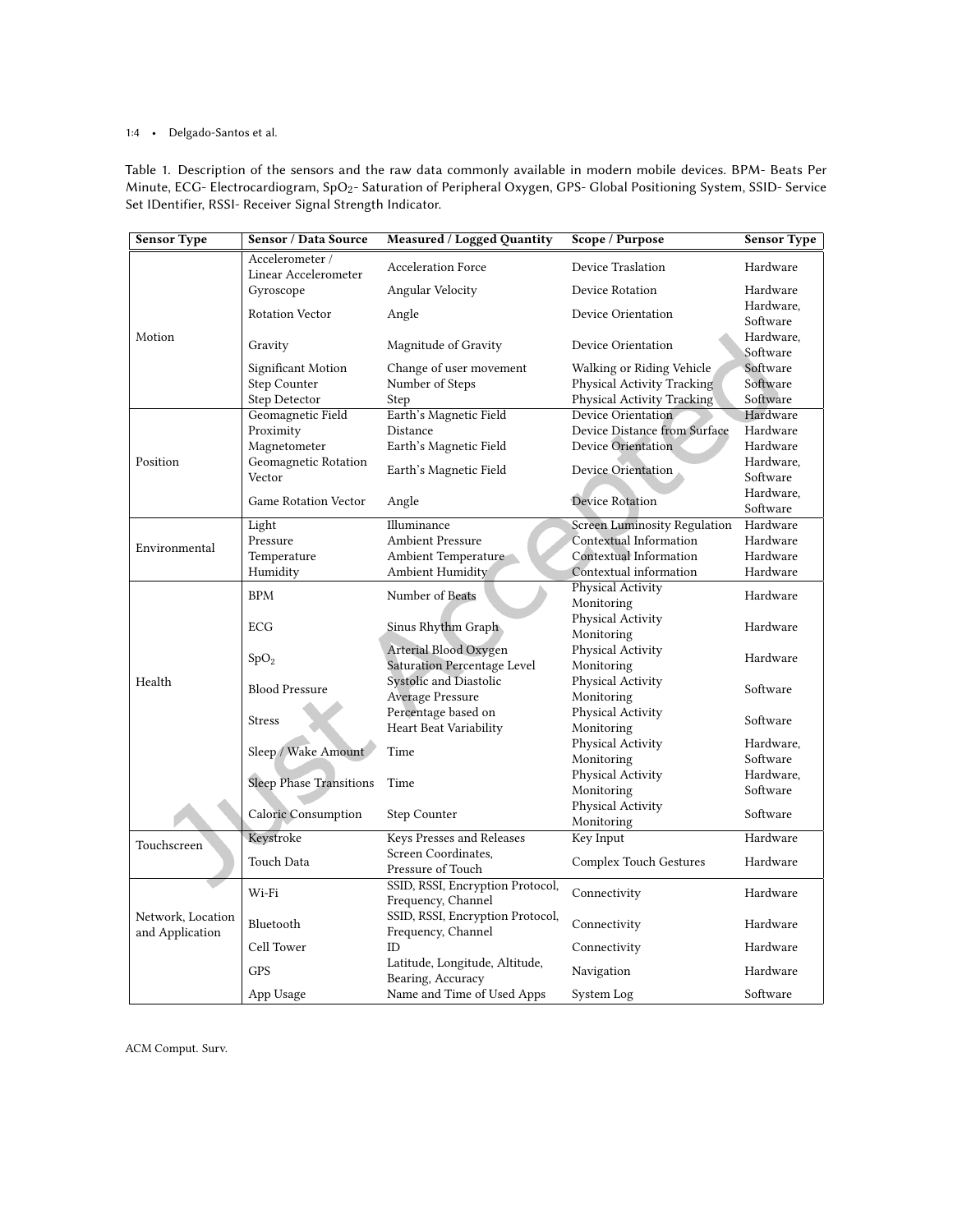together with pressure and timestamps, for each key press and release. From these raw data, it is possible to extract more complex features, such as the hold time, inter-press time, inter-release time, etc. [\[18\]](#page--1-38). In addition to keystroke, touchscreen panels significantly enlarged the input data space including touch data. In fact, it is possible to track the touch position in terms of X and Y coordinates in the screen reference system, but also pressure information and complex multi-touch gestures such as swipe, pinch, tap and scroll. Other complex features that can be extracted from touch data are velocity, acceleration, angle and trajectory [\[167\]](#page--1-39).

Connectivity is yet another fundamental aspect of mobile devices. Their usefulness and ubiquity stem from the vast spectrum of functionalities they support thanks to many installed network protocols. Network connection data retains information about users' routine patterns, therefore it can be used for behavioural profiling and sensitive information extraction [\[108\]](#page--1-2). With the ifth-generation standard for cellular networks (5G) being commercialised and the sixth generation (6G) in development, signiicant improvement in terms of bit rates and latency will allow for extensive machine-to-machine communications, thus increasing the vast spectrum of functionalities already supported by mobile devices [\[60\]](#page--1-40).

#### 3 SENSOR APPLICATION SCENARIOS

In 2008, the two most common mobile operative systems, Android and iOS, had less than 500 apps available for download. To date, Android users are able to download over 2.87 million apps, followed by the Apple App Store with almost 1.96 million apps [\[7\]](#page--1-41). The possible application scenarios are wide ranging. Here we describe some popular application scenarios using mobile sensors.

#### 3.1 User Authentication

In traditional authentication schemes, the legitimate user is expected to have knowledge of a secret such as a PIN code, a password or a pattern to gain access (authentication based on "what-you-know"), or an object, such as a card reader (authentication based on "what-you-have"), whereas recent authentication schemes largely deployed on mobile devices are based on the "what-you-are" paradigm: some traits of the user are acquired and processed in order to verify their identity [\[131\]](#page--1-42). With regard to mobile user authentication, a common approach is based on biometrics (both physiological and behavioural) [\[90\]](#page--1-43), as in the case of entry-point ingerprint or face-based identification. A severe limitation of these processes consists in the fact that once the device is unlocked, as long as it remains active, an intruder would have unlimited time at their disposal. To provide prolonged protection, several studies have investigated and proved the feasibility of continuous authentication schemes for mobile devices based on behavioural biometrics [\[170\]](#page--1-44). In this case, biometric data would be continuously acquired in a passive way throughout normal device usage to constantly verify the user's traits. Diferent aspects such as modality, scenarios or environment, among others, can lead to alterations in the performance of mobile biometric systems [\[39\]](#page--1-45). Often combined, background sensors [\[10,](#page--1-46) [176\]](#page--1-47), touchscreen [\[150\]](#page--1-48), and network information [\[108\]](#page--1-2) are among the most frequent modalities explored to develop behavioural biometric continuous authentication systems.

#### 3.2 Healthcare and Fitness

Healthcare is a major field of study for mobile applications. The term "mHealth" was coined to indicate a sub-set of eHealth that includes medical and public health practice supported by mobile devices. Mobile apps help improve healthcare delivery processes and patients could benefit in terms of monitoring and treatment of diseases and chronic conditions, among many other healthcare purposes[\[130\]](#page--1-24). Examples of mobile apps include those that provide measurements of postures, report on mental disorders [\[77\]](#page--1-49), and assess symptoms of conditions such as Parkinson disease, stress, dementia, etc. [\[71,](#page--1-38) [143\]](#page--1-50). Moreover, mobile health apps can be essential in sustaining a healthy lifestyle among people by monitoring and recommending behaviour corrections. From this perspective,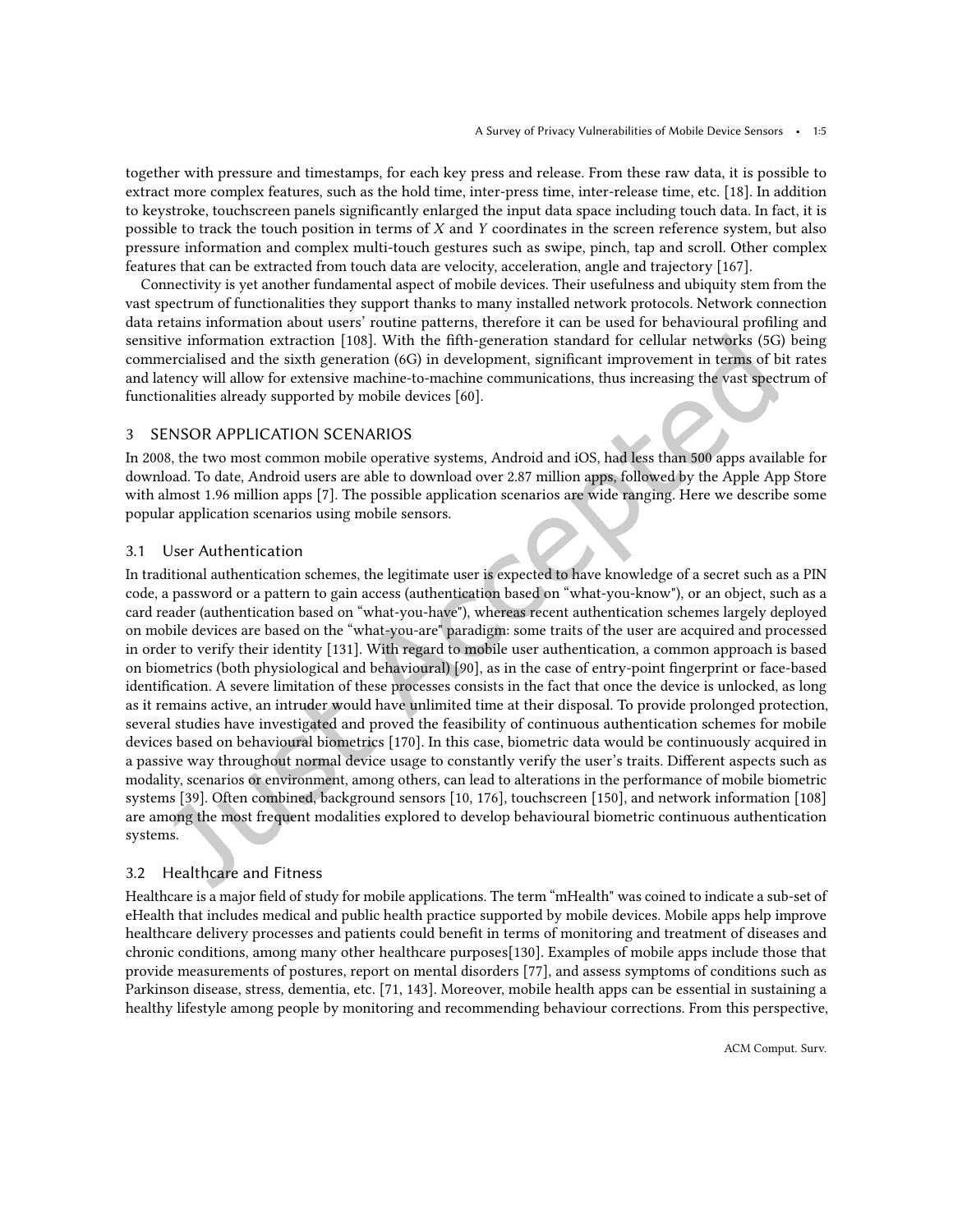#### 1:6 • Delgado-Santos et al.

mobile devices such as smartwatches are largely used for itness tracking. Physical exercise monitoring takes place by acquiring and processing background and GPS sensor data in a explicit and transparent way for the user [\[30,](#page--1-51) [31,](#page--1-52) [98\]](#page--1-34).

#### 3.3 Location-based Services

GPS and geolocation data are used by applications to present information related to the environment and the position of the users, for purposes such as targeted advertising, navigation, and recommendations [\[78\]](#page--1-20). These location-aware applications are under the context awareness paradigm [\[147\]](#page--1-53). Additionally, besides their native scope of communication, short range protocols such as Bluetooth and Wi-Fi allow mobile devices to exploit the information of nearby devices for purposes similar to the ones described. This concept can be particularly useful defining a semantic context of immediate surrounding, especially in the case of indoor environments. For example, in [\[113\]](#page--1-54), the authors explored the feasibility of creating virtual tours in museums or expositions to deliver information about the items in the proximity of the users, who can receive this information on their mobile devices.

#### 3.4 Other Applications

Traditionally, background sensors contribute to improving the mobile device user experience in several ways. For instance, position sensors are useful for recognising the orientation of the device in order to switch from portrait to landscape modality, and vice versa. Light sensor information about the illuminance is used to automatically adjust the screen brightness. The proximity sensor will lock the screen and activate a diferent speaker when the user is placing a call. Mobile device background sensors are also widely employed for Augmented Reality (AR) applications in several ields, such as education, entertainment, commerce, and navigation, among others [\[100\]](#page--1-55). AR-based apps heavily rely on the information provided by the background sensors to deliver information.

In addition, the sophisticated sensing capabilities of mobile devices, combined with their vast difusion, have led to the idea of accomplishing large-scale sensing through them, known in literature as mobile participatory sensing [\[42\]](#page--1-56). Individuals with sensing and computing devices volunteer to collectively share data to measure and map phenomena of common interest, in a crowd-sourced fashion [\[78\]](#page--1-20). Applications where mobile participatory sensing has been used include noise pollution monitoring, litter monitoring, monitoring of traffic and road conditions, among others [\[117\]](#page--1-57).

#### 4 PRIVACY SENSITIVE DATA

The automated processing of user data acquired by mobile device sensors can reveal a significant amount of personal and sensitive information. In particular, while sensors such as cameras, GPS, or microphone are privacysensitive and require explicit user permission, many other sources such as accelerometer, touchscreen or network connection logs are less protected in terms of privacy. However, these data can also become crucial in obtaining private user information, since they can be processed to ascertain attributes that allow to re-identify a person, to extract demographic information or data related to their activity and health, among others.

Processing data from which it is possible to extract personal and sensitive information can lead to problems arising from the nature of these data. A common characteristic of sensitive data is in fact its uniqueness for each individual and its strict association to their owner. These implications are particularly relevant with regard to biometric data. In the biometric scenario, additional risk factors include: the modalities used to store personal data, the owner of the system, the used recognition modality (authentication or identiication in a biometric database), the durability and class of the used traits, depending on which the severity of the consequences can vary [\[107\]](#page--1-58). An outline of the diferent sensitive aspects of mobile device users that can be extracted from the diferent mobile device sensors, with some of the most important work in each ield, is shown in Table [2.](#page--1-33) In the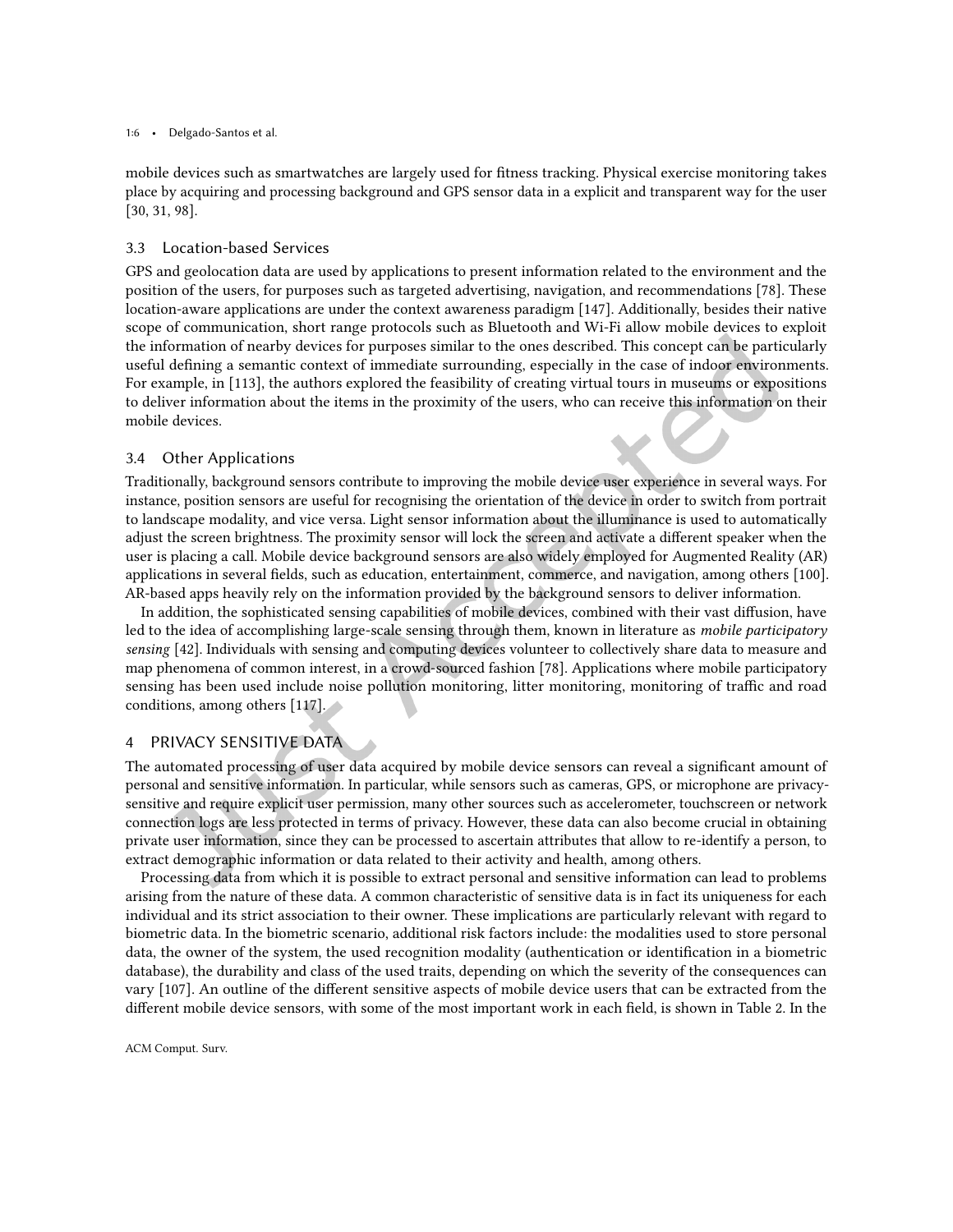Table 2. Comparison of diferent state-of-the-art sensitive data acquisition approaches. k-NN- k-Nearest Neighbours, RF-Random Forest, SVM- Support Vector Machines, LSTM- Long-Short Term Memory, HMM- Hidden Markov Model, AUD-Active User Detection, DBSCAN- Density-based Spatial Clustering of Applications, CNN- Convolutional Neural Network, RNN- Recurrent Neural Network, DTW- Dynamic Time Warping, Acc- Accuracy, ERR-Equal Error Rate, AUROC- Area Under the Receiver Operating Characteristic, KL-Score- Kullback-Leibler Score

| <b>Sensitive Data</b>    | <b>Sensors</b>                       | Classifier<br>Study                |                                | <b>Best</b><br>Performance       |
|--------------------------|--------------------------------------|------------------------------------|--------------------------------|----------------------------------|
|                          | Motion                               | Jain and Kanhangad (2016) [12]     | <b>SVM</b>                     | Acc. = $76.83%$                  |
|                          |                                      | Davarci et al. (2017) [67]         | $k$ -NN                        | Acc. = $85.3%$                   |
|                          |                                      | Nguyen et al. (2019) [129]         | RF                             | Acc. = $96%$                     |
| Demographics             |                                      | Singh et al. (2019) [144]          | 4 Classifiers                  | Acc. = $80\%$                    |
|                          |                                      | Sabir et al. (2019) [145]          | LSTM + Leave One Out           | Acc. = $94.11\%$                 |
|                          |                                      | Ngo et al. (2019) [160]            | <b>HMM</b>                     | $ERR = 5.39%$                    |
|                          |                                      | Meena and Saeawadekar (2020) [116] | <b>Ensemble Boosted Tree</b>   | Acc. = $96.3%$                   |
|                          | Touchscreen                          | Miguel-Hurtado et al. (2016) [119] | Decision Tree                  | Acc. = $78%$                     |
|                          |                                      | Acien et al. (2019) [9]            | AUD                            | $Acc. = 97%$                     |
|                          |                                      | Nguyen et al. (2019) [129]         | RF <sub>1</sub>                | Acc. = $99%$                     |
|                          |                                      | Jain and Kanhangad (2019) [88]     | $k$ -NN                        | Acc. = $93.65%$                  |
|                          | Network, Location and                | Riederer et al. (2015) [141]       | <b>Logistic Regresion</b>      | Acc. $= 72%$                     |
|                          |                                      | Neal and Woodard (2018) [127]      | RF + Naïve Bayes               | Acc. = $91.8\%$                  |
|                          | Application                          | Wu et al. (2019) [180]             | <b>XGBoost</b>                 | Acc. = $80\%$                    |
|                          |                                      | Sun et al. (2010) [105]            | <b>SVM</b>                     | Acc. = $93.2%$                   |
|                          | Motion                               | Anjum and Ilyas (2013) [29]        | Decision Tree                  | $\overline{\text{AUROC}} = 99\%$ |
|                          |                                      | Thomaz et al. (2015) [164]         | <b>DBSCAN</b>                  | Acc. = $76.1\%$                  |
| Activity and Behaviour   |                                      | Arnold et al. (2015) [33]          | RF                             | Acc. $= 70\%$                    |
|                          |                                      | Chang et al. (2018) [104]          | $k$ -NN                        | Acc. = $71\%$                    |
|                          | Network, Location and                | Wan and Lin (2016) [177]           | <b>Fuzzy Classification</b>    | Acc. = $96\%$                    |
|                          |                                      | Chen et al. (2018) [55]            | $\overline{\text{CNN}}$        | Acc. = $97.7%$                   |
|                          | Application                          | Ma et al. (2021) [182]             | $2D CNN + RNN$                 | Acc. = $83\%$                    |
|                          | Motion                               | Yao et al. (2020) [183]            | $CNN+LSTM$                     | Acc. = $94.8\%$                  |
| Health Parameters and    |                                      | Hussain et al. (2021) [84]         | Naïve Bayes                    | Acc. $= 71\%$                    |
| <b>Body Features</b>     | Touchscreen                          | Arroyo-Gallego et al. (2017) [158] | <b>SVM</b>                     | $AUROC = 88%$                    |
|                          | Network, Location and<br>Application | Palmius et al. (2016)[124]         | <b>Linear Regression</b>       | Acc. = $85%$                     |
|                          | Motion                               | Quiroz et al. (2018) [138]         | $\overline{RF}$                | AUROC > 81%                      |
|                          |                                      | Neal and Canavan (2020) [159]      | $\overline{RF}$                | $F1-Score > 95%$                 |
| Mood and Emotion         | Touchscreen                          | Gao et al. (2012) [74]             | <b>SVM</b>                     | Acc. = $69%$                     |
|                          |                                      | Shah et al. (2015) [153]           | Lienar Regressin               | Acc. 90.47%                      |
|                          | Network, Location and<br>Application | Zhang et al. (2018) [188]          | Factor Graph                   | Acc. = $62.9\%$                  |
| <b>Location Tracking</b> | Motion                               | Hua et al. (2017) [87]             | Naïve Bayes<br>+ Decision Tree | Acc. = $92%$                     |
|                          |                                      | Nguyen et al. (2019) [93]          | <b>DTW</b>                     | $KL-Score = 0.057%$              |
|                          | Network, Location and<br>Application | Singh et al. (2018) [156]          | RF                             | Acc. = $85.7%$                   |
| Keystroke Logging and    |                                      | Cain and Chen et al. (2011) [45]   | Gaussian Distribution          | Acc. = $70\%$                    |
| <b>Text Inferring</b>    | Motion                               | Aviv et al. (2012) [11]            | <b>HMM</b>                     | Acc. = $73%$                     |
|                          |                                      | Owusu et al. (2012) [68]           | <b>Hierarchical Classifier</b> | Acc. = $93%$                     |

remainder of this Section, examples of the personal and sensitive information extracted from the mobile device sensor data are presented, grouped in several categories depending on the nature of the extracted information and arranged by the particular data acquisition sensor.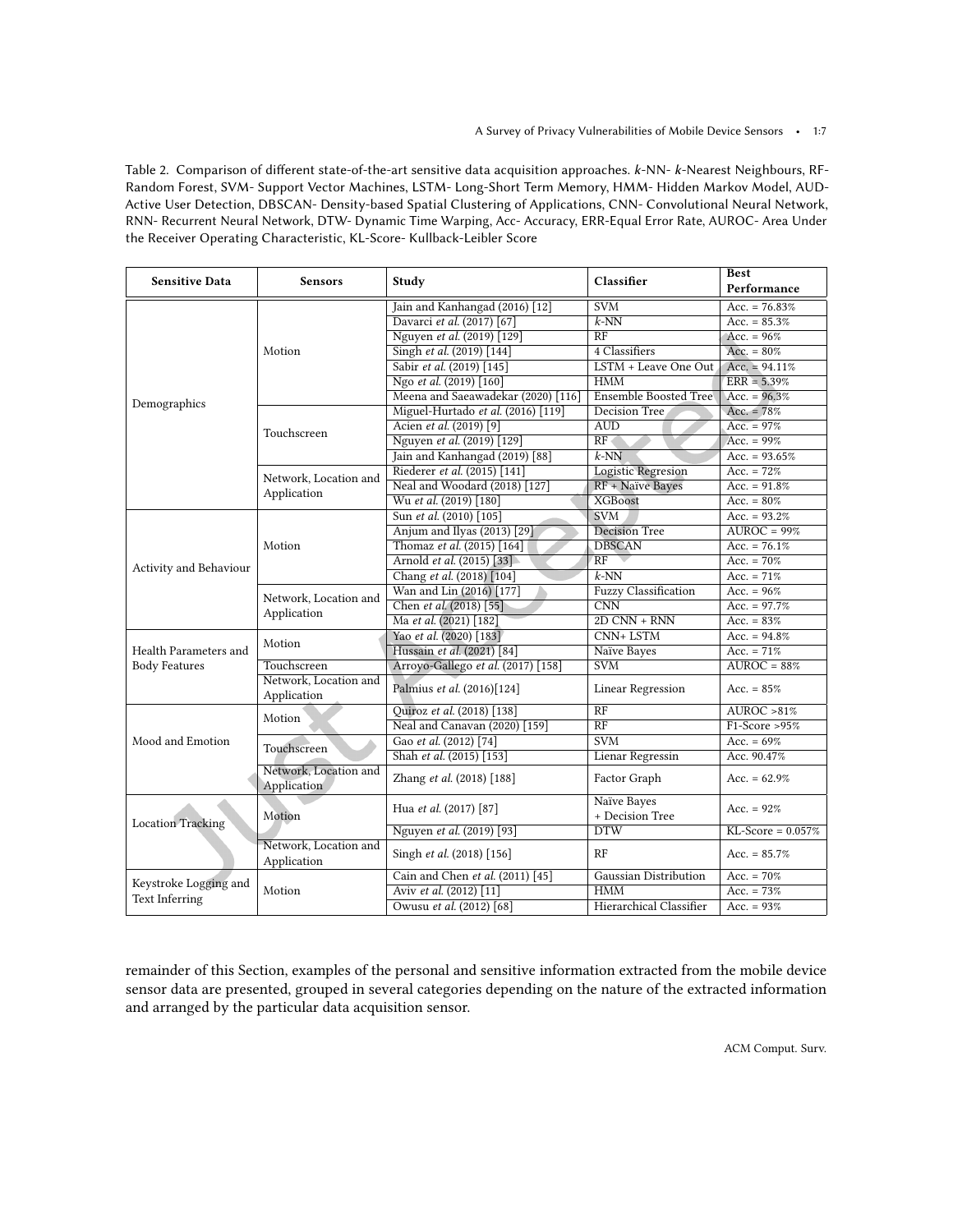#### 1:8 • Delgado-Santos et al.

#### 4.1 Demographics

Probably the largest share of personal and sensitive information extracted from mobile user interaction data consists of attributes such as age, gender and ethnicity, which can all be ascribed to the category of demographics.

4.1.1 Motion Sensors. In [\[67\]](#page--1-60) the user age range was extracted from the accelerometer data, while performing a task based on tapping on a predetermined series of diferent spots appearing on the device screen. The authors exploited the k Nearest Neighbours (k-NN) algorithm, obtaining an accuracy of 85.3%. Similarly, Nguyen et al. [\[129\]](#page--1-61) developed a method to distinguish an adult from a child exploiting the behavioural diferences captured by the motion sensors. Based on the hypothesis that children, with smaller hands, will tend to be shakier, they achieved an accuracy of 96% using the Random Forest (RF) method. In [\[12\]](#page--1-59), the gender of the users was determined from their walking patterns acquired by smartphone motion sensors. The authors achieved an accuracy of 76.8% by processing with Support Vector Machines (SVM) and bagging algorithms. Meena and Saeawadekar [\[116\]](#page--1-64) presented an approach for gender recognition based on the gait data extracted from smartphone sensors. The authors achieved an accuracy of 96.3% using the bagged tree classifier. The authors in [\[144\]](#page--1-1) also focused on gender recognition from the data extracted by the accelerometer and gyroscope, obtaining an accuracy of 80% through Principal Component Analysis (PCA). Ngo et al. [\[160\]](#page--1-63) focused on extracting gender and age with Hidden Markov Models (HMMs). The authors organised a competition based on accelerometer and gyroscope data acquired by wearable devices, which lead to a percentage error rate of 24.23% for gender and 5.39% for age. With the development of deep learning techniques, it has been possible to achieve enhanced results, as in the case of Sabir et al. [\[145\]](#page--1-62), who obtained an accuracy of 94.11% analysing gait for gender classiication by the means of Long Short-Term Memory (LSTM) Recurrent Neural Networks (RNN), a class of deep learning models particularly apt to capture temporal dependencies underlying in the data.

4.1.2 Touchscreen. In [\[9\]](#page--1-66), the authors performed an analysis to identify whether the user using the device was a child or an adult based on swipe and tap gestures. For this purpose, an Active User Detection (AUD) algorithm has been used, achieving 97% accuracy. In [\[165\]](#page--1-2), a new database of children's mobile interaction was presented. The authors used touch interaction information to classify children into three groups aged 18 months to 8 years old. The authors used a SVM algorithm achieving and accuracy of 90.45%. Nguyen *et al.* [\[129\]](#page--1-61) also conducted a study using RF on tap gestures to distinguish between an adult and a child, achieving an accuracy of 99%. Touchscreen data has also been used to extract a person's gender. Miguel-Hurtado *et al.* in [\[119\]](#page--1-65) focused their work on the prediction of soft-biometrics from swipe gesture data. They achieved 78% accuracy rate using a decision voting scheme from four classiiers: Decision Tree (DT), Naïve Bayes (NB), SVM and Logistic Regression (LR). In [\[88\]](#page--1-15), behavioural data from a smartphone's accelerometer, gyroscope and orientation sensors were used while the user interacted with the device. The authors used gestural attributes in which the k-NN classifier recognises the gender of the user, providing a classification accuracy of 93.65%.

4.1.3 Network, Location and Application. Studies have shown a strong correlation between a user's geolocation and usage patterns and their demographics. For instance, in [\[27\]](#page--1-81), authors highlight the value of mobile device data as a means of demographic modelling and measurement, without having to deal with the logistics of traditional censuses and surveys, which limit the speed for which policies can be designed and evaluated. In [\[186\]](#page--1-61), based on three indicators of travel behaviour (radius, eccentricity, and entropy), the authors focus on understanding how usage of mobile phones correlates with individual travel behaviour exploring indicator correlations between mobile phone call frequencies evaluating factors such as age, gender, social temporal orders and characteristics of the built environment. Similarly, in [\[151\]](#page--1-82), an unsupervised, data-driven approach is proposed to identify diferent user types based on high-resolution human movement data collected from a smartphone navigation app. In [\[141\]](#page--1-67) the authors showed how demographic information can be inferred from geo-tagged photos on social networks. Speciically, they performed an analysis of how a person's ethnicity can be extracted from their location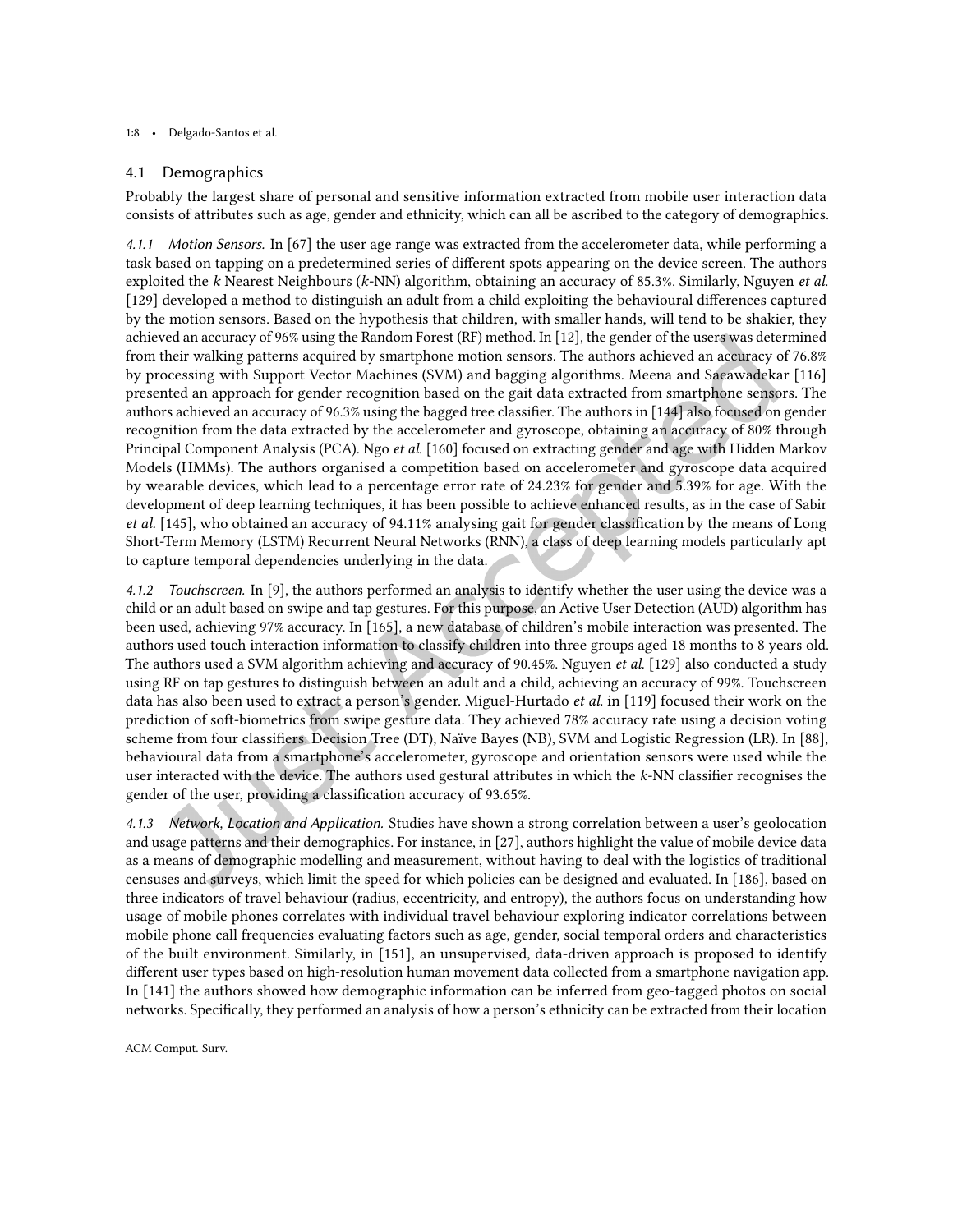patterns based on spatial segregation in two metropolitan areas. They distinguished between people belonging to three diferent ethnicity groups with an accuracy of 72% using LR. Also, Wu et al. [\[180\]](#page--1-68) studied location data to obtain information on marital status and state of residence. They extracted spatio-temporal features from human mobility patterns and used them in conjunction with semantic features based on geographical context, which provided information about the places the subjects were visiting, such as residences, parks, hospitals, schools, and shopping malls. On this ground, they were able to achieve an accuracy of 80% based on an XGBoost algorithm. In [\[127\]](#page--1-55), starting from gender-related behavioural patterns found in application, Bluetooth, and Wi-Fi, the authors were able to estimate the user gender with an accuracy of 91.8% using RF and multinomial NB. From the network connection logs, the total frequency of every event data record is computed. After sorting the events by frequency of occurrence, an evaluation of temporal patterns is carried out on the 1,000 most frequent events. Such contextual behavioural information is employed in a variety of user services, such as in personalising ads and customising home screens.

#### 4.2 Activity and Behaviour

It has been shown that a broad variety of users' behaviour or activities can be inferred from mobile device sensor data [\[52\]](#page--1-20).

4.2.1 Motion Sensors. In [\[105\]](#page--1-69) the authors were able to detect whether the person was stationary, walking, running, bicycling, climbing stairs, going downstairs or driving using only the accelerometer information. Their proposed approach, based on SVM, was able to achieve an accuracy of 93.2%. Using accelerometer and gyroscope data, Anjum and Ilyas [\[29\]](#page--1-70) developed an application to track the user activities, while the mobile device was kept in their hand, trouser pocket, breast pocket or handbag. Using a DT classiier, they achieved an average Area Under the Receiver Operating Characteristic (AUROC) curve of over 99.0%. In [\[164\]](#page--1-58), the movements made by a user while eating were recognised by the accelerometer on a smartwatch. In [\[149\]](#page--1-65), the authors, based on smartphone accelerometer data, classiied drinking behaviour of young adults using nightlife physical motion. Density-based Spatial Clustering of Applications (DBSCAN) algorithm was used, achieving an accuracy of 76.1%. Even the amount of alcohol taken by users can also be extracted from the accelerometer data. In [\[33\]](#page--1-71), the authors detected if a subject is sober, tipsy or drunk based on the accelerometer data and users' self-reporting of consumption. Their system achieved an accuracy of 70% using a RF algorithm. Motion sensors have also been used to extract information related to sleep such as sleep posture and habits. In [\[104\]](#page--1-42) accelerometer, gyroscope and orientation data from a smartwatch was used to detect the sleep posture (supine, left lateral, right lateral, prone) achieving an accuracy over 95% with the Euclidean distance of the input values, and also to detect the hand position while sleeping (placed on the abdomen, chest or head) achieving an accuracy over 88% with k-NN algorithm.

4.2.2 Network, Location and Application. From GPS data, the authors in [\[177\]](#page--1-65) determined whether the user was standing, walking, or using other transportation with a fuzzy classifier monitoring the speed and angle of the person obtaining a matching rate of 96% at a ive-second interval. Also, Wi-Fi transmitters and receivers can reveal a signiicant amount of information about users' activity. In [\[55\]](#page--1-51) the Wi-Fi Received Signal Strength Indicator (RSSI) was used on a smartphone to determine what activity users were doing, among lying down, falling, walking, running, sitting down, and standing up. For that purpose, diferent features of each activity were studied obtaining an accuracy rate of 97.7% with a Convolutional Neural Network (CNN). In [\[182\]](#page--1-72), the authors used three neural networks on Channel State Information (CSI) measured by the Wi-Fi module, being able to discriminate whether a person is sitting, standing, walking with an accuracy of 83%.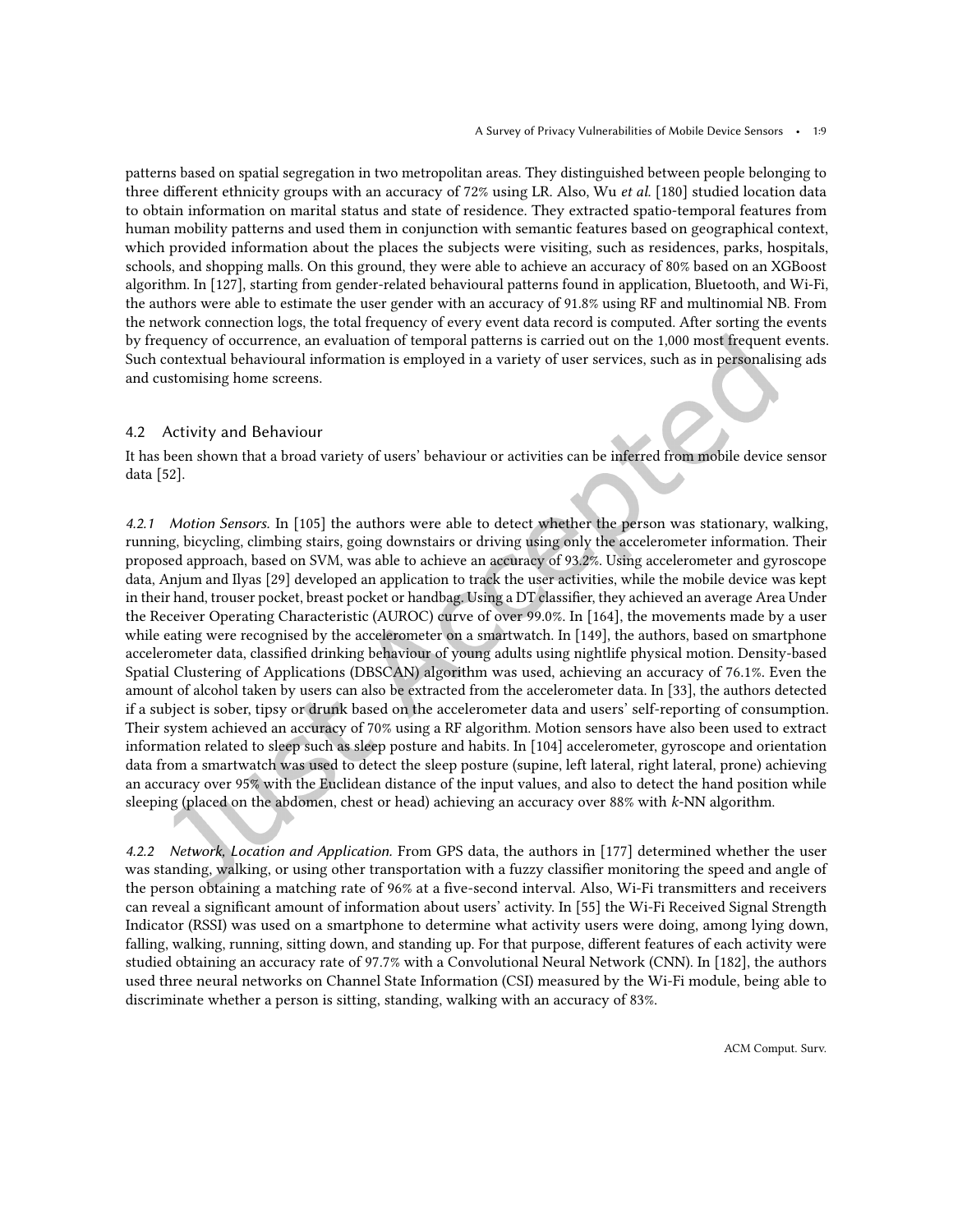1:10 • Delgado-Santos et al.

#### 4.3 Health Parameters and Body Features

4.3.1 Motion Sensors. The Body Mass Index (BMI) is a mathematical ratio that associates the mass and height of an individual. The usual way to calculate it is by using the parameters of a person's height and weight. In turn, human gait is based on the interaction between hundreds of muscles and joints in the body, and motion sensors can pick them up and translate them into characteristic patterns linked to the traits of the subjects, such as BMI. Yao et al. [\[183\]](#page--1-73) used a hybrid model with a CNN-LSTM architecture to estimate the continuous BMI value from the accelerometer and the gyroscope data with a maximum accuracy of 94.8%. From the BMI many health attributes can be inferred [\[25,](#page--1-83) [63\]](#page--1-84). Another parameter that can be measured from the accelerometer is stress. Garcia-Ceja et al. [\[75\]](#page--1-85) achieved 71% accuracy using similar user models and the Naïve Bayes algorithm.

4.3.2 Touchscreen. It is possible to identify whether a person has Parkinson's disease by analysing their keystroke writing pattern independently of the written content. In [\[158\]](#page--1-74) the authors used a SVM algorithm achieving an AUROC of 0.88 on this problem. In [\[47\]](#page--1-86), diferent types of features extracted from handwriting were studied as biometrics for Parkinson disease, achieving very promising results. In [\[37\]](#page--1-84) the authors showed how people with longer thumbs perform swipe gestures in less time.

4.3.3 Network, Location and Application. In [\[124\]](#page--1-75), the authors aimed at identifying periods of depression using geolocation patterns acquired from mobile phones of individuals with bipolar disorder (BD). While the subjects' depressive symptomatology was monitored through a weekly questionnaire, the authors used a linear regression algorithm and a quadratic discriminant analysis algorithm achieving an 85% accuracy. GPS can also determine sleep disorders, showing a good ability to detect sleep-wake stages and sleep-disordered breathing disorders (SRBD) such as Obstructive Sleep Apnea (OSA) with an accuracy up to 92.3% using SVM algorithms [\[15,](#page--1-56) [85\]](#page--1-87). StayActive<sup>[3](#page--1-88)</sup> is an application that detects stress by analysing the behaviour of the users via smartphone, using the data from the Wi-Fi, step counter, location and battery level among others. In [\[132\]](#page--1-35), the authors used a combination of simple relaxation scores based on the information extracted from the sleeping pattern of the users (largest time interval that the user did not touch his/her screen), their social interaction and their physical activity to determine the stress level.

#### 4.4 Mood and Emotion

The user efficiency or motivation when performing a task changes in accordance to their mood. Thus, it can be inferred from diferent sensors.

4.4.1 Motion Sensors. In [\[159\]](#page--1-77), Neal and Canavan studied how mood can have a significant impact on the recognition performance of a mobile biometric system. In their study, the authors observed that the subjects with the least accurate identification  $\left($  <70%) were those with the least mood changes using a RF classifier. The walk pattern data obtained from a smartwatch accelerometer and gyroscope can be used to determine a person's mood (happy, sad or neutral). The authors in [\[138\]](#page--1-76) determined the mood with a RF algorithm achieving a mean AUROC of 81%.

4.4.2 Touchscreen. Numerous studies have shown how, from the way a user interacts with the screen of his or her mobile device, it is possible to extract their mood. In [\[46\]](#page--1-38), the authors investigated the manifestations of psychiatric diseases unobtrusively and in the setting of patients' daily lives, exploring the possible connections between bipolar afective disorder and mobile phone usage. Based on keystroke metadata and accelerometer data, they reported a 90.31% prediction accuracy on the depression score. In [\[83\]](#page--1-51), in order to provide people with preventive treatments before subjects reach clinical depression, the authors exploited a mobile app to capture emotional states, by the means of call logs and usage of apps, with a predictive accuracy for negative emotions

<sup>3</sup>StayActive App: http://www.aal-europe.eu/projects/stayactive/

ACM Comput. Surv.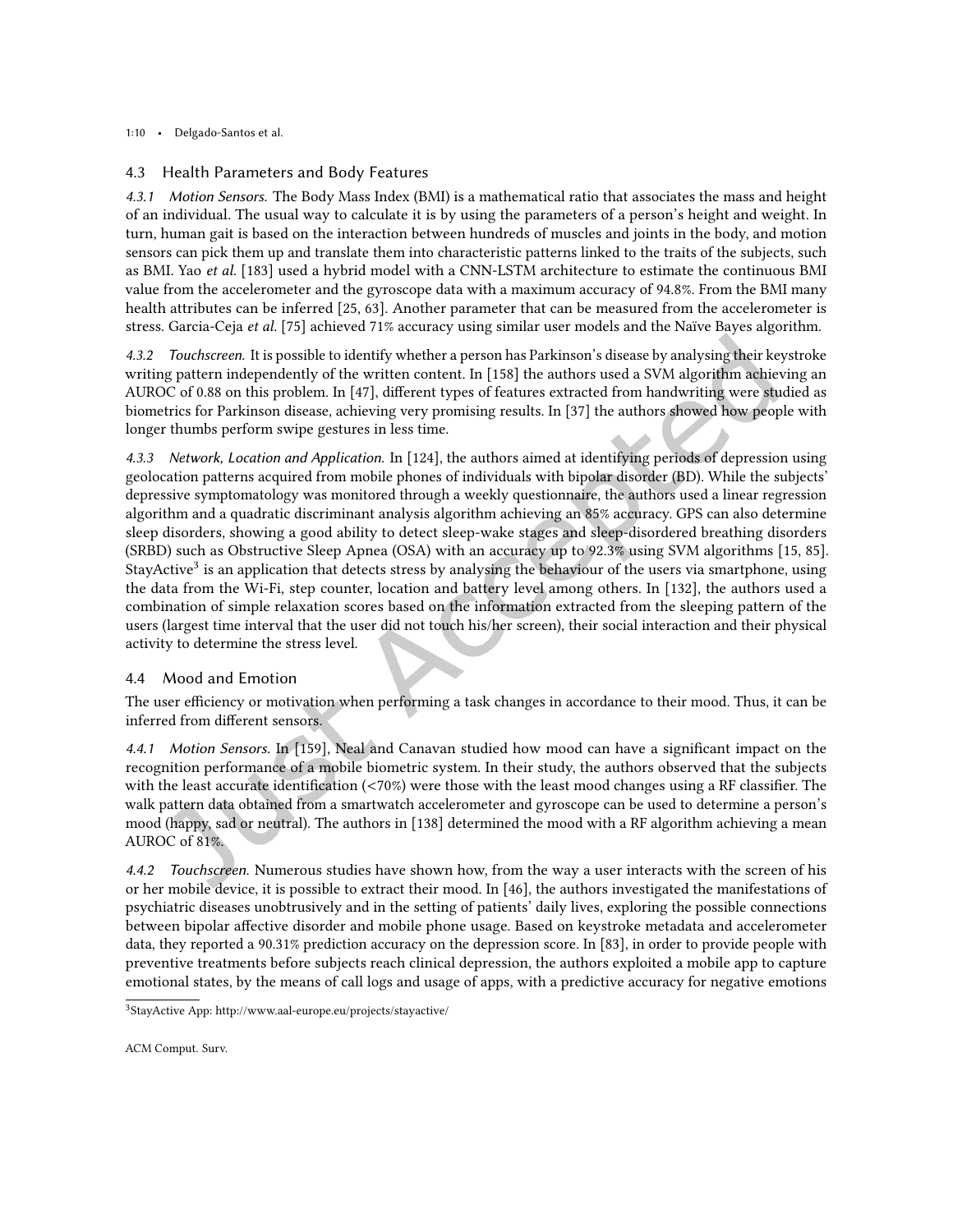of around 86%. Gao et al. [\[74\]](#page--1-78) demonstrated how finger-stroke features during gameplay could automatically discriminate between four emotional states (excited, relaxed, frustrated, bored). By means of an SVM algorithm they obtained an accuracy of 69%. In [\[153\]](#page--1-75), finger strokes were studied. These strokes were assumed to be indirect indications to the user's emotional state. The authors predicted the emotional state of a person into one of the three states: positive, negative or neutral. They achieved an accuracy of 90.47% using a linear regression.

[4](#page--1-89).4.3 Network, Location and Application. MoodExplorer <sup>4</sup> is an app that collects data from mobile sensors such as GPS, accelerometer and Wi-Fi among others. From them, the authors in [\[188\]](#page--1-42) demonstrated how self-reported emotional states have high correlation with smartphone usage patterns and sensing data. The authors recognised the composite emotions (happiness, sadness, anger, surprise, fear, disgust) of users through a proposed model called Graph Factor with a performance metric called exact match of 62.9% on average.

#### 4.5 Location Tracking

Mobile devices usually come with built-in GPS modules for the purpose of location tracking. However, even when GPS coordinates are not available explicitly, position can be inferred by other sensors.

4.5.1 Motion Sensors. Several studies have shown how the position of a person can be inferred from the accelerometer, gyroscope and magnetometer while he or she is walking, driving or using public transport. In [\[93\]](#page--1-45), the authors compared the pre-established routes with those taken by users while using diferent transport modes such as walking, train, bus or taxi. They compared both routes with a Dynamic Time Warping (DTW) algorithm obtaining a Kullback-Leibler distance of 0.00057 in the case of a taxi journey. In [\[87\]](#page--1-13), it was demonstrated how, when a person uses the subway, it is possible to track them from the accelerometer data. They achieved an accuracy of 92% when the passenger travelled through 6 stations using boosted NB and DT algorithms. In [\[86\]](#page--1-71), the authors were able to determine the location of an individual driving in a vehicle based solely on motion sensor measurements. The approach adopted was based on deriving first an approximate motion trajectory given acceleration measurements, then on correlating such trajectory with map information to infer the location. In this way, they were able to locate a device owner to within a 200-meter radius of the true location.

4.5.2 Network, Location and Application. From the diferent Wi-Fi networks to which a user connects, it is also possible to determine the position of an individual. In [\[156\]](#page--1-73) the location was determined in real time in indoor places. The authors achieved an accuracy of 85.7% using a RF algorithm.

#### 4.6 Keystroke Logging and Text Inferring

4.6.1 Motion Sensors. Touchlogger [\[45\]](#page--1-79) was an application created to determine the region of the phone touchscreen touched by the user, based on the device micro-movements captured by the accelerometer and the gyroscope. The screen was divided into 10 regions and with the help of a probability density function for a Gaussian distribution an accuracy of 70% was obtained. Based on this result, it could be possible to identify the text that the user is writing. In this task, Owusu *et al.* [\[68\]](#page--1-56) obtained an accuracy of 93% using a hierarchical classiication scheme. Similarly, in [\[11\]](#page--1-80), with a controlled environment, the authors were able to identify the PIN entered 43% of the times and the pattern 73% of the time by means of LR and HMM.

#### 5 PRIVACY METRICS FOR SENSITIVE DATA

All privacy protection methods work by modifying the original data in order to deprive it of user sensitive information. For instance, the modified data should only reveal allowed attributes (e.g., gender) in order to maintain some data utility, in terms of available information, while other attributes (e.g., ethnicity) are suppressed.

<sup>4</sup>MoodExplorer App: https://play.google.com/store/apps/details?id=com. examsuniverse.moodexplorer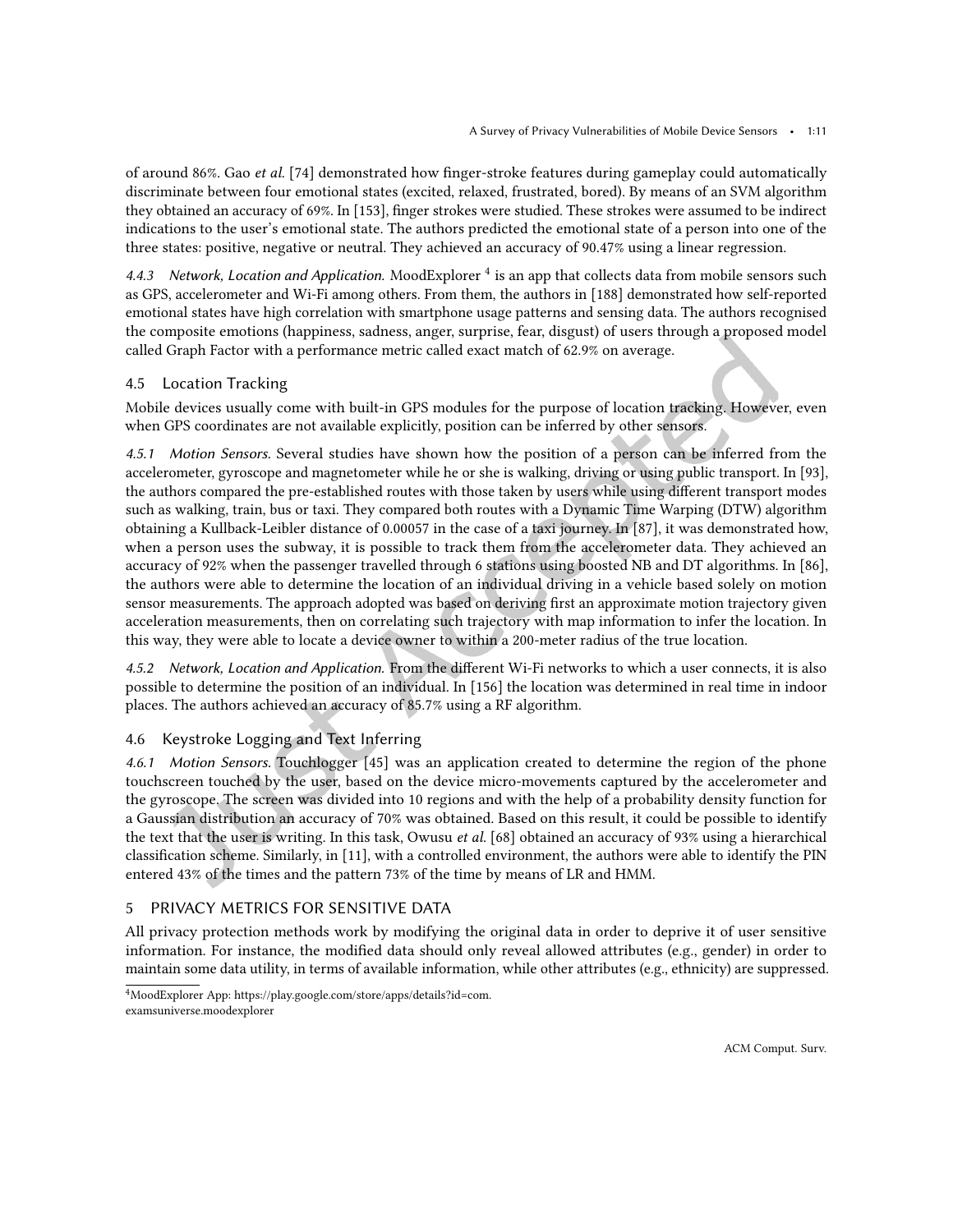#### 1:12 • Delgado-Santos et al.

The degree of privacy achieved is typically related to the extent of data modification; however, the utility of the resulting dataset can be significantly impacted [\[76\]](#page--1-9).

In order to evaluate the efectiveness of privacy protection approaches, the degree of privacy protection achieved, as well as the residual data utility after data modiication, should be quantiied. The former task can be achieved through speciic privacy metrics, whereas the latter can be expressed in terms of reduction of traditional performance metrics such as accuracy or Equal Error Rate (EER).

User sensitive data acquired through mobile interaction is very heterogeneous and can be structured, as in the case of high-level health data, network, location and application data, or *unstructured*, i.e. motion, position, environmental, touchscreen and low-level health data. Consequently, diferent metrics are required depending on the speciic application scenario. In this context, we will consider data after having undergone modiications in order to suppress or alter specific sensitive attributes, while retaining utility for analysis and extraction of non-sensitive information.

In our discussion, privacy metrics will be classified based on their output, in other words, depends on the characteristics of the data that are measured with a speciic metric. There is no speciic metric that can be applied to every characteristic, so many studies use their own metrics. Table [3](#page--1-33) shows the metrics considered in our discussion and input data needed for the speciic metric computation, grouped by the property measured. According to this criterion, some of the most relevant privacy metrics in the context of data acquired through mobile interaction can be grouped as follows [\[175\]](#page--1-53):

Anonymity-based metrics. these metrics stem from the idea of k-Anonymity [\[106\]](#page--1-90), defined as the property of a dataset ensuring that in case of release, based on an individual's disclosed information, it is not possible to distinguish than individual from at least  $k - 1$  individuals whose information has also been disclosed. This is achieved by grouping subject data into equivalence classes with at least  $k$  individuals, indistinguishable with respect to their sensitive attributes. k-Anonymity is independent of the information extraction technique and it quantifies the degree of privacy exclusively considering the disclosed data. It is useful to express the degree of similarity between datasets, namely the original one and the sanitised one, or it can be applied to samples within a single dataset. However, several studies have reported some limitations of k-anonymity, which have led to the development of new metrics based on the original, aiming to overcome some of its issues by imposing additional requirements. For instance, m-invariance [\[181\]](#page--1-75) modiies k-anonymity to allow for multiple, diferent releases of the same dataset.  $(\alpha, k)$ -Anonymity [\[179\]](#page--1-82) imposes a predetermined maximum occurrence frequency for sensitive attributes within a class to protect against attribute disclosure.  $\ell$ -diversity [\[13\]](#page--1-91) was developed to prevent linkage attacks by specifying the minimum diversity within an equivalence class of sensitive information, namely at least  $\ell$  well-represented different sensitive values. For a skewed distribution of sensitive attributes, t-closeness [\[123\]](#page--1-92) and stochastic t-closeness [\[64\]](#page--1-93) were introduced, starting from the idea that the distribution of sensitive values in any equivalence class must be close to their distribution in the entire dataset. Consequently, knowledge of the original distribution is needed to compute this metric. Similarly, starting from the original data distribution  $(c, t)$ -isolation [\[51\]](#page--1-49) indicates the number of data samples present in the proximity of a sample predicted from the transformed data. Depending on the semantic distance between sensitive user records, such as in the case of numerical values,  $(k,e)$ -anonymity [\[187\]](#page--1-24) requires the range of sensitive attributes in any equivalence class to be greater than a predetermined safe value. Despite the highlighted shortcomings, k-anonymity and the derived metrics are still largely employed today in a broad variety of diferent privacy contexts, but mainly for low-dimensional structured data [\[21\]](#page--1-23). It has in fact been shown that k-anonymity-based properties do not guarantee a high degree of protection in case of high-dimensional data.

Differential Privacy-based metrics. differential privacy is a definition that has become popular thanks to its strong privacy statement according to which the data subject will not be afected, adversely or otherwise, by allowing their data to be used in any study or analysis, no matter what other studies, datasets, or information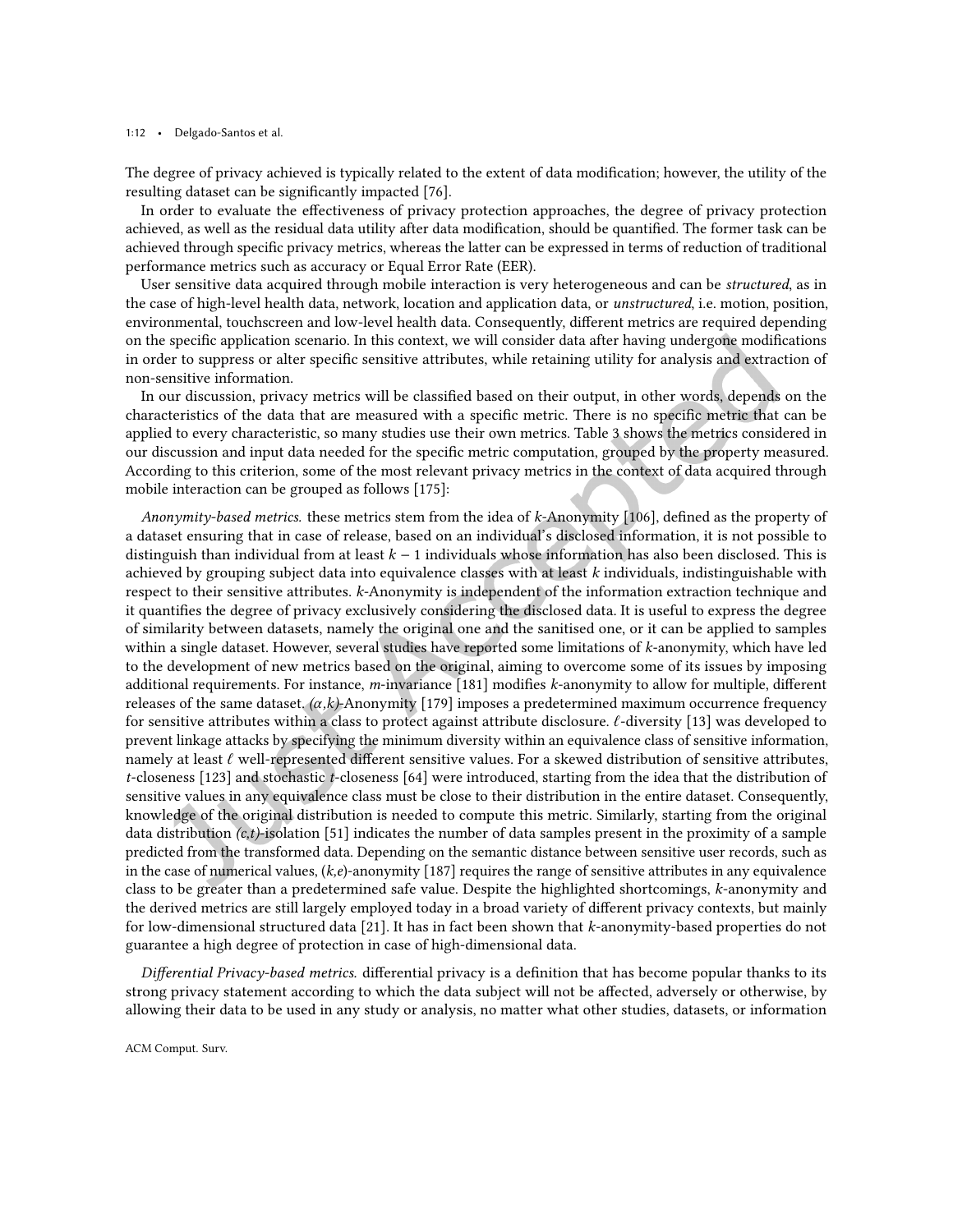Table 3. Some of the most common privacy metrics grouped by the property measured. ADE - Adversary's Estimate: generally a posterior probability distribution. ADR - Adversary's Resources: computational power, time, etc. PAR - Parameters: for configuring privacy metrics. PK - Prior Knowledge: generally a prior probability distribution. TO - True Outcome: also known as ground truth, it can be used to evaluate the ADE.

| Property             | Metric                                   | <b>Input Data</b> |  |
|----------------------|------------------------------------------|-------------------|--|
|                      | $k$ -Anonymity [106]                     | PAR               |  |
|                      | m-Invariance [181]                       | PAR               |  |
|                      | $(\alpha, k)$ -Anonymity [179]           | PAR               |  |
|                      | $\ell$ -Diversity [13]                   | PAR               |  |
| Anonymity            | $t$ -Closeness [123]                     | PAR, TO           |  |
|                      | Stochastic t-closeness [64]              | PAR, TO           |  |
|                      | $(c, t)$ -Isolation [51]                 | ADE, PAR, TO      |  |
|                      | $(k, e)$ -Anonymity [187]                | PAR               |  |
|                      | $(d-\gamma)$ -Privacy [49]               | PAR, TO           |  |
|                      | Joint Differential Privacy [97]          | PAR, TO           |  |
| Differential Privacy | Geo-indistinguishability [28]            | PAR, TO           |  |
|                      | Computational Differential Privacy [120] | ADE, ADR, PAR, TO |  |
|                      | Information Privacy [65]                 | ADE, PAR          |  |
|                      | Entropy [154]                            | <b>ADE</b>        |  |
|                      | Cross-Entropy [118]                      | ADE. TO           |  |
|                      | Cumulative Entropy [92]                  | <b>ADE</b>        |  |
| Entropy              | Inherent Privacy [22]                    | ADE, TO           |  |
|                      | Mutual Information [110]                 | ADE, TO           |  |
|                      | Conditional Privacy Loss [22]            | ADE, TO           |  |
|                      | Privacy Breach [70]                      | ADE, TO           |  |
| Success Probability  | $(d-y)$ -Privacy [139]                   | ADE, TO           |  |
|                      | $(\delta)$ -Presence [128]               | ADE, TO           |  |
|                      | Hiding Failure [8]                       | ADE, TO           |  |
| Error                | Euclidean Distance [155]                 | ADE, TO           |  |
|                      | Confidence Interval Width [24]           | ADE, PAR          |  |
| Accuracy             | $(t-\delta)$ -Privacy Violation [95]     | ADE, PAR, PK, TO  |  |
|                      | Size of Uncertainty Region [56]          | <b>ADE</b>        |  |
|                      | Customisable Accuracy [32]               | PAR               |  |
| Time                 | Maximum Tracking Time [148]              | ADE               |  |
|                      | Mean Time to Confusion [82]              | ADE, PAR          |  |

sources, are available [\[43\]](#page--1-16). As discussed in Sec. [6,](#page--1-29) diferential privacy is generally achieved by adding noise to the original data. Therefore, in order to quantify diferential privacy as a property of the data indicating the degree of privacy, it is a requirement to have knowledge of the original data. Diferential privacy was deined in the context of databases to achieve indistinguishability between query outcomes, but thanks to its generality it has found application in diferent contexts for low-dimensional data, including biometrics and machine learning systems. It is in fact based on the requirement that independently of the presence of a particular data subject, the probability of the occurrence of any particular sequence of responses to queries is provided by a parameter,  $\epsilon$ , which can be chosen after balancing the privacy-accuracy trade-of inherent to the system. For a given computational task and a given value of  $\epsilon$ , there can be several differentially private algorithms, which might have different accuracy performances. As in the case of  $k$ -anonymity, many metrics were originated from the initial definition of diferential privacy, including approximate diferential privacy, which has less strict privacy guarantees but is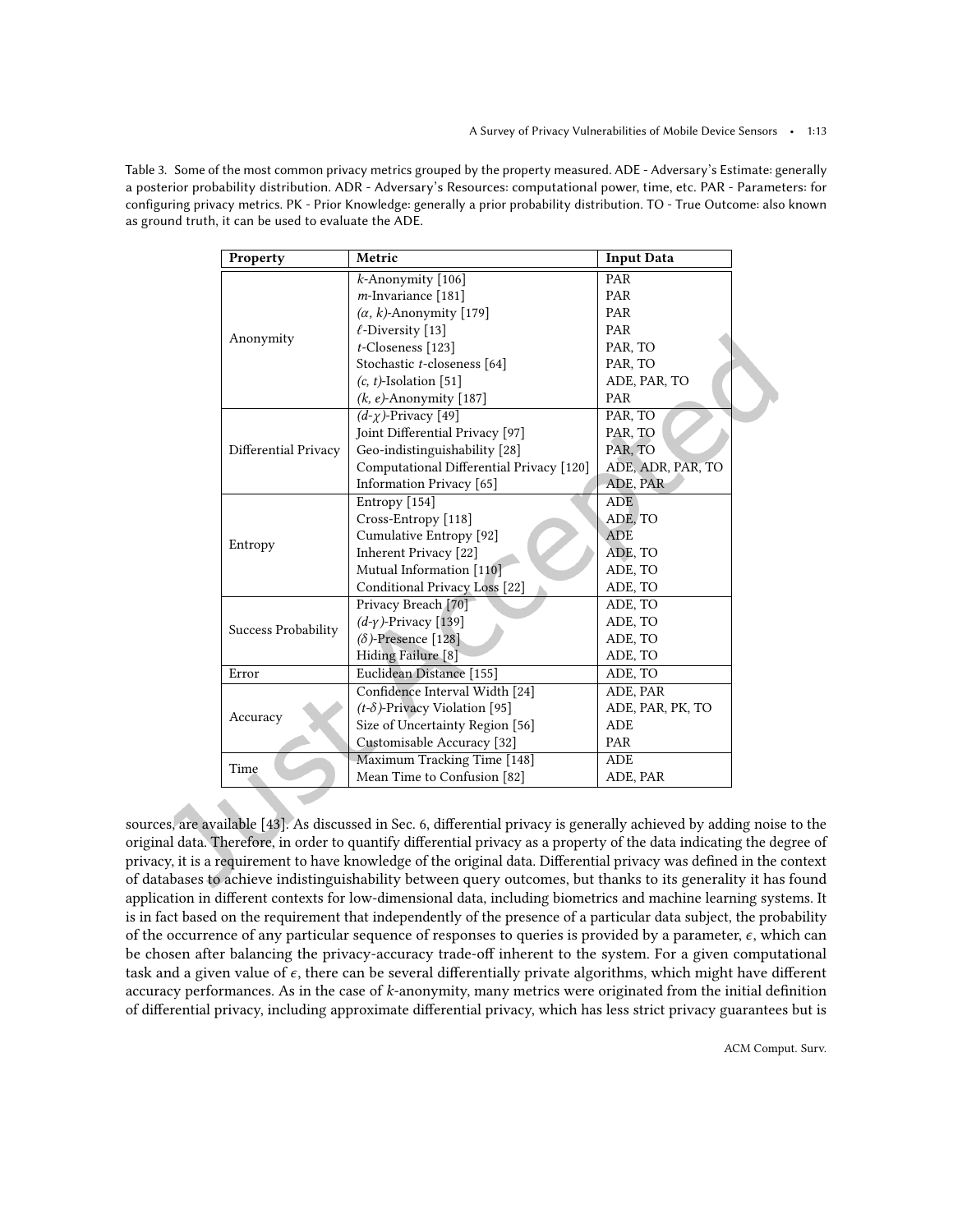#### 1:14 • Delgado-Santos et al.

able to retain a higher utility [\[66\]](#page--1-91).  $d-\chi$ -Privacy [\[49\]](#page--1-94) allows different measures for the distance between datasets than the Hamming distance used in the deinition of diferential privacy. Joint diferential privacy [\[97\]](#page--1-0) applies to systems where a data subject can be granted access to their own private data but not to others'. In the context of location privacy, geo-indistinguishability [\[28\]](#page--1-95) is achieved by adding diferential privacy-compliant noise to a geographical location within a determined distance. In contrast to previously described metrics based on diferential privacy, computational diferential privacy [\[120\]](#page--1-48) adopts a weaker adversary model, favouring accuracy. In order to adopt computational diferential privacy, it is necessary to have knowledge of the posterior data distribution reconstructed from the transformed data. Similarly, information privacy [\[65\]](#page--1-45) is met if the probability distribution of inferring sensitive data does not change due to any query output.

Entropy-based metrics. in the ield of information theory, entropy describes the degree of uncertainty associated to the outcome of a random variable [\[154\]](#page--1-72). Metrics based on entropy are generally computed from the estimated distribution of real data obtained from the sanitised data, even though additional information can be needed for a particular metric, such as the original data or some of the data transformation parameters. When attempting to estimate sensitive information from protected user data, high uncertainty generally correlates with high privacy. Nonetheless, a correct guess based on uncertain information can still occur. In [\[118\]](#page--1-47), the degree of privacy protection is quantiied by cross-entropy (also referred to as likelihood) of the estimated and the true data distribution in the case of clustered data derived from the original data. A cumulative formulation of entropy was defined in [\[92\]](#page--1-96) in the context of location privacy to measure how much entropy can be gathered on a route through a series of independent zones. Inherent privacy [\[22\]](#page--1-97) represents another example of metric derived from the definition of entropy, considering the number of possible different outcomes given a number of binary guesses. Mutual information and conditional privacy loss [\[22,](#page--1-97) [110\]](#page--1-39) are also metrics based on entropy. The former provides a measure of the quantity of information common to two random variables and it can be computed as the diference between entropy and conditional entropy, also known as equivocation, which is useful to compute the amount of information needed to describe a random variable, assuming knowledge of another variable belonging to the same dataset. The latter property is built on similar premises, but it considers the ratio between true data distribution and the amount of information provided by another variable revealed.

Success Probability-based metrics. metrics in this category do not take into account properties of the data but only the outcome of sensitive information extraction attempts, as low success probabilities indicate high privacy. However, even if this trend is observable considering the entire dataset, single users' private data could still be compromised. In [\[70\]](#page--1-34), based on the original and estimated data, a privacy breach is defined as the event of the reconstructed probability of an attribute, given its true probability, being higher than a fixed threshold, whereas in [\[139\]](#page--1-98), this idea was extended by  $(d, \gamma)$ -privacy, in which additional bounds are introduced for the ratio between the true and reconstructed probabilities. In contrast,  $\delta$ -presence [\[128\]](#page--1-74) evaluates the probability of inferring that an individual is part of some published data, assuming that an external database containing all individuals in the published data is available. Hiding Failure (HF) [\[8\]](#page--1-99) is a data similarity metric used to detect sensitive patterns. This metric is computed as the ratio between the sensitive patterns found in the sanitised data set and those found in the original data set. If HF is equal to zero, it means all the patterns are well hidden.

Error-based metrics. these metrics measure the efectiveness of the sensitive information extraction process, for example, using the distance between the original data and the estimate. A lack of privacy generally takes place in case of small estimate errors. In location privacy, the expected estimation error measures the inference correctness by computing the expected distance between the true location and the estimated location using a distance metric, such as the Euclidean distance [\[155\]](#page--1-100). Furthermore, with particular regard to high-dimensional, unstructured data such as the ones acquired by mobile background sensors or images, a simple but common approach to quantify privacy consists in comparing the traditional performance metrics of sensitive attribute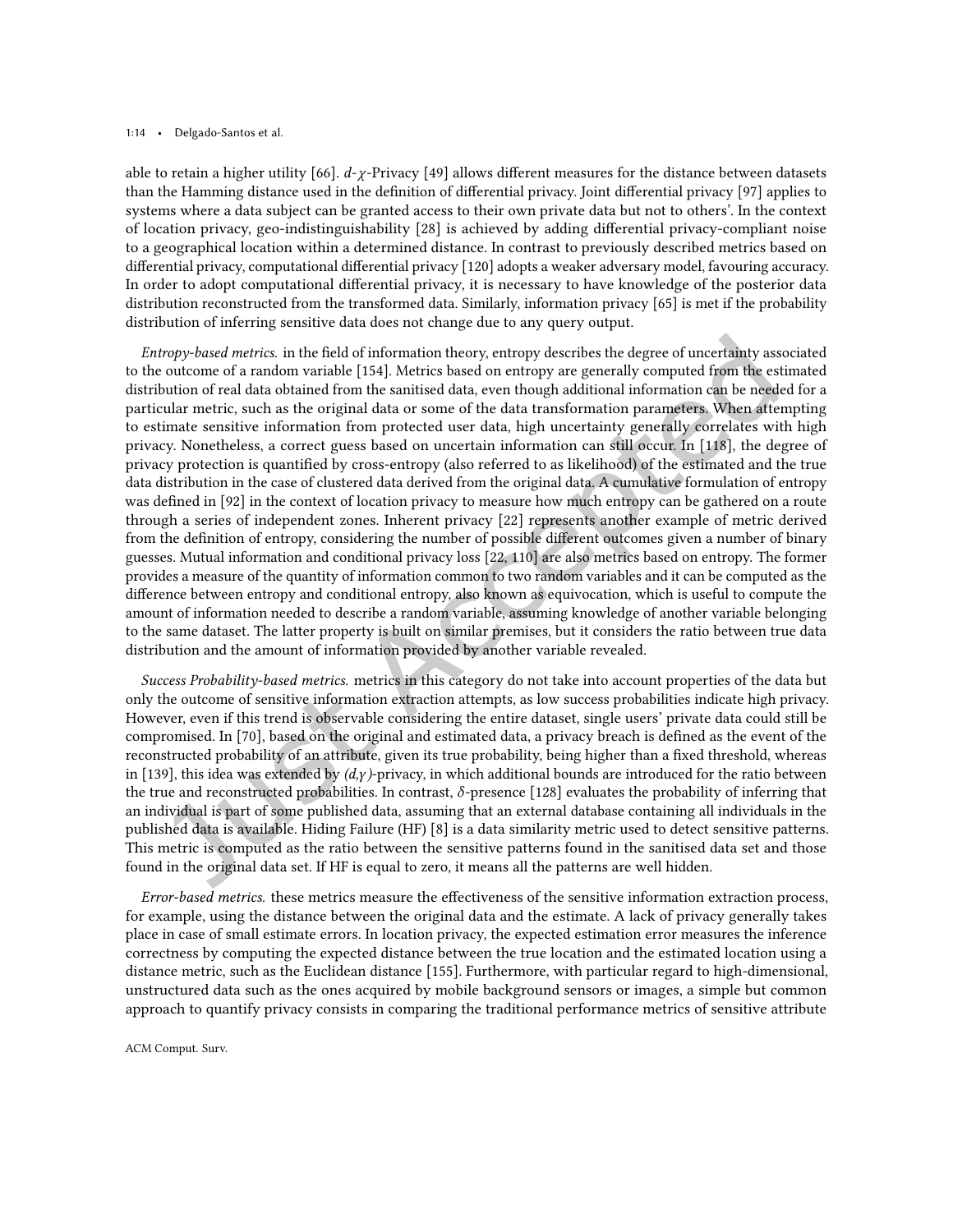extraction methods (i.e. accuracy) before and after the data modification process. A significant performance drop is a valid indicator of the effectiveness of a data modification technique.

Accuracy-based metrics. quantify the accuracy of the inference mechanism, as inaccurate estimates typically show higher privacy. The confidence interval width indicates the amount of privacy given the estimated interval in which the true outcome lies [\[24\]](#page--1-14). It is expressed in percentage terms for a certain confidence level.  $(t, \delta)$  privacy violation [\[95\]](#page--1-60) provides information whether the release of a classifier for public data is a privacy threat, depending on how many training samples are available to the adversary algorithm. Training samples link public data to sensitive data for some individuals, and privacy is violated when it is possible to infer sensitive information from public data for individuals who are not in the training samples. In location privacy, the size of the uncertainty region denotes the minimal size of the region to which it is possible to narrow down the position of a target user, while the coverage of sensitive region evaluates how a userâĂŹs sensitive regions overlap with the uncertainty region [\[56\]](#page--1-52). A diferent approach was proposed in [\[32\]](#page--1-101). In this work, data subjects are given the possibility to customise the accuracy of the region they are in when submitting it to an internet service. The accuracy of the obfuscated region can therefore be seen as an indicator of privacy.

Time-based metrics. time-based metrics measure the time that elapses before sensitive information can be extracted. For instance, in location tracking, to evaluate a given privacy protection method, it can be useful to measure for how long it is possible to breach privacy by successfully tracking the user, by computing the maximum tracking time [\[148\]](#page--1-47) or the mean time to confusion [\[82\]](#page--1-70).

#### 6 PRIVACY PROTECTION METHODS FOR SENSITIVE DATA

Given the amount of personal and sensitive information that can be extracted from mobile device sensors, it is necessary to apply a series of techniques to protect the data, as speciied in the GDPR. The data should be used for its primary purpose, consented by the user, and it should not be possible to obtain additional information from the re-purposed data. Privacy protection methods aim to decrease the efectiveness of information extraction tools by transforming data with regard to specific sensitive attributes, while preserving the utility of the data for the original application scenario. In the remainder of this section, the discussed methods are grouped according to the type of input data they work on: (i) traditional data modification techniques work well with structured data, as most of them were developed for the purpose of disclosing sanitised datasets and their application fulils the requirements of some of the properties discussed above, thus guaranteeing a certain degree of privacy; (ii) machine learning-based data modification techniques, which are more apt in the case of complex unstructured data, as the relationship between privacy gains and information loss changes completely for high-dimensional, highly correlated unstructured data like images, audio signals and time sequence signals provided by background sensors in mobile devices [\[125,](#page--1-72) [178\]](#page--1-48). An overview of the diferent privacy protection methods can be found in Table [4.](#page--1-33)

#### 6.1 Traditional Data Modification Methods

Traditional data modiication techniques have proven to work well with structured data. According to [\[173\]](#page--1-62), these methods can be divided into the following groups:

6.1.1 Data Perturbation. It is accomplished by the alteration of an attribute value by a new value. Among traditional data perturbation approaches, randomisation techniques are based on the use of noise to mask the values of the data [\[20\]](#page--1-102). By incorporating sufficiently large noise, individual data can in fact no longer be recovered, whilst the probability distribution of the aggregate data can be recovered and used safely from a privacy protection standpoint. Noise can be added to the original values in a number of ways:

• additive noise, which works by adding a stochastic value to confidential quantitative attributes [\[41,](#page--1-103) [121\]](#page--1-82);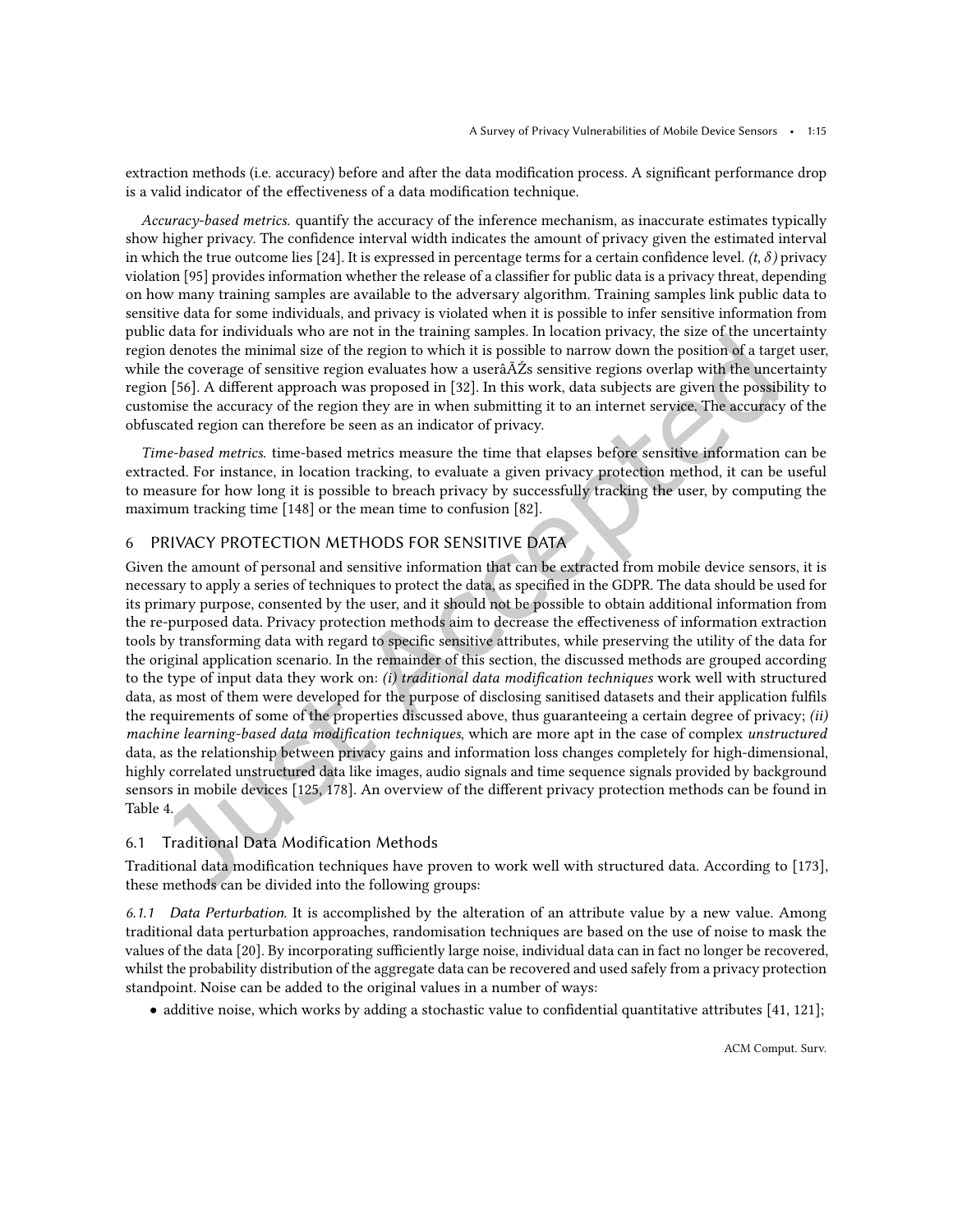#### 1:16 • Delgado-Santos et al.

Table 4. Comparison of diferent state-of-the-art Privacy Protection Methods for Sensitive Data. AE- Autoencoder, SGD-Stochastic Gradient Descent, CNN- Convolutional Neural Network, GAN- Generative Adversarial Network, SAN- Semi-Adversarial Network, FAR- False Acceptance Rate, TASR- Task Assigment Sucess Rate, HF- Hiding Failure, Acc- Accuracy, SA-Sensitive Atribute, AUROC- Area Under the Receiver Operating Characteristic, AD- Atribute Disclosure, IVE- Incremental Variable Eliminator, COCR- Correct Overall Classification Rate, LFW- Labeled Faces in the Wild

|                                  | <b>Traditional Methods</b> |                                  |                                |                                                                   |                                           |  |  |
|----------------------------------|----------------------------|----------------------------------|--------------------------------|-------------------------------------------------------------------|-------------------------------------------|--|--|
| Method/ Classifier               | Field                      | <b>Sensitive Data Protected</b>  | Study                          | <b>Best Performance</b>                                           | <b>Database</b>                           |  |  |
|                                  | Fingerprint                | Demographics                     | Sadhya et al.                  | 0.45% probability of success                                      | VC2002-DB1 Database                       |  |  |
| Data Perturbation                | <b>Faces Images</b>        |                                  | (2016) [146]                   | $@$ FAR = 10%                                                     | AR Face Database                          |  |  |
|                                  |                            |                                  | Yang et al.                    |                                                                   | SimpleGeo                                 |  |  |
|                                  | <b>Location Data</b>       | <b>Location Tracking</b>         | $(2018)$ [184]                 | $TASR \approx 80\%$                                               | Places Database<br>Yelp Database          |  |  |
|                                  |                            |                                  | Parmar et al.                  |                                                                   | <b>UCI</b> Repository:                    |  |  |
| Data Blocking                    | <b>Weather Parameters</b>  | <b>Health Parameters</b>         | $(2011)$ [134]                 | $HF = 0/3$ attribute disclosure                                   | <b>Weather Dataset</b>                    |  |  |
|                                  |                            |                                  | Ren et al.                     |                                                                   | MIT-BIH                                   |  |  |
| Data Aggregation<br>or Merging   | Physiologic Signals        | <b>Health Parameters</b>         | (2013) [140]                   |                                                                   | Polysomnographic                          |  |  |
|                                  |                            |                                  |                                |                                                                   | Database                                  |  |  |
|                                  |                            |                                  | Hasan et al.                   |                                                                   | <b>UCI</b> Repository:                    |  |  |
| Data Swapping                    | Personal Attributes        | <b>Health Parameters</b>         | $(2016)$ [79]                  | l-Diversity = 0 attribute disclosure                              | Synthetic Dataset<br><b>Adult Dataset</b> |  |  |
|                                  |                            |                                  | Liu et al.                     |                                                                   | <b>UCI</b> Repository:                    |  |  |
| Data Sampling                    | <b>Personal Attributes</b> | <b>Health Parameters</b>         | $(2019)$ [111]                 | l-Diversity $\approx 0.15$ error                                  | <b>Adult Dataset</b>                      |  |  |
|                                  |                            |                                  | Machine Learning-based Methods |                                                                   |                                           |  |  |
| Method/ Classifier               | Field                      | Sensitive Data Protected   Study |                                | <b>Best Performance</b>                                           | Database                                  |  |  |
|                                  |                            |                                  | Data Level Methods             |                                                                   |                                           |  |  |
|                                  | Activity Signals,          |                                  |                                |                                                                   |                                           |  |  |
| Differential Privacy-based<br>AE | Biomarkers,                | <b>Health Parameters</b>         | Phan et al.<br>$(2016)$ [136]  | Acc. Privacy $\approx 85\%$                                       | Own Database                              |  |  |
|                                  | <b>Biometric Measures</b>  |                                  |                                |                                                                   |                                           |  |  |
| SGD sanititation                 | Language Modeling          | Text Inferring                   | McMahan et al.                 | -0.13% in accuracy with                                           | <b>Reddit Dataset</b>                     |  |  |
|                                  |                            |                                  | (2018) [115]                   | $(4.6e10^{-9})$ -differential privacy<br>EER before $\approx 1\%$ | IMDB-Wiki +                               |  |  |
| Siamese CNN                      | Face Images                | Identity                         | Osia et al.                    | EER after $\approx 28\%$                                          | <b>LFW</b> Datasets                       |  |  |
|                                  |                            |                                  | $(2019)$ [142]                 | EER before $\approx 22\%$                                         |                                           |  |  |
|                                  | <b>Activity Signals</b>    | Demographics                     |                                | EER after $\approx 36\%$                                          | MotionSense Dataset                       |  |  |
| Siamese CNN                      | <b>Activity Signals</b>    | Demographics                     | Garofalo et al.                | $F1$ -score SA before = 72.58%                                    | <b>OU-ISIR</b> Database                   |  |  |
|                                  |                            |                                  | $(2019)$ [72]                  | $F1$ -score SA after = 52.99%                                     |                                           |  |  |
|                                  |                            |                                  | Ngueveu et al.                 | Acc. SA before = $98.5%$<br>Acc. SA after $= 61.0\%$              | MotionSense Dataset                       |  |  |
| GAN                              | <b>Activity Signals</b>    | Demographics                     | $(2020)$ [44]                  | Acc. SA before = $98.5%$                                          | MobiAct Dataset                           |  |  |
|                                  |                            |                                  |                                | Acc. SA after $= 57.0\%$                                          |                                           |  |  |
|                                  |                            |                                  |                                | Error Rate SA before = 19.7%                                      |                                           |  |  |
|                                  |                            |                                  |                                | Error Rate SA after = $39.3\%$                                    |                                           |  |  |
|                                  |                            |                                  |                                | Error Rate SA before = 8.0%                                       | CelebA Dataset                            |  |  |
|                                  | <b>Face Images</b>         | Demographics                     | Mirjalili et al.               | Error Rate SA after = 39.2 %                                      | <b>MORPH</b> Dataset                      |  |  |
| SAN                              |                            |                                  | $(2018)$ [171]                 | Error Rate SA before = 33.4%<br>Error Rate SA after = 72.5 %      | <b>MUCT</b> Dataset<br>RaFC Dataset       |  |  |
|                                  |                            |                                  |                                | Error Rate SA before = 16.9%                                      |                                           |  |  |
|                                  |                            |                                  |                                | Error Rate SA after = 53.8%                                       |                                           |  |  |
|                                  |                            |                                  |                                | EER SA before ≈1%                                                 | CelebA Dataset                            |  |  |
|                                  |                            |                                  | Mirjalili et al.               | EER SA after $= 20\%$                                             | <b>UTK-face Dataset</b>                   |  |  |
|                                  | <b>Face Images</b>         | Demographics                     | $(2020)$ [172]                 | EER SA after $= 20\%$                                             | <b>MORPH</b> Dataset                      |  |  |
|                                  |                            |                                  |                                | EER SA after $= 10\%$<br>EER SA after $= 10\%$                    | <b>MUCT</b> Dataset                       |  |  |
|                                  |                            |                                  | Delgado-Santos et al.          | AUROC SA before = 99.00%                                          |                                           |  |  |
| AE                               | <b>Activity Signals</b>    | Demographics                     | (2021) [62]                    | AUROC SA after = 57.2%                                            | MotionSense + MobiAct Databases           |  |  |
| <b>Feature Level Methods</b>     |                            |                                  |                                |                                                                   |                                           |  |  |
| Decision Tree Ensemble           | Face Images                | Demographics                     | Terhorst et al.                | COCR before = $94.7%$                                             | <b>FERET Database</b>                     |  |  |
|                                  |                            |                                  | $(2019)$ [163]                 | COCR after = $64.7%$                                              |                                           |  |  |
|                                  |                            |                                  |                                | EER SA before $= 1.8\%$                                           | CelebA Dataset                            |  |  |
|                                  |                            |                                  | Bortolato et al.               | EER SA after $= 41.9%$<br>EER SA before $= 4.9\%$                 |                                           |  |  |
| AE                               | Face Images                | Demographics                     | (2020) [40]                    | EER SA after = $41.4\%$                                           | <b>LFW</b> Dataset                        |  |  |
|                                  |                            |                                  |                                | EER SA before = 14.5%                                             |                                           |  |  |
|                                  |                            |                                  |                                | EER SA after = $50.2%$                                            | Adience Dataset                           |  |  |
| Sensitivity Detector +           | Face Images                | Demographics                     | Morales et al.                 | Acc. SA before = $95.1\%$                                         | DiveFace Database                         |  |  |
| <b>Triplet Loss</b>              |                            |                                  | $(2020)$ [14]                  | Acc. SA after $= 54.6\%$                                          |                                           |  |  |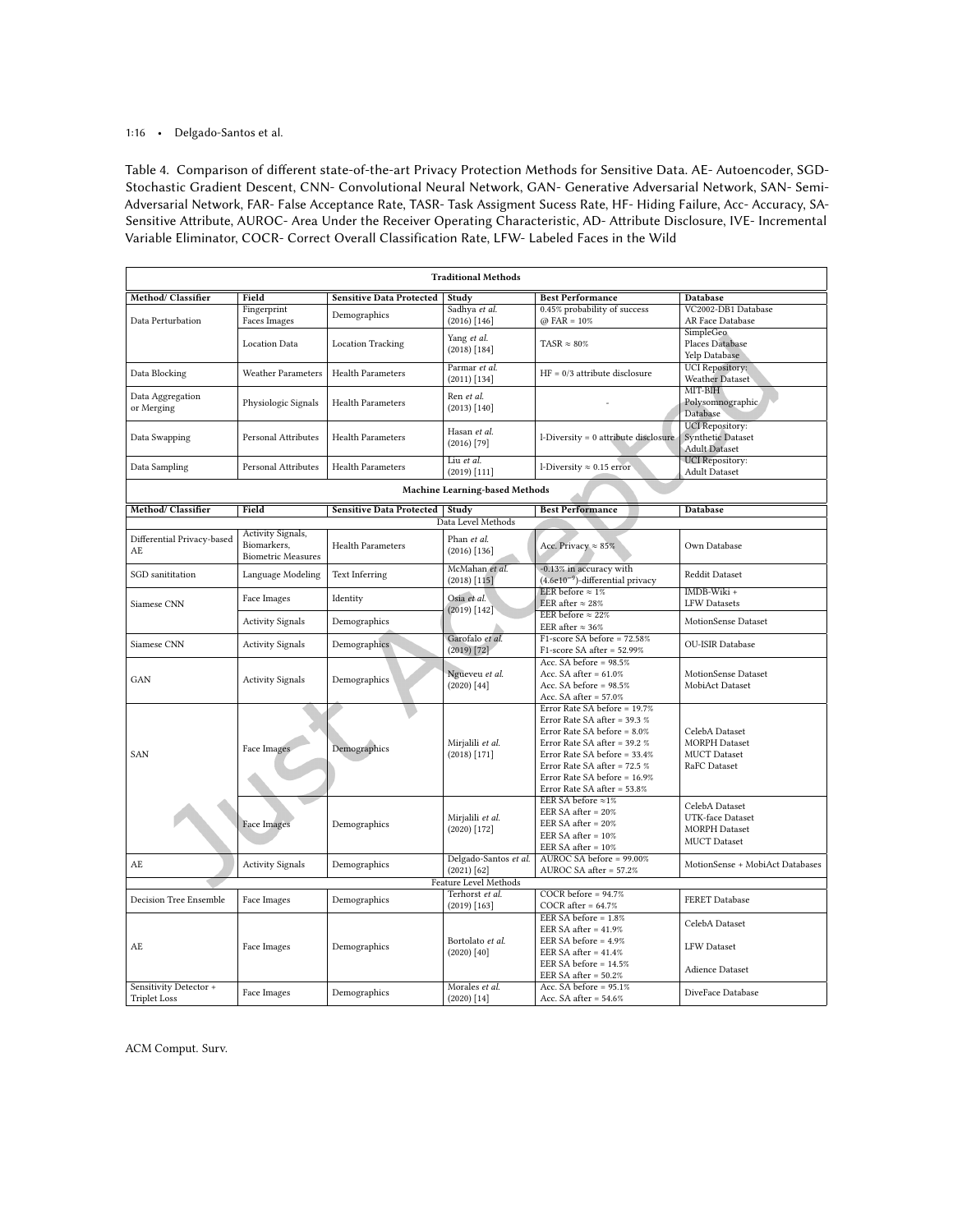- multiplicative noise, in which protected numerical attributes are multiplied by a stochastic value [\[99\]](#page--1-110);
- geometric perturbation, in which a mix of additive and multiplicative perturbations are used through a rotation matrix [\[94\]](#page--1-91);
- nonlinear transformation, applying a sigmoid distortion for mapping the data to a diferent space but preserving the statistical properties of the data [\[4,](#page--1-111) [38\]](#page--1-93);
- data condensation, in which the data is transformed into a new distribution where the new data include the correlations among the diferent dimension [\[19\]](#page--1-86);
- through a combination of the above techniques [\[48\]](#page--1-112).

Diferential privacy has been widely used in several applications. For instance, in [\[146\]](#page--1-18), diferential privacy was used in a privacy-preserving framework for a recognition system based on soft biometrics, such as age, gender, height, and weight extracted from ingerprints and face images. In the context of mobile devices, diferential privacy has also been applied for providing rigorous protection of worker locations in a company centralised server crowdsensing application [\[184\]](#page--1-55).

6.1.2 Data blocking. It consists in hiding a certain set of sensitive attributes by replacing the original attribute values. An existing attribute value can be replaced with a predetermined value to indicate the data suppression (it could be  $\degree$ ?",  $\degree$ 0" or  $\degree$ x" in the case of one-character values). A new sanitised dataset is generated in which the classification rules of the sensitive data can no longer be extracted [\[96,](#page--1-56) [134\]](#page--1-69).

6.1.3 Data Aggregation or Merging. It is the combination of values in a coarser category [\[109\]](#page--1-37) or the processing by a compression algorithm to reduce the number of embedded bits used to store the sensitive data. The compression algorithm is used to reduce sensitive embedded data to alleviate the efect of data masking on the quality of ordinary data. At the same time, data merging lowers the processing power consumption [\[140\]](#page--1-104).

6.1.4 Data Swapping. It refers to interchanging values of individual records decreasing the risk of attribute disclosure. This technique obtains new data with no valid information making impossible for the adversary to access the real data. In addition, the data swapping method ensures that the published data satisies l-diversity and guarantees that the adversary cannot violate individual privacy [\[79\]](#page--1-105).

6.1.5 Data Sampling. It consists in the releasing data of a sample of the population. This technique is based on the conditional probability distribution of the data. However, values that appear with little recurrence in a dataset may give rise to privacy problems. Therefore, it is important to choose a sample from the set that is representative and has the same shape as the original dataset, thus achieving good results in terms of  $(d-y)$ -privacy [\[50,](#page--1-113) [111\]](#page--1-106).

Such strategies have found a large number of diferent implementations for structured data and are often adopted by governmental or statistical agencies. Many are available in libraries under open-source license, like  $ARX<sup>5</sup>$  $ARX<sup>5</sup>$  $ARX<sup>5</sup>$  or the R-package sdcMicro [\[162,](#page--1-69) [178\]](#page--1-48). However, a critical aspect of these modification techniques is often scalability, i.e. there is a significant performance drop as the number of the dimensions of the dataset increases; in addition, the computational overhead will increase exponentially with respect to the number of attributes and number of instances. These limitations of the traditional data modiication methods are commonly grouped under the label of "curse of dimensionalityâÅİ [\[102\]](#page--1-61).

#### 6.2 Machine Learning-based Data Modification Methods

In addition to the goal of information extraction as discussed in Sec. [4,](#page--1-27) considering its potential in big data processing [\[137\]](#page--1-114), machine learning approaches have in turn been investigated for the purpose of perturbing the data in the attempt to overcome the limitations of traditional modiication techniques. Within these algorithms, a

 $5$ Available at https://arx.deidentifier.org.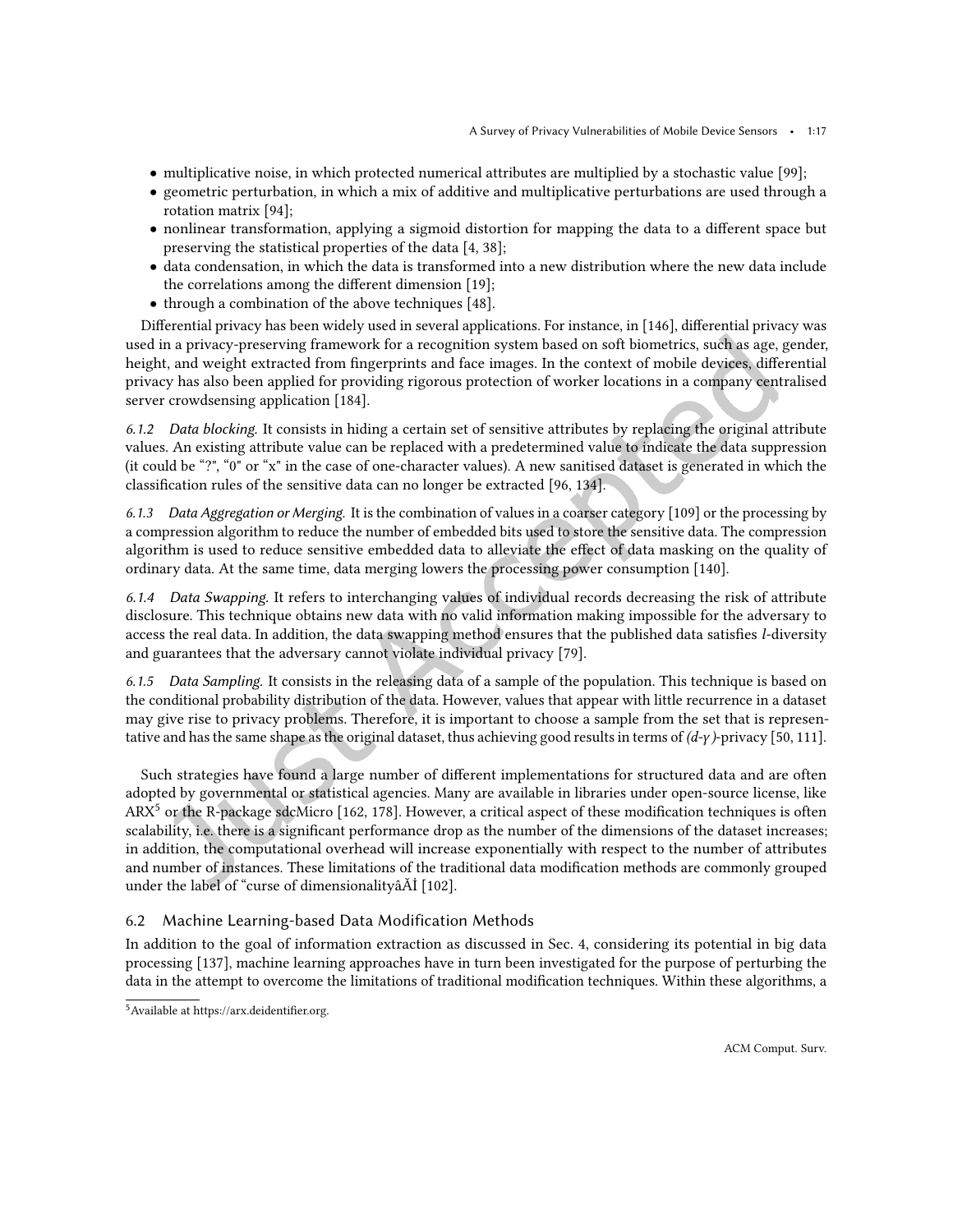subdivision into two groups can be made of those that operate at the  $i$ ) data level and those that operate at the  $ii$ ) feature level, depending on the input data. In this section we present a brief summary of the most competitive techniques of the two groups according to [\[40\]](#page--1-91).

6.2.1 Data level methods. Algorithms that operate at the data level have raw data as input. Within the algorithm itself they are processed and the output is a transformed dataset containing the protected sensitive data.

Among privacy protection solutions adopted to protect sensitive data in the context of machine learning models, diferential privacy-based mechanisms are popular in the literature. In [\[136\]](#page--1-107), a diferentially private model implementation based on perturbing the objective functions was proposed for deep Autoencoders (AE) for human behaviour prediction in a health social network. Such method can be applied to each layer of the network. Similarly, the idea of sanitising the gradient in Stochastic Gradient Descent (SGD) was introduced in [\[16\]](#page--1-0) for CNN, and for complex sequence models for next-word prediction in [\[115\]](#page--1-62). Diferential privacy has also been implemented in dedicated Tensorflow $^6$  $^6$  and PyTorch $^7$  $^7$  libraries. Generally, however, at a modest privacy budget differentially private mechanisms come with a cost in software complexity, training efficiency, and model quality [\[168\]](#page--1-106).

Using a convolutional architecture, another possibility is ofered by the Siamese architecture, which has two diferent input vectors while maintaining equal weights in the two halves of the network to acquire comparable output vectors. Osia *et al.* [\[142\]](#page--1-44) used this architecture both in the field of facial images, to protect the identity of the person, and in the ield of activity recognition to protect the gender of the user. The authors in [\[72\]](#page--1-86) also used a Siamese CNN. In this case their work focused solely on activity recognition while protecting demographic information.

Also, Generative Adversarial Networks (GAN) are among the most popular techniques considered for this purpose in the literature. GAN are unsupervised methods that exploit two adversarial subnetworks (the generator and the discriminator), and are able to learn well, in a competitive manner, the statistical structure of high dimensional signals. A GAN-based approach called DySan was developed in [\[44\]](#page--1-108) for data sanitisation, in the context of a mobile application for physical activity monitoring through the accelerometer and the gyroscope data. Before sending the data to a server hosted on the cloud, gender inferences are prevented by distorting the data while limiting the loss of accuracy on physical activity monitoring.

A similar approach for privacy protection is based on Semi-Adversarial Networks (SAN). SAN are diferent from typical GAN in the fact that, in addition to the generator subnetwork, they include two independent discriminator classifiers rather than one. A semi-adversarial configuration was proposed by Mirjalili *et al.* [\[171\]](#page--1-54) for the purpose of image data perturbation. Based on the feedback of two classiiers, where one acts as an adversary of the other, this model was able to privatise gender while maintaining the same accuracy in face recognition. The authors extended their work in [\[172\]](#page--1-1), by including, among other things, the possibility of choosing to obfuscate speciic attributes (e.g., age and race), while allowing for other types of attributes to be extracted (e.g., gender).

Delgado-Santos et al. [\[62\]](#page--1-109) proposed GaitPrivacyON, an autoencoder trained in an unsupervised way. The authors where able to create new transformed data that achieved signiicant improvements in protection in the gait verification task while sensitive information reminded private (e.g., activity and gender).

6.2.2 Feature level methods. There is a second set of methods that, instead of using raw data as input, apply on the embedding representation of the data. Therefore, a pre-trained model used as features extractor is needed. After that, this set of features will be the input of the privacy method. Finally, a transformed dataset that keeps the sensitive data privatised will be the output. Terhöst *et al.* [\[163\]](#page--1-90) proposed an Incremental Variable Eliminations

<sup>6</sup>Available at [https://github.com/tensorlow/privacy.](https://github.com/tensorflow/privacy)

<sup>7</sup>Available at [https://github.com/pytorch/opacus.](https://github.com/pytorch/opacus)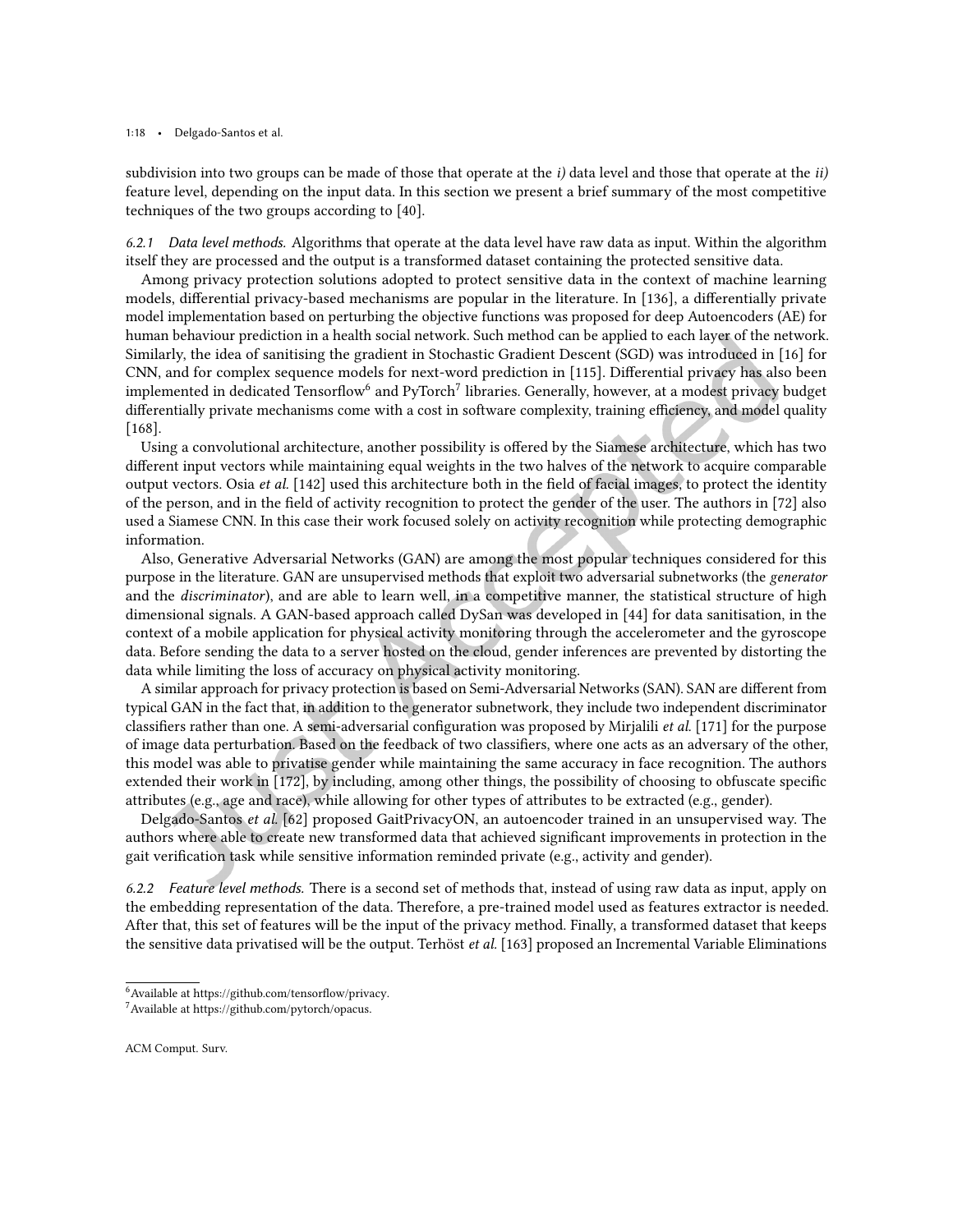algorithm (IVE). The authors, by training a set of decision trees, obtain a measure of the importance of the variables that predict the sensitive attributes to be reduced.

An AE was also used by Bortolato et al. [\[40\]](#page--1-91). The authors introduced Privacy-Enhancing Face-Representation learning Network (PFRNet), a neural network-based model that works at the level of face representations (templates) from images, aiming to achieve distinct encodings for both identity and gender in the feature space. The model showed how training a loss function for gender suppression (where the distributions of male and female subjects were similar) for the identity feature space, was an efective way to preserve privacy.

Morales et al. [\[14\]](#page--1-60) aimed to leave out sensitive information in the decision-making process in an image-based face recognition system without a significant drop of performance by focusing on the feature space. Developed for the purpose of ensuring fairness and transparency, their systems inherently improve the privacy of the data. It works as an independent, decoupled module on top of a pre-trained model and takes as input the embeddings generated by the model. By deining and minimising its own triplet-loss function, SensitiveNets generates new representations agnostic of gender and ethnicity information, which however still retain information useful for extraction of other attributes.

#### 6.3 Other Perspectives

Finally, it is important to highlight that in order to protect users' privacy while handling their private data, besides data modiication methods, other important perspectives to be considered to comply with secure data management practices in relation to privacy include:

6.3.1 Template protection. It is an important ield of research in the area of biometrics. Templates are compact representations of users' biometric data for the purpose of storage. They are transformed into protected biometric references for security purposes. Template protection schemes should provide the following properties [\[126\]](#page--1-73):

- Irreversibility: it should be computationally difficult<sup>[8](#page--1-88)</sup> to compute the original template from a subjectâ $\check{A}\acute{Z}s$ protected biometric reference.
- Revocability: it should be computationally difficult to compute the original biometric template from multiple instances of protected biometric reference derived from the same biometric trait of an individual. Biometric data is permanently associated with the data subject and it cannot be revoked and reissued if compromised, contrarily to credit cards or passwords. However, through revocable and irreversible transformations templates can be cancelable, thus mitigating the risks associated with biometric template theft [\[135\]](#page--1-90).
- Unlinkability: it should be computationally difficult to determine whether two or more instances of protected biometric reference were obtained from the same biometric trait of a user. Unlinkability prevents cross-matching across databases.

6.3.2 Data outsourcing. Usually mobile applications exploit cloud resources for model training and inference. Therefore, users' personal data containing sensitive information may be on the internet. If stored on the cloud, data subject privacy undergoes greater risks than being stored locally in the device [\[157\]](#page--1-55). Performing the training and inference tasks locally is among alternative solutions investigated. However, the computational resource constraints are much stricter [\[53,](#page--1-81) [152\]](#page--1-68).

A diferent approach could be federated learning, a machine-learning strategy according to which models are trained on datasets distributed across multiple devices, thus preventing data leakage [\[101,](#page--1-74) [112\]](#page--1-116). However, recent attacks demonstrate that simply maintaining data locality during training processes does not provide sufficient privacy guarantees as intermediate results, if exposed, could still cause some information leakage [\[185\]](#page--1-74). Possible solutions to this problem are given by diferential privacy mechanisms and Secure Multiparty Computation (SMC) schemes, or a combination of the two [\[169\]](#page--1-67).

 $8A$  problem is defined computationally difficult if it cannot be solved using a polynomial-time algorithm.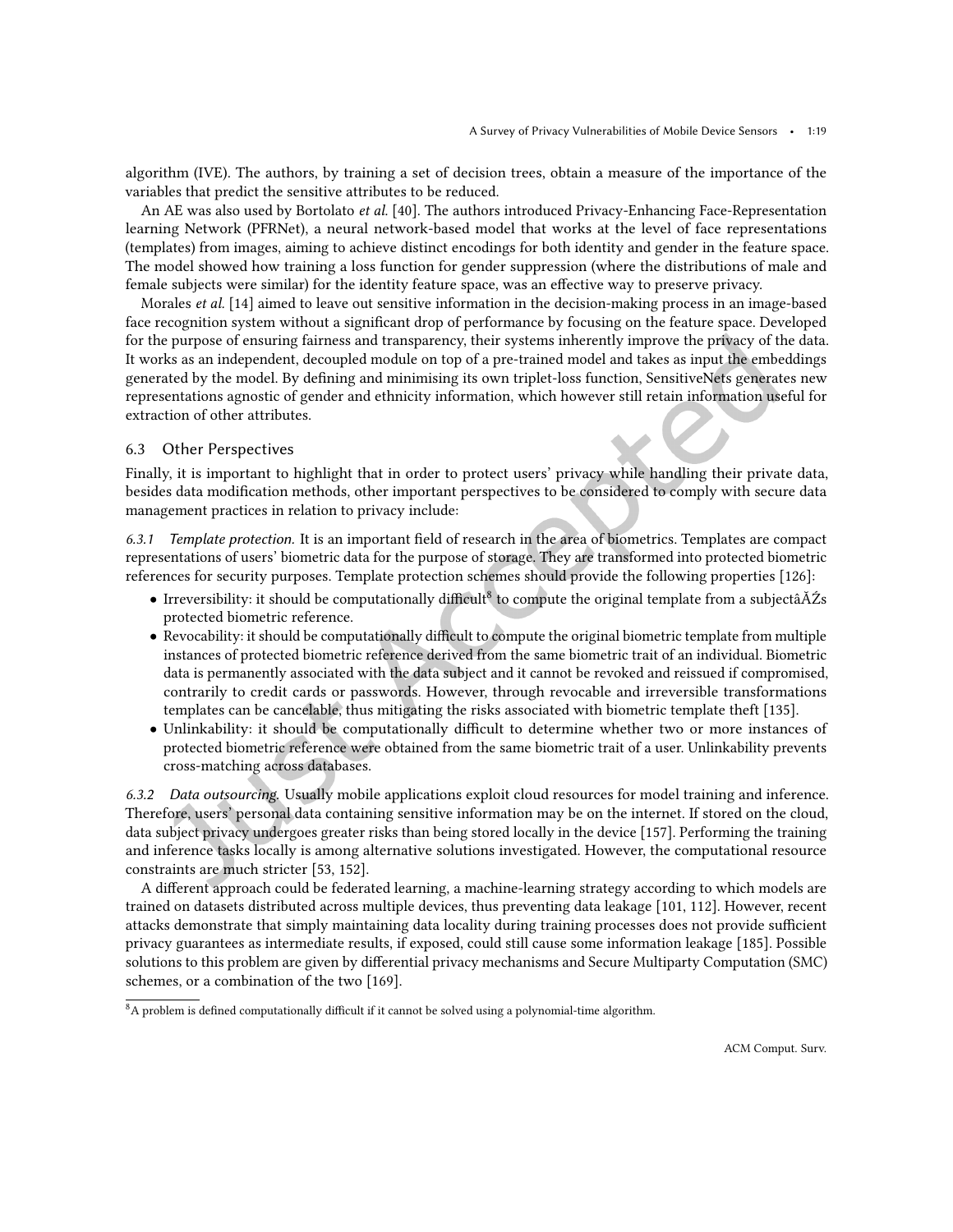#### 1:20 • Delgado-Santos et al.

Finally, it should be pointed out that the considered techniques should be complemented by widely deployed encryption protocols that would guarantee data security, such as hash functions, secret-key and public-key cryptography, among others [\[57,](#page--1-87) [80\]](#page--1-19).

#### 7 CONCLUSIONS AND OPEN RESEARCH QUESTIONS

#### 7.1 Conclusions

As demonstrated, seemingly innocuous user data can reveal personal and sensitive information about the user, which must be protected in compliance with the GDPR. We have provided a state-of-the-art review of the diferent kinds of sensitive data that can be extracted by the mobile device sensor data. A survey of the metrics that allow a comparison of diferent aspects and quantify the efectiveness of the privacy protection methods was carried out for the purpose of identifying the most suitable metric for each speciic application. Some of the most popular privacy protection data modification methods were also discussed, aiming to offer useful guidelines for managing the trade-of between protecting the sensitive attributes while disclosing the allowed attributes, inherent to the privacy problem.

#### 7.2 Open Research Questions

Many paths of development remain to be investigated. The most relevant ones are discussed below.

#### 7.2.1 Protection of the Privacy of User Sensitive Data.

Correlation between Sensitive Attributes. It is important to observe the correlation between the diferent sensitive attributes, in order to identify from which sensitive attributes it is possible to extract others. For example, the user location obtained from the mobile device Wi-Fi data can also reveal information about the activity a user is involved in.

Data Modification Algorithms for Privacy Protection. As shown in Sec. [4,](#page--1-27) inferrable attributes can assume very diverse sets of values, in terms of size and number of attributes per subject. For instance, the presence of a disease or the gender of a data subject are unique to each subject and can assume a binary or limited set of values. A diferent scenario is given by attributes such as the age (unique attribute, but wider set of possible values), or the activity the user is involved in or their location (several possible attributes per subject, but one at a time). Depending on the formulation of the attribute output categories, at the cost of increased system complexity, it is possible to achieve a iner granularity in terms of information about the data subject, which typically relates to a higher extent of privacy invasion. Therefore, from the perspective of sensitive data protection, a possible step towards the protection of the privacy of sensitive data could be developing a system that would modify the data so that the possible sensitive attribute recognisable output categories would be fewer and coarser.

Ethical Implications. The digitalisation of data storage and communications, combined with the ever-growing capacity of computers to automatically process data, has made possible to mine structures and relationships lying in the data to extract information in unprecedented ways. Among other things, the GDPR provides a deinition of personal and sensitive information to safeguard the right to privacy in the digital domain, thus laying the cornerstone of an ethical usage of user data. Nonetheless, even if the sensitive information is suppressed, it would be beneficial to assess the side effects of automated processing, with regard to sensitive attributes, paying special attention to the ethical consequences this might entail. Therefore, even if data is collected and processed for a legitimate purpose, the results yielded might be inluenced by personal and sensitive information that the models are covertly recognising and exploiting. For instance, in 2018, Amazon withheld their machine learning engine in charge of selecting the most suitable job applicant profiles as it was discovered that it was biased against women, downgrading resumes that included the word âĂIJwomenâĂŹs,âĂİ as in âĂIJwomenâĂŹs chess club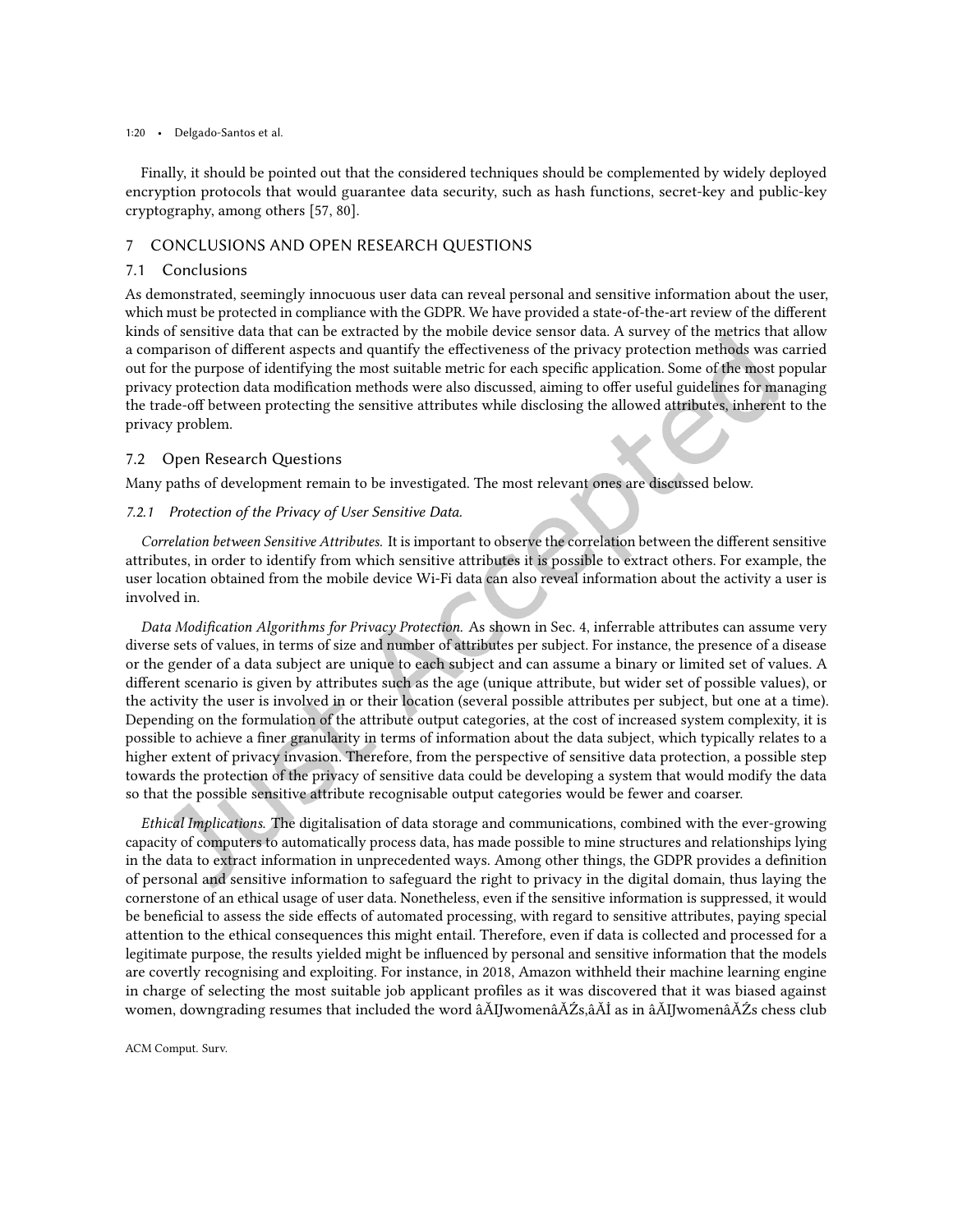captainâĂİ and graduates of all-womenâĂŹs universities. This was due to the fact that the models utilised were trained with resumes submitted to the company over a 10-year period, which came mostly from men [\[1\]](#page--1-117). Such risks are exacerbated by the fact that, in the case of deep learning models, it is often difficult to ascertain how such information is encoded in the intermediate layers, and that the sensitive and legitimate attributes might be entangled within their representation instances. Fairness in AI is an novel, yet very active ield of investigation, deeply connected with the protection of the privacy of user sensitive data.

#### 7.2.2 Performance of the Algorithms.

Robustness. Given the ubiquity of mobile devices, the data are captured by the built-in sensors in a variety of diferent scenarios. Therefore, a typical requirement of mobile device computing is robustness. For instance, with regards to the recognition of sensitive information, the property of position invariance would grant a negligible impact in the performance of an algorithm due to changes in the position of the mobile device with respect to the user who is carrying. In other words, the algorithm should be able to recognise the predetermined user attributes regardless of whether the mobile device is in the front pocket, in the hand or in the backpack or whether it is performing a specific activity such as answering a call or typing.

Reliability of Labels. It is important to identify whether the subjects themselves are in charge of the task of labelling the sensitive attribute. In this case it is important to ensure that a subject is able to do it in an objective way, in the case of mood recognition, for instance. Additionally, with particular regard to 3D motion sensor data in the time domain, labelling is often not straight-forward and it can be expensive and time-consuming. Improving or overcoming the labelling process is an interesting open problem for further investigation. A solution could be adopting self-supervised learning (SSL), a paradigm according to which the training of the feature extraction algorithms can take place in an unsupervised manner.

Impact of Hardware Diferences. After performing a study of the diferent mobile device sensors, it would be interesting to evaluate how innate sensor characteristics afect the processes of sensitive data extraction and protection. This is due to the fact that not all smart device sensors have the same characteristics, i.e. full-scale values, resolution, sampling frequencies, etc.

Computation Time. With regard to mobile devices, time constraints are often crucial for real-time applications, and a seamless user experience is among the main user concerns. Therefore, incorporating in the processing chain additional steps aiming to protect the privacy of the sensitive data should not impact the computation time significantly.

Storage of the Algorithms. Finally, a significant aspect is related to the storage of the algorithms. The captured user raw data may then be sent to the cloud, for training the models, as more powerful hardware resources are typically available remotely. In such way, the raw data might be exposed to greater risks related to being transmitted and stored in a server. It is therefore necessary to develop systems that achieve the desired degree of sensitive data protection, without impacting the performance of the models. Among the solutions proposed for such goals is federated learning, in combination with algorithms that would guarantee diferential privacy and SMC.

7.2.3 General metric framework. With regard to the protection of the privacy of sensitive data, it would be desirable to create a general metric framework that can be applied to any set of protected data and indicate with certainty the degree of protection through a score, encompassing which attributes are being protected and how many classes are being used to diferentiate an attribute. Based on this, a standardised set of limit values should be established in order to indicate the point at which sensitive data is considered fully protected. In such way,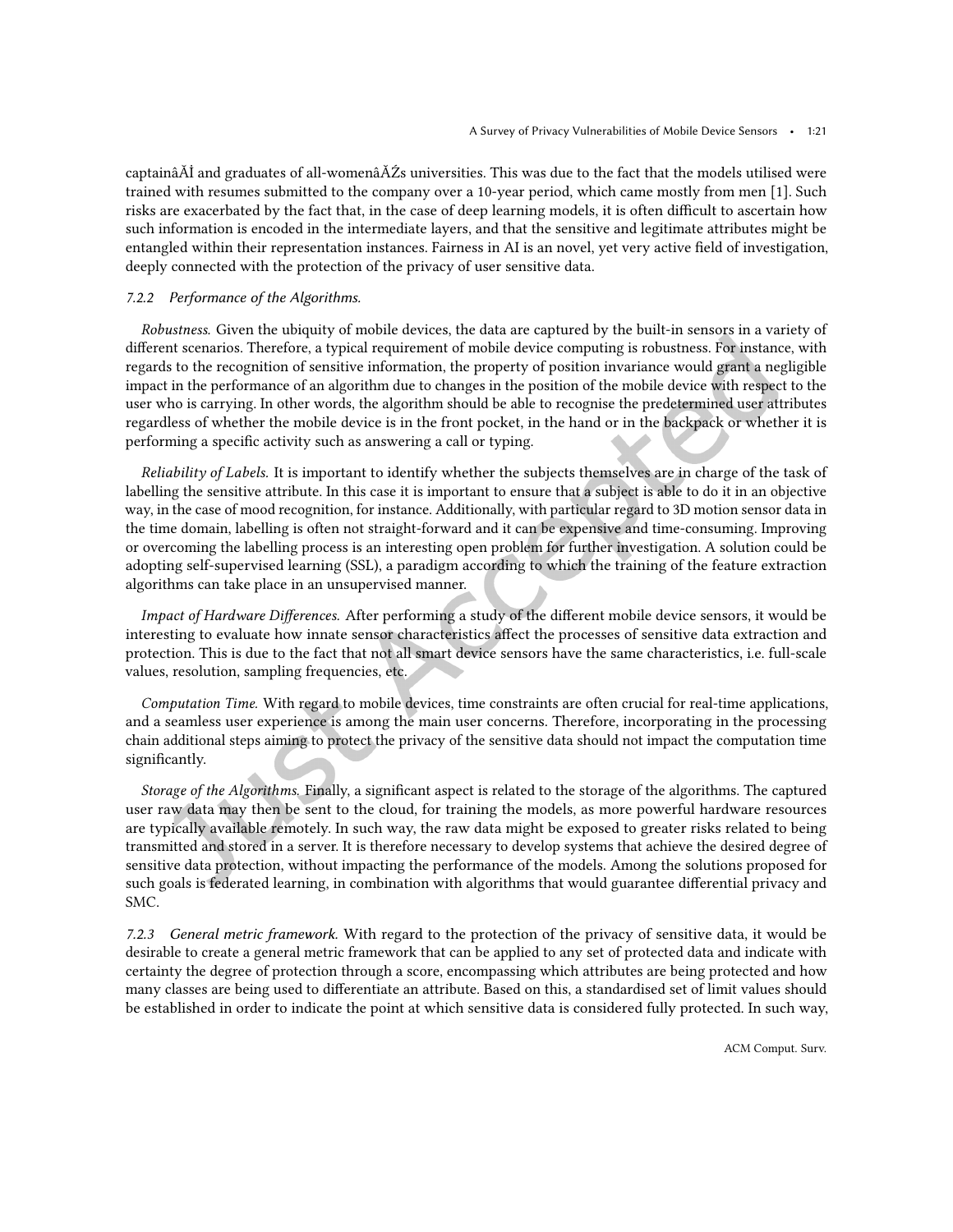1:22 • Delgado-Santos et al.

protected data could be freely processed for extraction of information without putting at stake the privacy of users' sensitive data.

#### ACKNOWLEDGMENTS

This project has received funding from the European UnionâĂŹs Horizon 2020 research and innovation programme under the Marie SkÅĆodowska-Curie grant agreement No 860315. R. Tolosana and R. Vera-Rodriguez are also supported by INTER-ACTION (PID2021-126521OB-I00 MICINN/FEDER).

#### REFERENCES

- [1] 2016. Amazon scraps secret AI recruiting tool that showed bias against women. [https://www.reuters.com/article/us-amazon-com-jobs](https://www.reuters.com/article/us-amazon-com-jobs-automation-insight-idUSKCN1MK08G)[automation-insight-idUSKCN1MK08G.](https://www.reuters.com/article/us-amazon-com-jobs-automation-insight-idUSKCN1MK08G) Accessed: 2021-06-16.
- [2] 2016. EU 2016/679 (General Data Protection Regulation).<https://gdpr-info.eu/>
- [3] 2017. Health Informatics âĂŤ Pseudonymization. Technical Report. International Organization for Standardization.
- [4] 2018. Privacy-preserving Collaborative Fuzzy Clustering. Data & Knowledge Engineering 116 (2018), 21–41.
- [5] 2019. PriMa: Privacy Matters, H2020-MSCA-ITN-2019-860315.<https://www.prima-itn.eu/>
- [6] 2019. TReSPAsS-ETN: TRaining in Secure and PrivAcy-preserving biometricS, H2020-MSCA-ITN-2019-860813. [https://www.trespass](https://www.trespass-etn.eu/)[etn.eu/](https://www.trespass-etn.eu/)
- [7] 2021. Number of Apps Available in Leading App Stores as of 3rd Quarter 2020. [https://www.statista.com/statistics/276623/number-of](https://www.statista.com/statistics/276623/number-of-apps-available-in-leading-app-stores/)[apps-available-in-leading-app-stores/](https://www.statista.com/statistics/276623/number-of-apps-available-in-leading-app-stores/)
- [8] S. R. M. Oliveira and O. R. ZaÄśane. 2002. Privacy Preserving Frequent Itemset Mining. In Proc. IEEE international conference on Privacy, security and data mining.
- [9] A. Acien, A. Morales, J. Fierrez, R. Vera-Rodriguez, and J. Hernandez-Ortega. 2019. Active Detection of Age Groups Based on Touch Interaction. IET Biom. 8, 1 (2019), 101–108.
- [10] A. Acien, A. Morales, R. Vera-Rodriguez, J. Fierrez, and R. Tolosana. 2019. Multilock: Mobile Active Authentication based on Multiple Biometric and Behavioral Patterns. In Proc. International Workshop on Multimodal Understanding and Learning for Embodied Applications.
- [11] A. J. Aviv, B. Sapp, M. Blaze, and J. M. Smith. 2012. Practicality of Accelerometer Side Channels on Smartphones. In Proc. Annual Computer Security Applications Conference.
- [12] A. Jain and V. Kanhangad. 2016. Investigating Gender Recognition in Smartphones using Accelerometer and Gyroscope Sensor Readings. In Proc. International Conference on Computational Techniques in Information and Communication Technologies.
- [13] A. Machanavajjhala, D. Kifer, J. Gehrke, and M. Venkitasubramaniam. 2007. L -diversity: Privacy beyond K -anonymity. ACM Trans. Knowl. Discov. Data 1, 1 (2007), 3.
- [14] A. Morales, and J. Fierrez, and R. Vera-Rodriguez, and R. Tolosana. 2020. SensitiveNets: Learning Agnostic Representations with Application to Face Images. IEEE Transactions on Pattern Analysis and Machine Intelligence (2020).
- [15] A. Tal, and Z. Shinar, and D. Shaki, and S. Codish, and A. Goldbart. 2017. Validation of Contact-free Sleep Monitoring Device with Comparison to Polysomnography. Journal of Clinical Sleep Medicine 13, 3 (2017), 517–522.
- [16] M. Abadi, A. Chu, I. Goodfellow, H. McMahan, I. Mironov, K. Talwar, and L. Zhang. 2016. Deep Learning with Diferential Privacy. In Proc. ACM SIGSAC Conference on Computer and Communications Security. 308âĂŞ318.
- [17] A. Acien, A: Morales, J. Fierrez, R. Vera-Rodriguez, and O. Delgado-Mohatar. 2020. Becaptcha: Bot Detection in Smartphone Interaction using Touchscreen Biometrics and Mobile Sensors. arXiv (2020).
- [18] A. Acien, A. Morales, J. V. Monaco, R. Vera-Rodriguez, and J. Fierrez. 2021. TypeNet: Deep Learning Keystroke Biometrics. arXiv (2021).
- [19] C. Aggarwal and P. Yu. 2004. A Condensation Approach to Privacy Preserving Data Mining. In Proc. Advances in Database Technology.
- [20] C. Aggarwal and P. Yu. 2008. A Survey of Randomization Methods for Privacy-Preserving Data Mining. 137–156.
- [21] Charu C. Aggarwal. 2005. On K-Anonymity and the Curse of Dimensionality. In Proc. International Conference on Very Large Data Bases. 901âĂŞ909.
- [22] D. Agrawal and C. Aggarwal. 2001. On the Design and Quantification of Privacy Preserving Data Mining Algorithms. In Proc. ACM SIGMOD-SIGACT-SIGART Symposium on Principles of Database Systems. 247âĂŞ255.
- [23] R. Agrawal, T. Imieliński, and A. Swami. 1993. Mining Association Rules between Sets of Items in Large Databases. In Proc. ACM SIGMOD International Conference on Management of Data. 207âĂŞ216.
- [24] R. Agrawal and R. Srikant. 2000. Privacy-preserving Data Mining. In Proc. ACM SIGMOD international conference on Management of data.
- [25] E: Albanese, L. Launer, M. Egger, M. Prince, P. Giannakopoulos, F. Wolters, and K. Egan. 2017. Body Mass Index in Midlife and Dementia: Systematic Review and Meta-Regression Analysis of 589,649 Men and Women Followed in Longitudinal Studies. Alzheimer's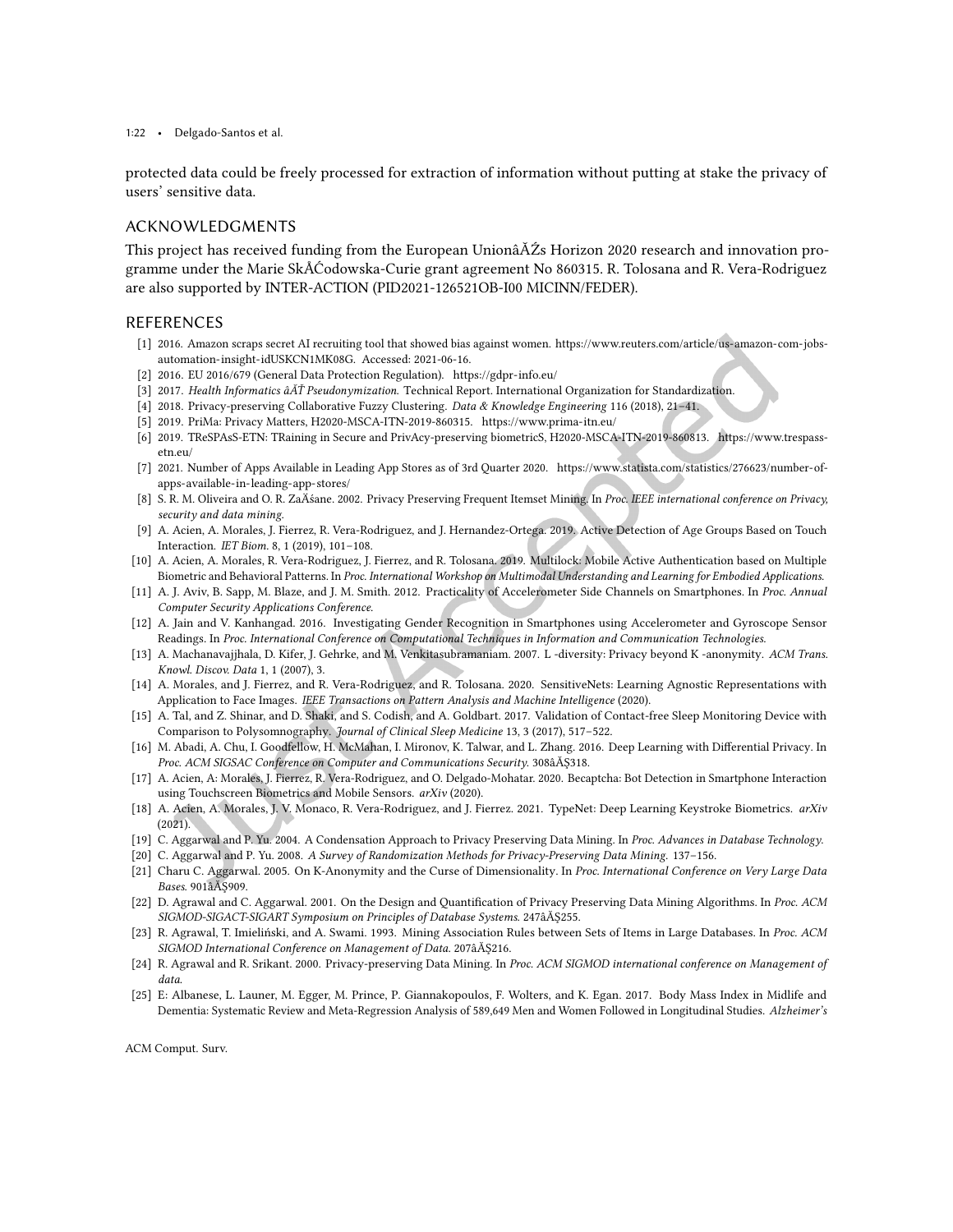& Dementia: Diagnosis, Assessment & Disease Monitoring 8 (2017), 165–178.

- [26] Atheer Aljeraisy, Masoud Barati, Omer Rana, and Charith Perera. 2021. Privacy Laws and Privacy by Design Schemes for the Internet of Things: A DeveloperâĂŹs Perspective. ACM Comput. Surv. 54, 5, Article 102 (May 2021), 38 pages.<https://doi.org/10.1145/3450965>
- [27] A. Almaatouq, PF. rieto Castrillo, and A. Pentland. 2016. Mobile Communication Signatures of Unemployment. In Proc. International Conference on Social Informatics. 407–418.
- [28] M. E. Andrés, N. E. Bordenabe, K. Chatzikokolakis, and C. Palamidessi. 2013. Geo-indistinguishability: Diferential Privacy for Location-based Systems. In Proc. ACM SIGSAC conference on Computer & communications security. 901–914.
- [29] A. Anjum and M. Ilyas. 2013. Activity Recognition using Smartphone Sensors. In Proc. IEEE Consumer Communications and Networking Conference. 914–919.
- [30] A. Anjum and M. U. Ilyas. 2013. Activity Recognition using Smartphone Sensors. In Proc. IEEE Consumer Communications and Networking Conference. 914–919.
- [31] A. D. Antar, M. Ahmed, and M. Ahad. 2019. Challenges in Sensor-based Human Activity Recognition and a Comparative Analysis of Benchmark Datasets: a Review. In Proc. International Conference on Informatics, Electronics & Vision and International Conference on Imaging, Vision & Pattern Recognition (icIVPR). 134–139.
- [32] C. A. Ardagna, M. Cremonini, E. Damiani, S. Di Vimercati, and P. Samarati. 2007. Location Privacy Protection through Obfuscation-based Techniques. In Proc. IFIP Annual Conference on Data and Applications Security and Privacy. 47–60.
- [33] Z. Arnold, D. Larose, and E. Agu. 2015. Smartphone Inference of Alcohol Consumption Levels from Gait. In 2015 International Conference on Healthcare Informatics. 417–426.
- [34] M. Atallah, E. Bertino, A. Elmagarmid, M. Ibrahim, and V. Verykios. 1999. Disclosure Limitation of Sensitive Rules. In Proc. Workshop on Knowledge and Data Engineering Exchange. 45–52.
- [35] K. Barker, M. Askari, M. Banerjee, K. Ghazinour, B. Mackas, M. Majedi, S. Pun, and A. Williams. 2009. A Data Privacy Taxonomy. In Proc. British National Conference on Databases. 42–54.
- [36] S. Barth, M. D.T. de Jong, M. Junger, P. H. Hartel, and J. C. Roppelt. 2019. Putting the Privacy Paradox to the Test: Online Privacy and Security Behaviors among Users with Technical Knowledge, Privacy Awareness, and Financial Resources. Telematics and Informatics 41 (2019), 55–69.
- [37] C. Bevan and D. Fraser. 2016. Diferent Strokes for Diferent Folks? Revealing the Physical Characteristics of Smartphone Users from Their Swipe Gestures. International Journal of Human-Computer Studies (2016), 51–61.
- [38] K. Bhaduri, M. D. Stefanski, and A. N. Srivastava. 2011. Privacy-Preserving Outlier Detection Through Random Nonlinear Data Distortion. IEEE Transactions on Systems, Man, and Cybernetics, Part B (Cybernetics) 41, 1 (2011), 260–272.
- [39] Matthew Boakes, Richard Guest, Farzin Deravi, and Barbara Corsetti. 2019. Exploring Mobile Biometric Performance through Identiication of Core Factors and Relationships. IEEE Transactions on Biometrics, Behavior, and Identity Science 1, 4 (2019), 278–291.
- [40] B. Bortolato, M. Ivanovska, P. Rot, J. Križaj, P. Terhörst, N. Damer, P. Peer, and V. Štruc. 2020. Learning Privacy-enhancing Face Representations through Feature Disentanglement. In Proc. International Conference on Automatic Face and Gesture Recognition (FG 2020)(FG). 45–52.
- [41] R. Brand. 2002. Microdata Protection through Noise Addition. 97–116.
- [42] J. Burke, D. Estrin, M. Hansen, A. Parker, N. Ramanathan, S. Reddy, and MB. Srivastava. 2006. Participatory Sensing. (2006).
- [43] C. Dwork and A. Roth. 2014. The Algorithmic Foundations of Diferential Privacy. Found. TrendsÂő Theor. Comput. Sci. 9, 3-4 (2014), 211âĂŞ407.
- [44] C. R. Ngueveu, A. Boutet, C. Frindel, S. Gambs, T. Jourdan, and C. Rosin. 2020. DYSAN: Dynamically Sanitizing Motion Sensor Data Against Sensitive Inferences through Adversarial Networks. ArXiv (2020).
- [45] L. Cai and H. Chen. 2011. TouchLogger: Inferring Keystrokes on Touch Screen from Smartphone Motion. HotSec 11 (2011), 9.
- [46] B. Cao, L. Zheng, C. Zhang, P. Yu, A. Piscitello, J. Zulueta, O. Ajilore, K. Ryan, and A. Leow. 2017. DeepMood: Modeling Mobile Phone Typing Dynamics for Mood Detection. In Proc. ACM SIGKDD International Conference on Knowledge Discovery and Data Mining.
- [47] R. Castrillon, A. Acien, J.R. Orozco-Arroyave, A. Morales, J.F. Vargas, R.Vera-RodrÄśguez, J. Fierrez, J. Ortega-Garcia, and A. Villegas. 2019. Characterization of the Handwriting Skills as a Biomarker for Parkinson Disease. In IEEE International Conference on Automatic Face and Gesture Recognition (FG 2019) - Human Health Monitoring Based on Computer Vision.
- [48] M.A.P. Chamikara, P. Bertok, D. Liu, S. Camtepe, and I. Khalil. 2018. Efficient Data Perturbation for Privacy preserving and accurate data stream mining. Pervasive and Mobile Computing 48 (2018), 1–19.
- [49] K. Chatzikokolakis, M. E. Andrés, N. E. Bordenabe, and C. Palamidessi. 2013. Broadening the Scope of Diferential Privacy using Metrics. In Proc. International Symposium on Privacy Enhancing Technologies Symposium. 82–102.
- [50] K. Chaudhuri and N. Mishra. 2006. When Random Sampling Preserves Privacy. In Advances in Cryptology CRYPTO 2006. Berlin, Heidelberg, 198–213.
- [51] S. Chawla, C. Dwork, F. McSherry, A. Smith, and H. Wee. 2005. Toward Privacy in Public Databases. In Proc. Theory of Cryptography Conference. 363–385.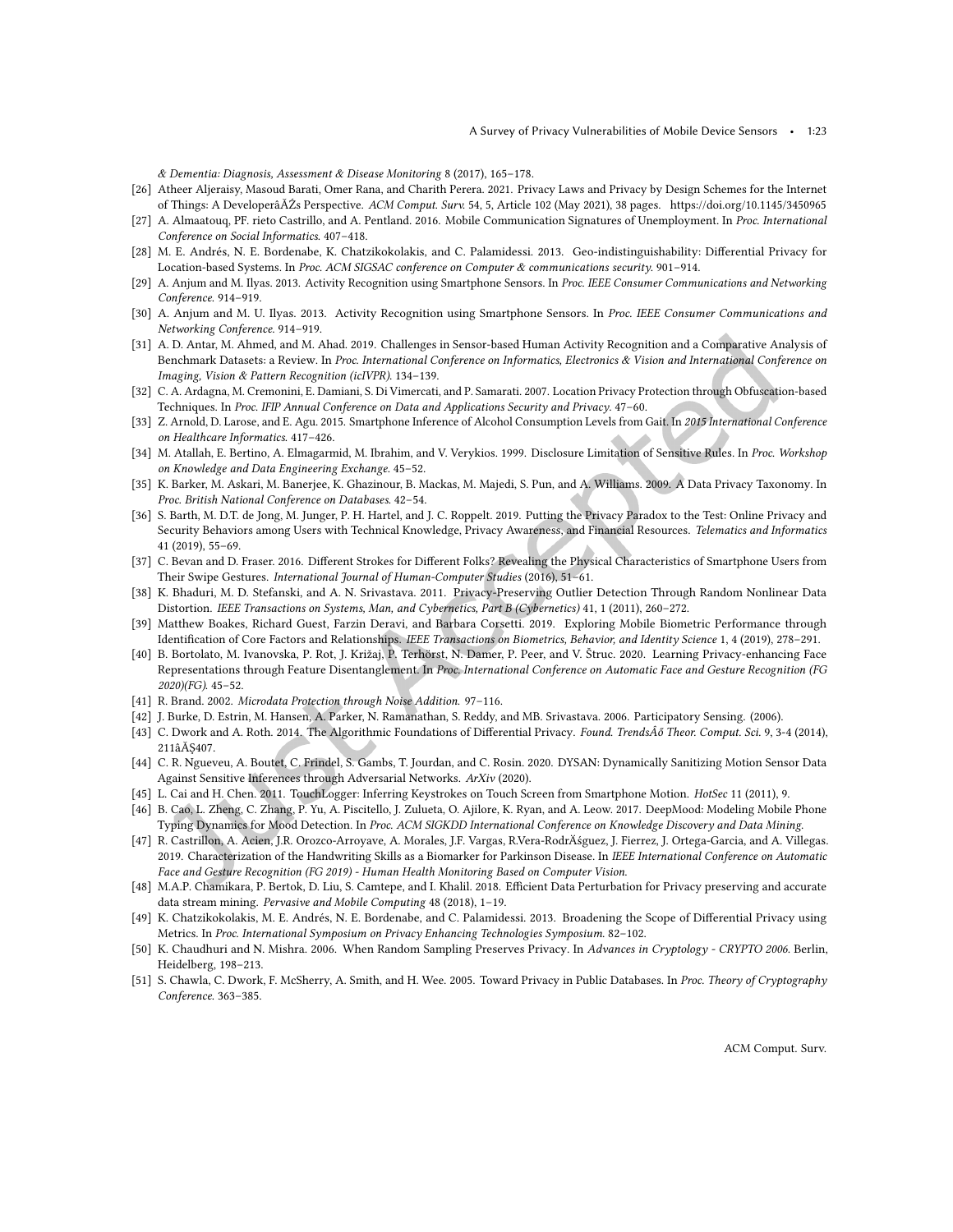- 1:24 Delgado-Santos et al.
- [52] Kaixuan Chen, Dalin Zhang, Lina Yao, Bin Guo, Zhiwen Yu, and Yunhao Liu. 2021. Deep Learning for Sensor-Based Human Activity Recognition: Overview, Challenges, and Opportunities. ACM Comput. Surv. 54, 4, Article 77 (May 2021), 40 pages. [https:](https://doi.org/10.1145/3447744) [//doi.org/10.1145/3447744](https://doi.org/10.1145/3447744)
- [53] Yanjiao Chen, Baolin Zheng, Zihan Zhang, Qian Wang, Chao Shen, and Qian Zhang. 2020. Deep Learning on Mobile and Embedded Devices: State-of-the-Art, Challenges, and Future Directions. ACM Comput. Surv. 53, 4, Article 84 (Aug. 2020), 37 pages. [https:](https://doi.org/10.1145/3398209) [//doi.org/10.1145/3398209](https://doi.org/10.1145/3398209)
- [54] Z. Chen, M. Lin, F. Chen, N. D. Lane, G. Cardone, R. Wang, T. Li, Y. Chen, T. Choudhury, and A. T. Campbell. 2013. Unobtrusive Sleep Monitoring using Smartphones. In Proc. International Conference on Pervasive Computing Technologies for Healthcare and Workshops. 145–152.
- [55] Z. Chen, L. Zhang, C. Jiang, Z. Cao, and W. Cui. 2018. WiFi CSI based Passive Human Activity Recognition using Attention based BLSTM. IEEE Transactions on Mobile Computing 18, 11 (2018), 2714–2724.
- [56] R. Cheng, Y. Zhang, E. Bertino, and S. Prabhakar. 2006. Preserving User Location Privacy in Mobile Data Management Infrastructures. In Proc. International Workshop on Privacy Enhancing Technologies. 393–412.
- [57] Lianhua Chi and Xingquan Zhu. 2017. Hashing Techniques: A Survey and Taxonomy. ACM Comput. Surv. 50, 1, Article 11 (April 2017), 36 pages.<https://doi.org/10.1145/3047307>
- [58] Tore Dalenius. 1986. Finding a Needle in a Haystack or Identifying Anonymous Census Records. Journal of Official Statistics 2, 3 (1986), 329.
- [59] A. Dantcheva, P. Elia, and A. Ross. 2016. What Else Does Your Biometric Data Reveal? A Survey on Soft Biometrics. IEEE Transactions on Information Forensics and Security 11, 3 (2016), 441–467.
- [60] K. David and H. Berndt. 2018. 6G Vision and Requirements: Is There Any Need for Beyond 5G? IEEE Vehicular Technology Magazine 13, 3 (2018), 72–80.
- [61] O. Delgado-Mohatar, R. Tolosana, J. Fierrez, and A. Morales. 2020. Blockchain in the Internet of Things: Architectures and Implementation. In Proc. IEEE 44th Annual Computers, Software, and Applications Conference. 1072–1077.
- [62] Paula Delgado-Santos, Ruben Tolosana, Richard Guest, Ruben Vera, Farzin Deravi, and Aythami Morales. 2021. GaitPrivacyON: Privacy-Preserving Mobile Gait Biometrics using Unsupervised Learning. arXiv preprint arXiv:2110.03967 (2021).
- [63] J. Dobner and S. Kaser. 2018. Body Mass Index and the Risk of Infection-from Underweight to Obesity. Clinical Microbiology and Infection 24, 1 (2018), 24–28.
- [64] J. Domingo-Ferrer and J. Soria-Comas. 2015. From t-Closeness to Diferential Privacy and Vice Versa in Data Anonymization. Knowledge-Based Systems 74 (2015), 151–158.
- [65] F. du Pin Calmon and N. Fawaz. 2012. Privacy Against Statistical Inference. In Proc. Allerton Conference on Communication, Control, and Computing. IEEE, 1401–1408.
- [66] C. Dwork, K. Kenthapadi, F. McSherry, I. Mironov, and M. Naor. 2006. Our data, Ourselves: Privacy Via Distributed Noise Generation. In Proc. International Conference on the Theory and Applications of Cryptographic Techniques. 486–503.
- [67] E. Davarci, B. Soysal, I. Erguler, S. O. Aydin, O. Dincer, and E. Anarim. 2017. Age Group Detection using Smartphone Motion Sensors. In Proc. European Signal Processing Conference.
- [68] E. Owusu, J. Han, S. Das, A. Perrig, and J. Zhang. 2012. ACCessory: Password Inference using Accelerometers on Smartphones. In Proc. Workshop on Mobile Computing Systems & Applications.
- [69] E. Ellavarason, R: Guest, F. Deravi, R. Sanchez-Riello, and B. Corsetti. 2020. Touch-dynamics based Behavioural Biometrics on Mobile Devices–A Review from a Usability and Performance Perspective. ACM Computing Surveys (CSUR) 53, 6 (2020), 1–36.
- [70] A. Evimievski, R. Srikant, R. Agrawal, and J. Gehrke. 2004. Privacy Preserving Mining of Association Rules. Information Systems 29, 4 (2004), 343–364.
- [71] M. Faundez-Zanuy, J. Fierrez, M. A. Ferrer, M. Diaz, R. Tolosana, and R. Plamondon. 2020. Handwriting Biometrics: Applications and Future Trends in E-security and E-health. Cognitive Computation 12, 5 (2020), 940–953.
- [72] G. Garofalo, D. Preuveneers, and W. Joosen. 2019. Data Privatizer for Biometric Applications and Online Identity Management. In Proc. IFIP International Summer School on Privacy and Identity Management.
- [73] C. Gao, K. Fawaz, S. Sur, and S. Banerjee. 2019. Privacy Protection for Audio Sensing Against Multi-Microphone Adversaries. Proc. Privacy Enhancing Technologies 2019, 2 (2019), 146 – 165.
- [74] Yuan Gao, Nadia Bianchi-Berthouze, and Hongying Meng. 2012. What Does Touch Tell Us about Emotions in Touchscreen-Based Gameplay? ACM Trans. Comput.-Hum. Interact. 19, 4 (2012).
- [75] Enrique Garcia-Ceja, Michael Riegler, Tine Nordgreen, Petter Jakobsen, Ketil J Oedegaard, and Jim Tùrresen. 2018. Mental Health Monitoring with Multimodal Sensing and Machine Learning: A Survey. Pervasive and Mobile Computing 51 (2018), 1–26.
- [76] S. L. Garfinkel. 2015. De-identification of Personal Information. National Institute of Standards and Technology (2015).
- [77] F. Gravenhorst, A. Muaremi, J. Bardram, A. Grünerbl, O. Mayora, G. Wurzer, M. Frost, V. Osmani, B. Arnrich, P. Lukowicz, et al. 2015. Mobile Phones as Medical Devices in Mental Disorder Treatment: an Overview. Personal and Ubiquitous Computing 19, 2 (2015), 335–353.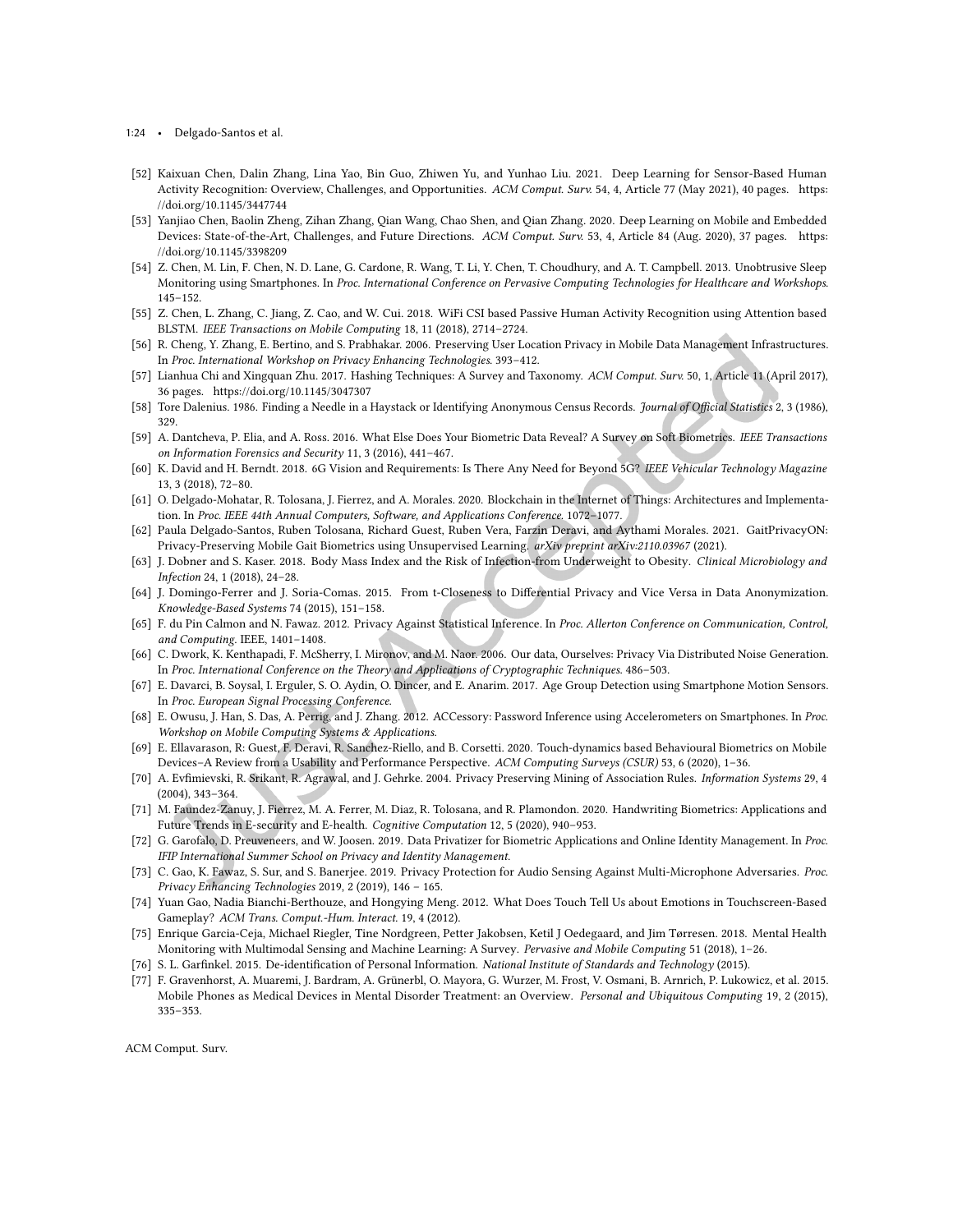- [78] Muhammad Haris, Hamed Haddadi, and Pan Hui. 2014. Privacy Leakage in Mobile Computing: Tools, Methods, and Characteristics. arXiv (2014).
- [79] A. Hasan, Q. Jiang, J. Luo, C. Li, and L. Chen. 2016. An Efective Value Swapping Method for Privacy Preserving Data Publishing. Security and Communication Networks 9, 16 (2016), 3219–3228.
- [80] L. Hernández-Álvarez, J. M. de Fuentes, L. González-Manzano, and L. Hernández Encinas. 2021. Privacy-Preserving Sensor-Based Continuous Authentication and User Profiling: A Review. Sensors 21, 1 (2021), 92.
- [81] N Heuveldop. 2017. Ericsson Mobility Report June 2017. Technique Report (2017), 7.
- [82] B. Hoh, M. Gruteser, H. Xiong, and A. Alrabady. 2007. Preserving Privacy in GPS Traces via Uncertainty-aware Path Cloaking. In Proc. ACM conference on Computer and communications security. 161–171.
- [83] G. Hung, P. Yang, C. Chang, J. Chiang, and Y. Chen. 2016. Predicting Negative Emotions based on Mobile Phone Usage Patterns: an Exploratory Study. JMIR Research Protocols 5, 3 (2016), e160.
- [84] A. Hussain, T. Ali, F. Althobiani, U. Draz, M. Irfan, S. Yasin, S. Shaiq, Z. Safdar, A. Glowacz, G. Nowakowski, et al. 2021. Security Framework for IoT Based Real-Time Health Applications. Electronics 10, 6 (2021), 719.
- [85] J. Behar, and A. Roebuck, and M. Shahid, and J. Daly, and A. Hallack, and N. Palmius, and J. Stradling, and G. D. Cliford. 2014. SleepAp: an Automated Obstructive Sleep Apnoea Screening Application for Smartphones. IEEE journal of biomedical and health informatics 19, 1 (2014), 325–331.
- [86] J. Han, E. Owusu, L. T. Nguyen, A. Perrig, and J. Zhang. 2012. ACComplice: Location Inference using Accelerometers on Smartphones. In Proc. Fourth International Conference on Communication Systems and Networks.
- [87] J. Hua, Z. Shen, and S. Zhong. 2017. We Can Track You if You Take the Metro: Tracking Metro Riders Using Accelerometers on Smartphones. IEEE Trans. Inf. Forensics Secur. 12, 2 (2017), 286-297.
- [88] A. Jain and V. Kanhangad. 2019. Gender Recognition in Smartphones using Touchscreen Gestures. Pattern Recognition Letters 125 (2019), 604–611.
- [89] A. K. Jain, S. C. Dass, and K. Nandakumar. 2004. Soft Biometric Traits for Personal Recognition Systems. In Proc. Biometric Authentication, David Zhang and Anil K. Jain (Eds.). 731–738.
- [90] A. K. Jain, K. Nandakumar, and A. Ross. 2016. 50 Years of Biometric Research: Accomplishments, Challenges, and Opportunities. Pattern Recognition Letters 79 (2016), 80–105.
- [91] F. John Dian, R. Vahidnia, and A. Rahmati. 2020. Wearables and the Internet of Things (IoT), Applications, Opportunities, and Challenges: A Survey. IEEE Access 8 (2020), 69200–69211.
- [92] F Julien, M Raya, M Felegyhazi, and P Papadimitratos. 2007. Mix-Zones for Location Privacy in Vehicular Networks. (2007).
- [93] K. A. Nguyen, R. N. Akram, K. Markantonakis, Z. Luo, and C. Watkins. 2019. Location Tracking Using Smartphone Accelerometer and Magnetometer Traces. In Proc. International Conference on Availability, Reliability and Security.
- [94] K. Chen and L. Liu. [n.d.]. Privacy Preserving Data Classification with Rotation Perturbation. In Proc. International Conference on Data Mining. 4 pp.
- [95] M. KantarcioÇğlu, J. Jin, and C. Clifton. 2004. When Do Data Mining Results Violate Privacy?. In Proc. CM SIGKDD international conference on Knowledge discovery and data mining. 599–604.
- [96] A. Karakasidis, G. Koloniari, and V. Verykios. 2015. Privacy Preserving Blocking and Meta-Blocking. In Machine Learning and Knowledge Discovery in Databases. 232–236.
- [97] M. Kearns, M. Pai, A. Roth, and J. Ullman. 2014. Mechanism Design in Large Games: Incentives and Privacy. In Proc. Conference on Innovations in theoretical computer science. 403–410.
- [98] Saad Khan, Simon Parkinson, Liam Grant, Na Liu, and Stephen Mcguire. 2020. Biometric Systems Utilising Health Data from Wearable Devices: Applications and Future Challenges in Computer Security. ACM Comput. Surv. 53, 4, Article 85 (July 2020), 29 pages. <https://doi.org/10.1145/3400030>
- [99] J. Kim and W. Winkler. 2003. Multiplicative Noise for Masking Continuous Data. Statistics 1 (2003), 9.
- [100] S. J. Kim, S. Kang, Y. Choi, M. Choi, and M. Hong. 2017. Augmented-reality Survey: from Concept to Application. KSII Transactions on Internet and Information Systems 11, 2 (2017), 982–1004.
- [101] J. Konecny, H. Brendan McMahan, D. Ramage, and P. RichtÃąrik. 2016. Federated Optimization: Distributed Machine Learning for On-Device Intelligence. (2016).
- [102] M. Köppen. 2000. The Curse of Dimensionality. In Proc. Online World Conference on Soft Computing in Industrial Applications, Vol. 1. 4–8.
- [103] B. Krishnamurthy and C. Wills. 2009. On the Leakage of Personally Identifiable Information via Online Social Networks. In Proc. ACM Workshop on Online Social Networks. 7âĂS12.
- [104] L. Chang, and J. Lu, and J. Wang, and X. Chen, and D. Fang, and Z. Tang, and P. Nurmi, and Z. Wang. 2018. SleepGuard: Capturing Rich Sleep Information using Smartwatch Sensing Data. Proc. ACM on Interactive, Mobile, Wearable and Ubiquitous Technologies 2, 3 (2018), 1–34.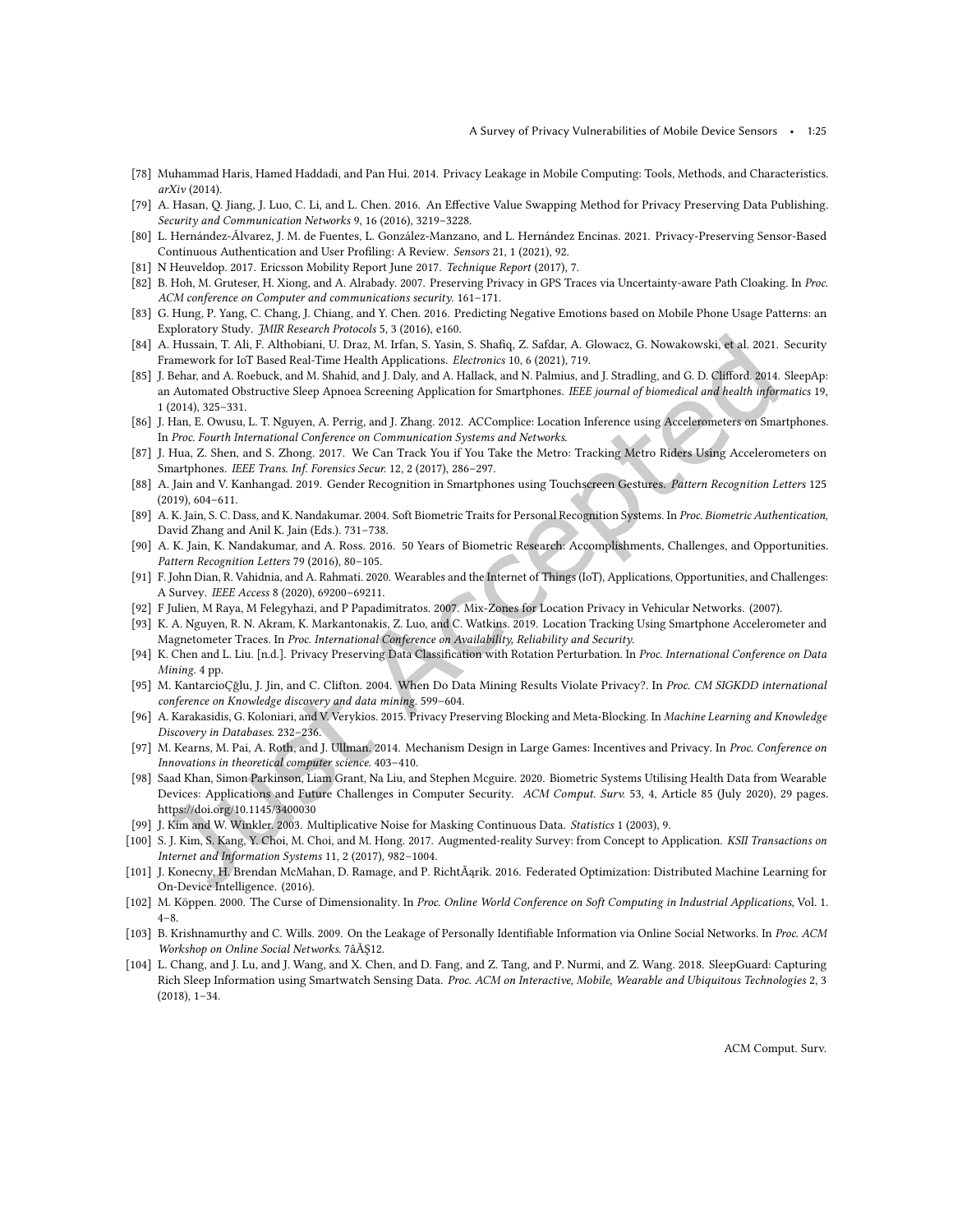1:26 • Delgado-Santos et al.

- [105] L. Sun, D. Zhang, B. Li, B. Guo, and S. Li. 2010. Activity Recognition on an Accelerometer Embedded Mobile Phone with Varying Positions and Orientations. Ubiquitous Intelligence and Computing 6406 (2010), 548âĂŞ562.
- [106] L. Sweeney. 2002. K-anonymity: A Model for Protecting Privacy. International Journal of Uncertainty, Fuzziness and Knowledge-Based Systems 10, 5 (2002), 557–570.
- [107] R. D. Labati, V. Piuri, and F. Scotti. 2011. Biometric Privacy Protection: Guidelines and Technologies. In Proc. International Conference on E-Business and Telecommunications. 3–19.
- [108] G. Li and P. Bours. 2018. Studying WiFi and Accelerometer Data based Authentication Method on Mobile Phones. In Proc. International Conference on Biometric Engineering and Applications. 18–23.
- [109] Q. Li and G. Cao. 2012. Efficient and Privacy-preserving Data Aggregation in Mobile Sensing. In Proc. IEEE International Conference on Network Protocols (ICNP). 1–10.
- [110] Zhen Lin, Michael Hewett, and Russ B Altman. 2002. Using Binning to Maintain Conidentiality of Medical Data. In Proc. AMIA Symposium. 454.
- [111] C. Liu, S. Chen, S. Zhou, J. Guan, and Y. Ma. 2019. A Novel Privacy Preserving Method for Data Publication. Information Sciences 501 (2019), 421–435.
- [112] Sin Kit Lo, Qinghua Lu, Chen Wang, Hye-Young Paik, and Liming Zhu. 2021. A Systematic Literature Review on Federated Machine Learning: From a Software Engineering Perspective. ACM Comput. Surv. 54, 5, Article 95 (May 2021), 39 pages. [https://doi.org/10.](https://doi.org/10.1145/3450288) [1145/3450288](https://doi.org/10.1145/3450288)
- [113] D. G. Luca and M. Alberto. 2016. From Proximity to Accurate Indoor Localization for Context Awareness in Mobile Museum Guides. In Proc. ACM International Conference on Mobile Human-Computer Interaction. 1002âĂŞ1009.
- [114] M. Abuhamad, A. Abusnaina, D. Nyang, and D. Mohaisen. 2020. Sensor-based Continuous Authentication of SmartphonesâĂŹ Users Using Behavioral Biometrics: A Contemporary Survey. ArXiv (2020).
- [115] H. B. McMahan, D. Ramage, K. Talwar, and L. Zhang. 2018. Learning Diferentially Private Recurrent Language Models. (2018).
- [116] T. Meena and K Sarawadekar. 2020. Gender Recognition using In-built Inertial Sensors of Smartphone. In Proc. IEEE Region 10 Conference. 462–467.
- [117] Glaucia Melo, Luiz Oliveira, Daniel Schneider, and Jano de Souza. 2017. Towards an Observatory for Mobile Participatory Sensing Applications. In Proc. International Conference on Computer Supported Cooperative Work in Design. 305–312.
- [118] S. Merugu and Joydeep Ghosh. 2003. Privacy-preserving Distributed Clustering using Generative Models. In Proc. IEEE International Conference on Data Mining. 211–218.
- [119] O. Miguel-Hurtado, S. Stevenage, C. Bevan, and R. Guest. 2016. Predicting Sex as a Soft-biometrics from Device Interaction Swipe Festures. Pattern Recognition Letters 79 (2016), 44–51.
- [120] I. Mironov, O. Pandey, O. Reingold, and S. Vadhan. 2009. Computational Differential Privacy. In Proc. International Cryptology Conference. 126–142.
- [121] K. Mivule. 2013. Utilizing Noise Addition for Data Privacy, an Overview. arXiv (2013).
- [122] A. Morales, J. Fierrez, R. Tolosana, J. Ortega-Garcia, J. Galbally, M. Gomez-Barrero, A. Anjos, and S. Marcel. 2016. Keystroke Biometrics Ongoing Competition. IEEE Access 4 (2016), 7736–7746.
- [123] N. Li, and N. Ti. 2007. T-closeness: Privacy beyond K-anonymity and L-diversity. In Proc. Conf. on Data Engineering.
- [124] N. Palmius, and A. Tsanas, and K. Saunders, and A. C. Bilderbeck, and J. R. Geddes, and G. M. Goodwin, and M. De Vos. 2016. Detecting Bipolar Depression from Geographic Location Data. IEEE Transactions on Biomedical Engineering 64, 8 (2016), 1761–1771.
- [125] L. Na, C. Yang, C. Lo, F. Zhao, Y Fukuoka, and A. Aswani. 2018. Feasibility of Reidentifying Individuals in Large National Physical Activity Data Sets From Which Protected Health Information Has Been Removed With Use of Machine Learning. JAMA Network Open 1, 8 (2018), e186040–e186040.
- [126] K. Nandakumar and A. K. Jain. 2015. Biometric Template Protection: Bridging the Performance Gap between Theory and Practice. IEEE Signal Processing Magazine 32, 5 (2015), 88–100.
- [127] T .Neal and D. Woodard. 2018. A Gender-speciic Behavioral Analysis of Mobile Device Usage Data. In Proc. International Conference on Identity, Security, and Behavior Analysis. 1–8.
- [128] M. E. Nergiz, M. Atzori, and C. Clifton. 2007. Hiding the Presence of Individuals from Shared Databases. In Proc. ACM SIGMOD international conference on Management of data. 665–676.
- [129] T. Nguyen, A. Roy, and N. Memon. 2019. Kid on the Phone! Toward Automatic Detection of Children on Mobile Devices. Computers & Security 84 (2019), 334–348.
- [130] R. Nussbaum, C. Kelly, E. Quinby, A. Mac, B. Parmanto, and B. E. Dicianno. 2019. Systematic Review of Mobile Health Applications in Rehabilitation. Archives of Physical Medicine and Rehabilitation 100, 1 (2019), 115–127.
- [131] L. O'Gorman. 2003. Comparing Passwords, Tokens, and Biometrics for User Authentication. Proc. IEEE 91, 12 (2003), 2021–2040.
- [132] P. Kostopoulos, T. Nunes, K. Salvi, M. Togneri and M. Deriaz. 2015. StayActive: An Application for Detecting Stress. In Proc. International Conference on Communications, Computation, Networks and Technologies.
- [133] R. B. Parker. 1973-1974. A Deinition of Privacy. Rutgers Law Review 27 (1973-1974), 275.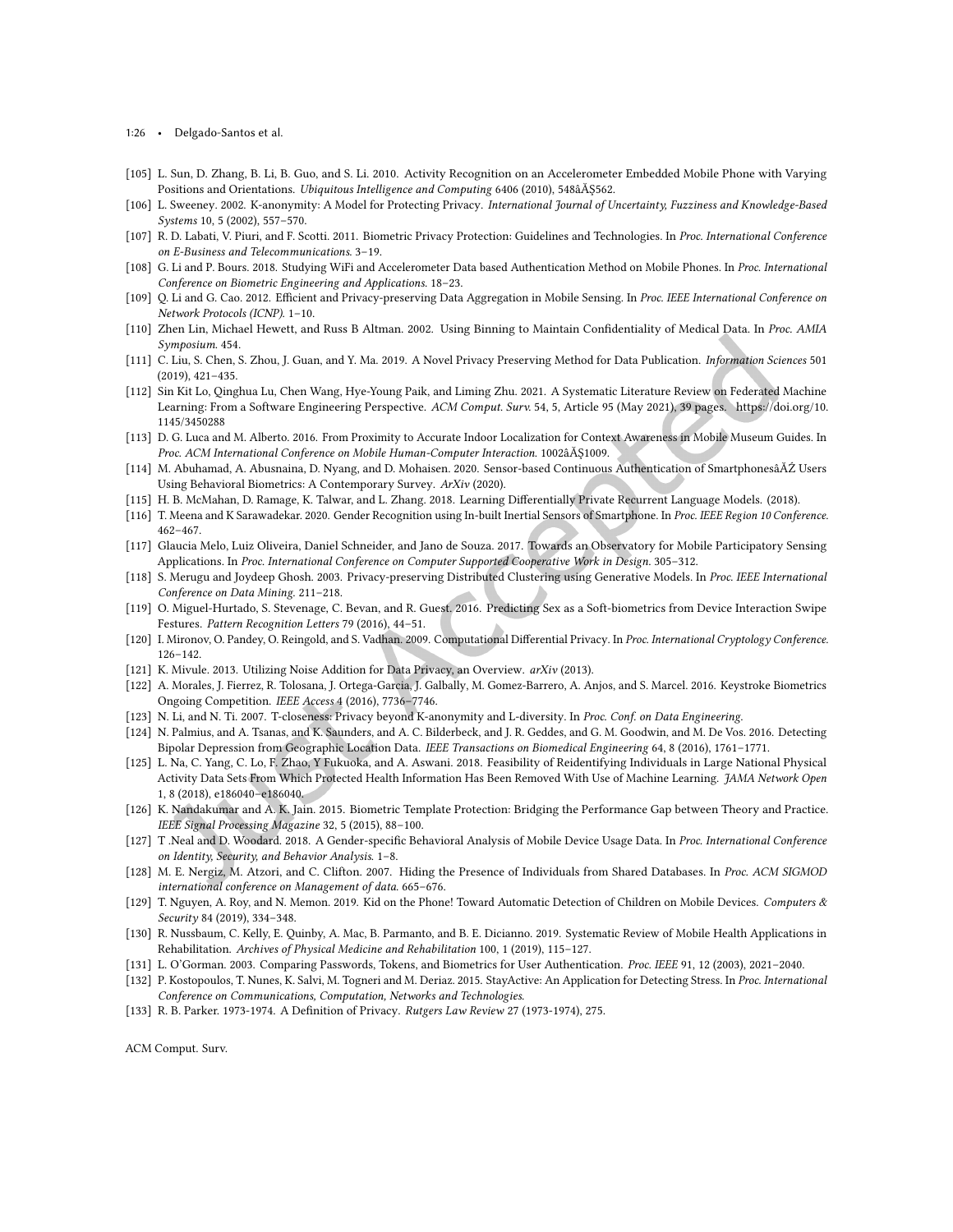- [134] A. A. Parmar, U. P. Rao, and D. R. Patel. 2011. Blocking Based Approach for Classification Rule Hiding to Preserve the Privacy in Database. In Proc. International Symposium on Computer Science and Society. 323–326.
- [135] V. M. Patel, N. K. Ratha, and R. Chellappa. 2015. Cancelable Biometrics: A review. IEEE Signal Processing Magazine 32, 5 (2015), 54–65.
- [136] N. Phan, Y. Wang, X. Wu, and D. Dou. 2016. Diferential Privacy Preservation for Deep Auto-Encoders: an Application of Human Behavior Prediction. Proc. AAAI Conference on Artificial Intelligence 30, 1 (2016).
- [137] J. Qiu, Q. Wu, G. Ding, Y. Xu, and S. Feng. 2016. A Survey of Machine Learning for Big Data Processing. EURASIP Journal on Advances in Signal Processing 2016, 1 (2016), 1–16.
- [138] J. C. Quiroz, E. Geangu, and M. H. Yong. 2018. Emotion Recognition using Smart Watch Sensor Data: Mixed-design Study. JMIR Mental Health 5, 3 (2018), e10153.
- [139] V. Rastogi, D. Suciu, and S. Hong. 2007. The Boundary Between Privacy and Utility in Data Publishing. In Proc. International Conference on Very Large Data Bases. Citeseer, 531–542.
- [140] J. Ren, G. Wu, and L. Yao. 2013. A Sensitive Data Aggregation Scheme for Body Sensor Networks based on Data Hiding. Personal and Ubiquitous Computing 17, 7 (2013), 1317–1329.
- [141] C. Riederer, S. Zimmeck, C. Phanord, A. Chaintreau, and S. Bellovin. 2015. I don't have a photograph, but you can have my footprints. Revealing the Demographics of Location Data. In Proc. ACM on Conference on Online Social Networks. 185–195.
- [142] S. A. Osia and A. Shahin Shamsabadi and S. Sajadmanesh and A. Taheri and K. Katevas and H. R. Rabiee and N. D. Lane and H. Haddadi. 2020. A Hybrid Deep Learning Architecture for Privacy-Preserving Mobile Analytics. IEEE Internet of Things Journal 7, 5 (2020), 4505–4518.
- [143] S. Majumder and M. J. Deen. 2019. Smartphone Sensors for Health Monitoring and Diagnosis. Sensors 19, 9 (2019).
- [144] S. Singh, D. M. Shila, and G. Kaiser. 2019. Side Channel Attack on Smartphone Sensors to Infer Gender of the User: Poster Abstract. In Proc. Conference on Embedded Networked Sensor Systems.
- [145] A. Sabir, H. Maghdid, S. Asaad, M. Ahmed, and A. Asaad. 2019. Gait-based Gender Classiication using Smartphone Accelerometer Sensor. In Proc. International Conference on Frontiers of Signal Processing. 12–20.
- [146] D. Sadhya and S. K. Singh. 2016. Privacy Preservation for Soft Biometrics based Multimodal Recognition System. Computers & Security 58 (2016), 160–179.
- [147] D. Saha and A. Mukherjee. 2003. Pervasive Computing: a Paradigm for the 21st Century. Computer 36, 3 (2003), 25–31.
- [148] K. Sampigethaya, L. Huang, M. Li, R. Poovendran, K. Matsuura, and K. Sezaki. 2005. CARAVAN: Providing Location Privacy for VANET. Technical Report. Washington Univ Seattle Dept of Electrical Engineering.
- [149] D. Santani, T. Do, F. Labhart, S. Landolt, E. Kuntsche, and D. Gatica-Perez. 2018. DrinkSense: Characterizing Youth Drinking Behavior Using Smartphones. IEEE Transactions on Mobile Computing 17, 10 (2018), 2279–2292.
- [150] M. Santopietro, R. Vera-Rodriguez, R. Guest, A. Morales, and A. Acien. 2020. Assessing the Quality of Swipe Interactions for Mobile Biometric Systems. In Proc. IEEE International Joint Conference on Biometrics (IJCB). 1-8.
- [151] L. Scherrer, M. Tomko, P. Ranacher, and R. Weibel. 2018. Travelers or Locals? Identifying Meaningful Sub-populations from Human Movement Data in the Absence of Ground Truth. EPJ Data Science 7 (2018), 1–21.
- [152] S. Servia-Rodríguez, K. Rachuri, C. Mascolo, P. Rentfrow, N. Lathia, and G. Sandstrom. 2017. Mobile Sensing at the Service of Mental Well-Being: A Large-Scale Longitudinal Study. In Proc. International Conference on World Wide Web. 103âĂŞ112.
- [153] S. Shah, J. Teja, and S. Bhattacharya. 2015. Towards Afective Touch Interaction: Predicting Mobile User Emotion from Finger Strokes. Journal of Interaction Science 3, 1 (2015), 1–15.
- [154] C. E. Shannon. 1948. A Mathematical Theory of Communication. The Bell System Technical Journal 27, 3 (1948), 379–423.
- [155] R. Shokri, G. Theodorakopoulos, J. Le Boudec, and J. Hubaux. 2011. Quantifying Location Privacy. In Proc. IEEE symposium on security and privacy. 247–262.
- [156] V. Singh, G. Aggarwal, and BVS. Ujwal. 2018. Ensemble based Real-time Indoor Localization using Stray WiFi Signal. In Proc. IEEE International Conference on Consumer Electronics (ICCE). 1–5.
- [157] D. Svantesson and R. Clarke. 2010. Privacy and Consumer Risks in Cloud Computing. Computer Law & Security Review 26, 4 (2010), 391–397.
- [158] T. Arroyo-Gallego, M. J. Ledesma-Carbayo, A. Sanchez-Ferro, I. Butterworth, C. S. Mendoza, M. Matarazzo, P. Montero, R. Lopez-Blanco, V. Puertas-Martin, R. Trincado, and L. Giancardo. 2017. Detection of Motor Impairment in ParkinsonâĂŹs Disease Via Mobile Touchscreen Typing. IEEE Trans. Biomed. Eng. 64, 9 (2017), 1994âĂŞ2002.
- [159] T. Neal and S. Canavan. 2020. Mood Versus Identity: Studying the InïňĆuence of Afective States on Mobile Biometrics. In Proc. IEEE International Conference on Automatic Face and Gesture.
- [160] T. T. Ngo, M. A. R. Ahad, A. D. Antar, M. Ahmed, D. Muramatsu, Y. Makihara, Y. Yagi, S. Inoue, T. Hossain, and Y. Hattori. 2019. OU-ISIR Wearable Sensor-based Gait Challenge: Age and Gender. In Proc. International Conference on Biometrics.
- [161] I. Tayfur and M. A. Afacan. 2019. Reliability of Smartphone Measurements of Vital Parameters: A Prospective Study using a Reference Method. The American Journal of Emergency Medicine 37, 8 (2019), 1527–1530.